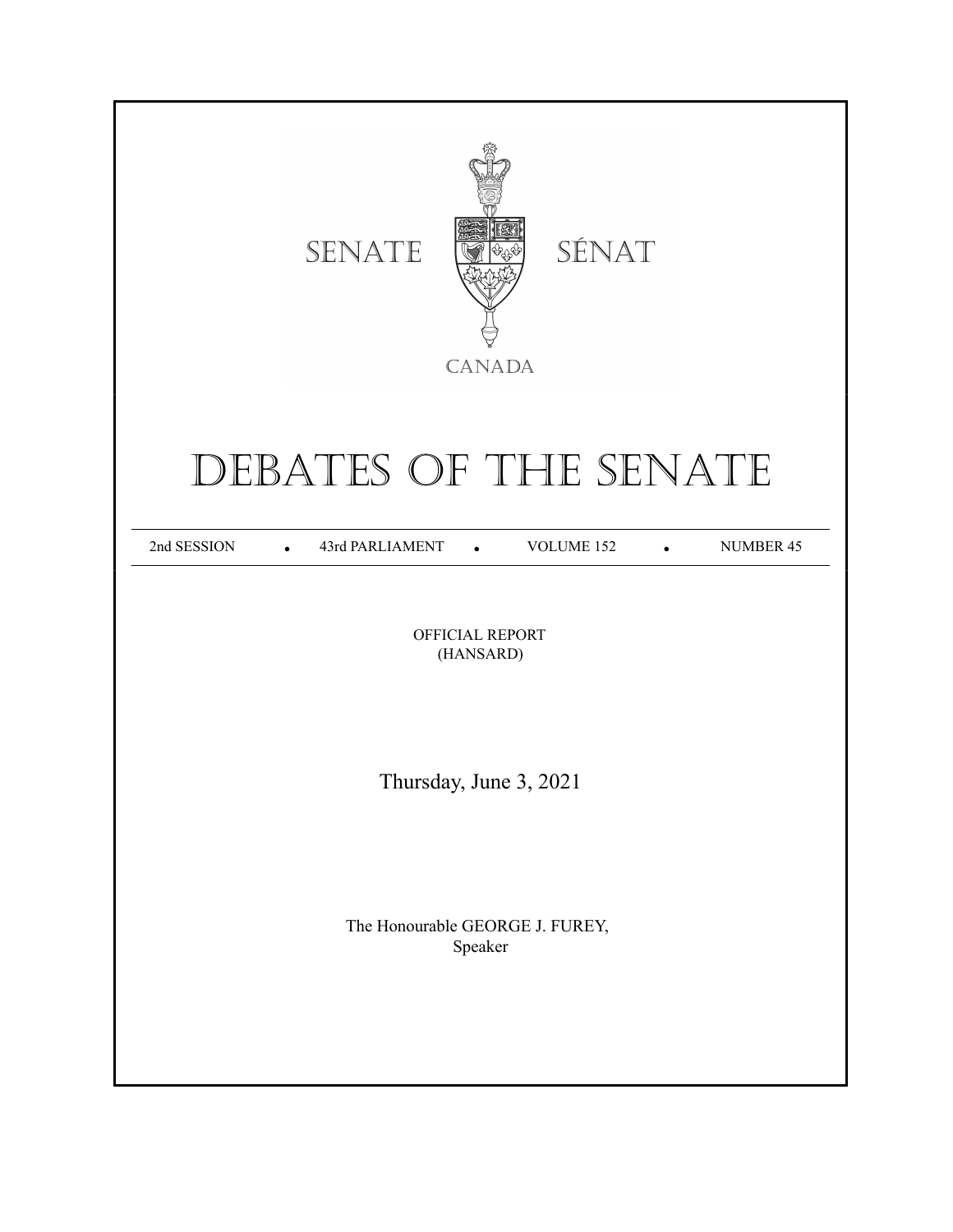(Daily index of proceedings appears at back of this issue).

*Debates Services:* Josée Boisvert, National Press Building, Room 831, Tel. 613-219-3775 *Publications Centre:* Kim Laughren, National Press Building, Room 926, Tel. 343-550-5002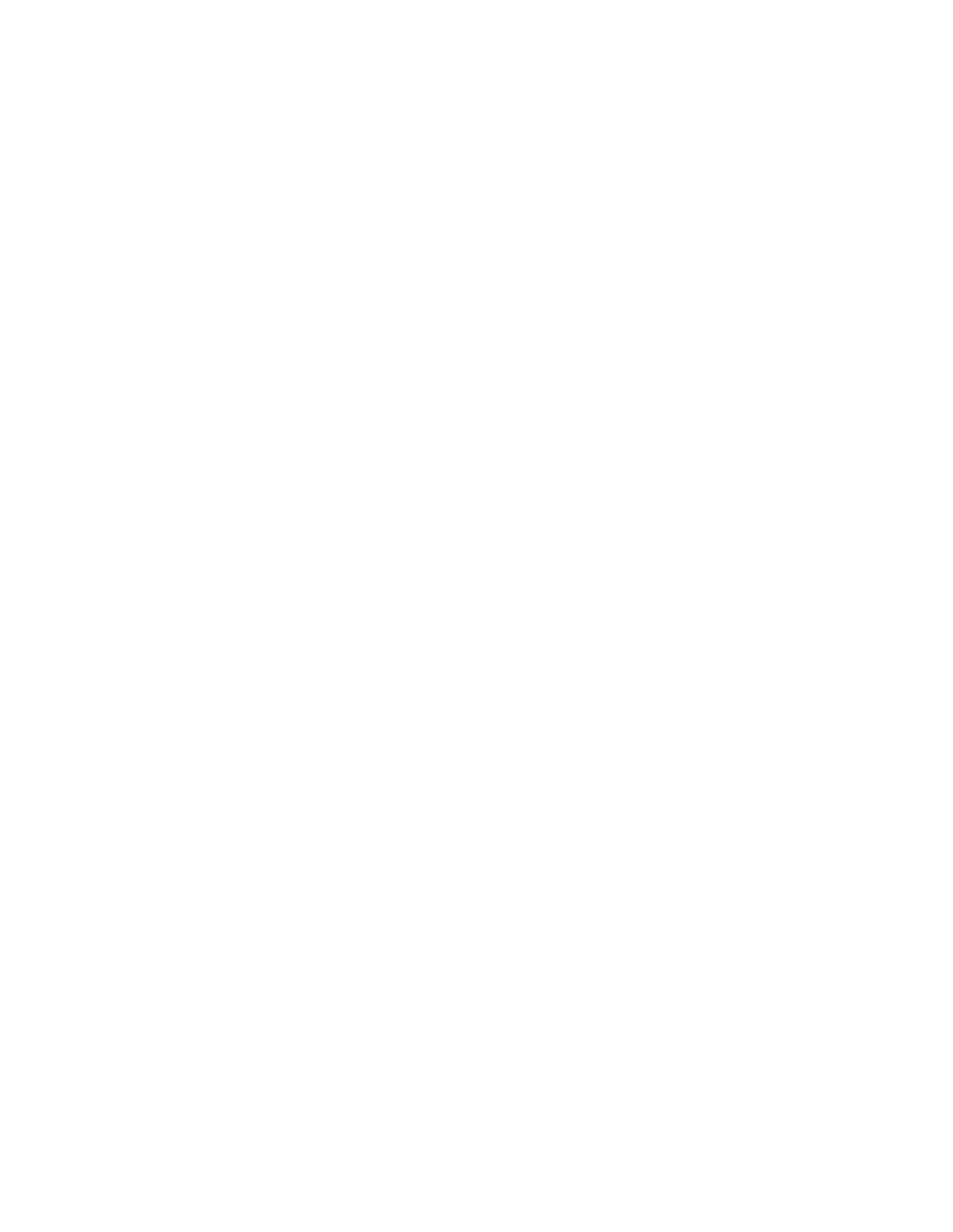1644

## **THE SENATE**

#### **Thursday, June 3, 2021**

The Senate met at 2 p.m., the Speaker in the chair.

Prayers.

## **SENATORS' STATEMENTS**

## **NATIONAL HEALTH AND FITNESS DAY**

**Hon. Marty Deacon:** Honourable senators, I rise today to speak to National Health and Fitness Day, which takes place on Saturday. I thank all senators for your social media posts, for your energy and for your desire to share what gets you moving.

I also wish to thank Dr. Theresa Tam, our Chief Public Health Officer, who will be including National Health and Fitness Day in her weekly statement to Canadians on Saturday.

This year, as we head into Saturday, I thought instead of me giving my usual invite, I would enlist the services of our new Parliamentary Poet Laureate, Louise Bernice Halfe — her Cree name, Sky Dancer — to inspire you instead. I present to you now her poem, written as she thought about the intent of this work. The poem is called *Over Sixty-five*.

Sometimes the spirit of the body has no inclination to move. Yet, the cool water on throbbing feet after a halfhearted run refreshes one's resolve. The heart-throb and gasp for breath drives this reluctant exhilaration.

Sitting in a canoe paddle dipping, gliding past cliffs and forest, hand cutting the water. This gentle sweep moves spirit and body.

Each morning my husband and I lift weights. Stretch above our heads, bend at the waist, arms flapping into a butterfly. Leg press: kneeling has never been so easy. We work our turkey waddle triceps, do full length planks.

We are over sixty-five.

For three years our feet covered over two hundred miles of the Saskatchewan prairie. From the grasslands to the rocky mounds of the angels at the Mystery Rocks, to the murdered sites where we paid homage to the original tribes.

We push beyond the limitations of our reluctance. Honor body, mind and spirit. These gifts of wind, sun, water and earth course through our veins.

Senators, that's what it's all about. Look after yourself. Thank you. *Meegwetch*.

#### **THE TRAIL—TRANSITION HOUSING FOR VETERANS**

**Hon. Larry W. Smith:** Honourable senators, I would like to start today's statement with a quote by Mary Edwards Wertsch, "The environment does not heal. The environment makes healing possible."

That is a perfect segue to the second part of the series highlighting the work done by Le Sentier — Maison de transition pour vétérans, or The Trail — Transition Housing for Veterans.

Veterans are three times more susceptible to medical conditions, such as musculoskeletal disorders, post-traumatic stress disorder, or PTSD, chronic pain and mental health issues. In 2019, Le Sentier — The Trail — partnered with Équi-Sens, an equestrian therapeutic centre situated in Mirabel, Quebec, to create a specialized program for veterans called P.A.V.E.R.

#### [*Translation*]

P.A.V.E.R. is an equine-assisted therapy support program for veterans and first responders. It offers active and retired military personnel and first responders suffering from PTSD or any other operational stress disorder a specialized equine-assisted therapy program.

The program lasts 10 weeks, with one session per week. Each program is specifically tailored to the individual by a psychologist, in collaboration with an equine-assisted therapist.

Équi-Sens has 10 horses and employs two therapists specializing in equine-assisted therapy to deliver this program to veterans. These psychotherapy services are approved by Veterans Affairs Canada and can be provided free of charge.

## [*English*]

Led by Chantal Soucy, founder and director of the centre, Équi-Sens has adopted a team approach to best serve its clientele. In addition to the psychotherapy and horse-assisted therapy, the team is composed of health professionals, a psycho-educator and a social worker to ensure that participants fully benefit from each appointment.

By using the base model of Eagala, the Equine-Assisted Growth and Learning Association, every participant is encouraged and guided to find the best solution to his or her problem by being provided the best therapeutic conditions in which to do so. The association's code of ethics assures the highest level of integrity, of which the charity is very proud.

Today, P.A.V.E.R. is working with seven participants and has a waiting list of two. They look forward to a post-pandemic return very soon. Thank you.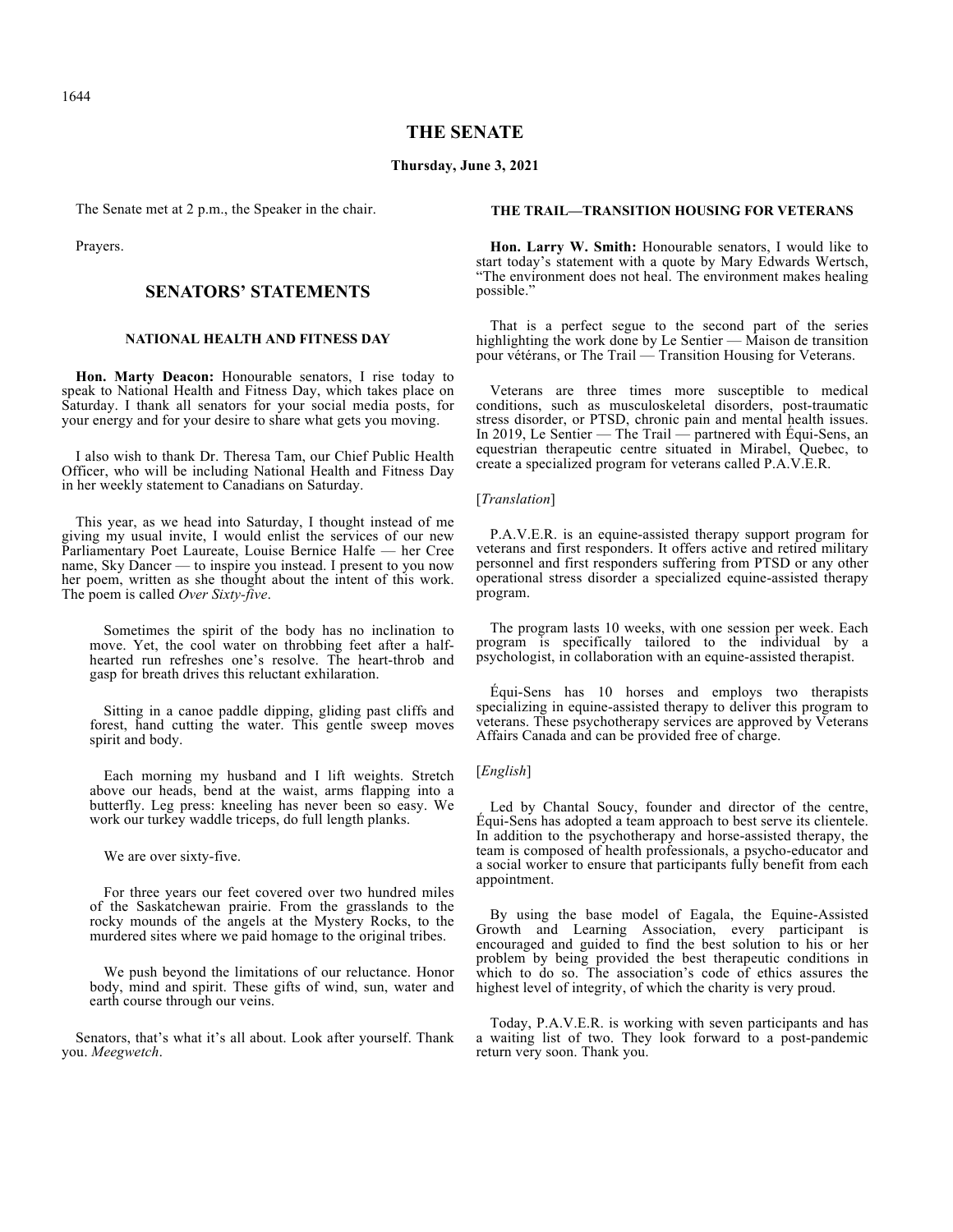## **YOUTH AGING OUT OF FOSTER CARE**

**Hon. Wanda Elaine Thomas Bernard:** Honourable senators, I rise today to speak to the issues faced by young people exiting foster care when they reach the age of majority. I'd like to acknowledge the work of the Child Welfare League of Canada, who are advocates for systemic change, always centring the voices of people with lived experience.

Young people are typically afforded a soft launch into independence based on readiness, often with financial assistance, emotional support and help developing life skills from family. Young people in foster care are expected to live independently based on age, not readiness.

Currently, post-care services are inconsistent across jurisdictions in Canada, and the federal government and Quebec offer no services when young people reach the age of majority. This abrupt transition can result in homelessness, unemployment, poverty, poor mental health and early parenthood.

Many people who age out are at risk of falling into the criminal justice system, known as the "foster care to prison" pipeline. These outcomes could be prevented by changing the age-based cut-offs and ensuring access to more resources, such as safe housing and culturally responsive mental health services.

Indigenous and Black youth face particular barriers due to the legacy of colonial violence and intergenerational trauma. Black youth experience the impact of slavery through anti-Black racism in child welfare. Indigenous youth live with the legacy of residential schools and the Sixties Scoop.

Advocates are looking for more equitable care and will hold the government accountable for the 2021 budget promises to invest in post-care services for First Nations children.

Honourable colleagues, vulnerable young people need more support to bridge them into adulthood. In the words of the National Council of Youth in Care Advocates, all young people deserve to be supported through the transition into independence. Thank you. *Asante*.

•  $(1410)$ 

#### **SCIENCE UP FIRST**

**Hon. Stan Kutcher:** Thank you, Your Honour. A negative impact of this pandemic has been the rise of anti-science information. Merging fear with falsehood, disinformation is being shared widely, often through social media, by people who may not be able to separate science fact from science fiction. It is unknowingly shared by those for whom the emotional impact of the messages resonate, and knowingly shared by those whose intent is more sinister.

The World Health Organization has called this phenomenon "the infodemic" and describes it thus:

An infodemic . . . . includes deliberate attempts to disseminate wrong information to undermine the public health response and advance alternative agendas of groups or individuals.

Misinformation costs lives. . . . diagnostic tests go unused, immunization campaigns . . . will not meet their targets, and the virus will continue to thrive.

. . . disinformation is polarizing public debate . . . amplifying hate speech; heightening the risk of conflict, violence and human rights violations; and threatening longterm prospects for advancing democracy, human rights and social cohesion.

In Canada, disinformation includes but is not limited to: the hydroxychloroquine debacle; assertions that COVID either does not exist or that it is merely the flu; the refusal of some to adhere to basic public health directives such as mask wearing; assertions that vaccines will cause infertility in women; and that elites have created the pandemic to enslave populations for geopolitical purposes by implanting microchips into vaccines.

In Canada, coordinated government responses to this infodemic have been slow to materialize, and as a result, legitimate health and science institutions have been playing catch-up. However, scientists and health experts are stepping into the breach.

I am pleased to share with this chamber information about one successful initiative that has brought together hundreds of scientists, health care providers and science communicators to fight back. It is called Science Up First, La Science Dábord, and it is working hard to counter this infodemic and promote a science-smart narrative. This will help all Canadians to rationally and effectively take charge of their health, by learning how to separate sense from nonsense, not only during this crisis but in the post-pandemic world that we will hopefully soon inherit.

Honourable senators, please join with me in recognizing, applauding and supporting the hard work that those who are involved with Science Up First are doing and wish them every success.

Thank you. *Meegwetch*.

#### **PORTRAIT GALLERY OF CANADA**

**Hon. Patricia Bovey:** Thank you, Your Honour, and I thank the CSG for giving me this spot. Just a few months after my induction in this august chamber, at my invitation, 85% of you signed a letter supporting the Portrait Gallery of Canada, an initiative that had been in progress, yet stalled several times over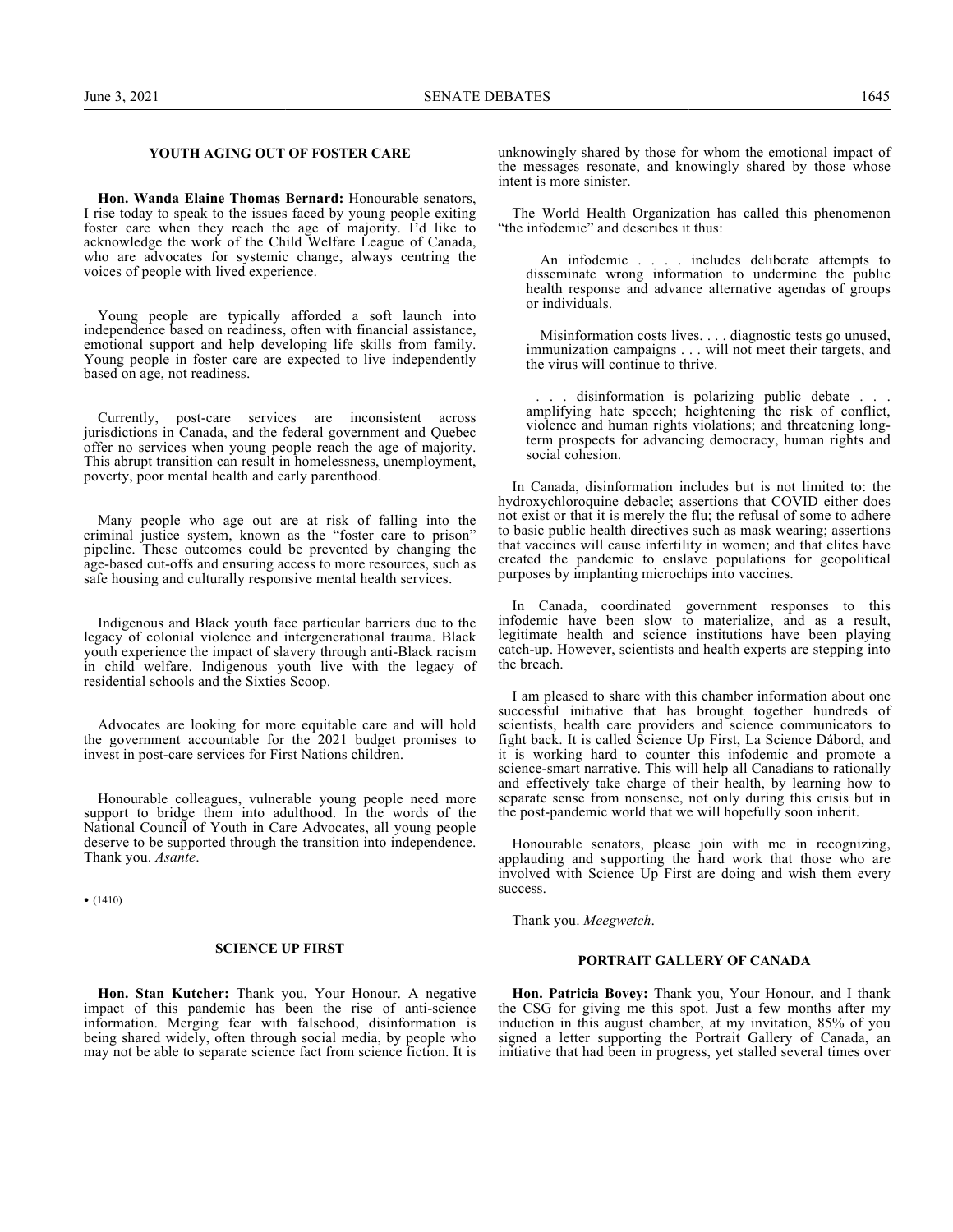many years. I was delighted to join the endeavours of former Senator Grafstein and Senator Joyal and Senator Black, Alberta, to do what I could to support this vision.

Today I am very pleased to report that the Portrait Gallery of Canada is alive, doing well and moving forward.

Lawson Hunter, board chair, provides me with regular updates. They have incorporated and have a CRA charitable number. Their governing board includes members of the visual arts and business. Their larger advisory board is broad; one member is former Senator Charette-Poulin.

Joanne Charette, formerly a National Gallery of Canada senior staff member, has been announced as gallery director. With formal partnerships with the Ottawa Community Foundation and the Royal Academy of Arts, they raised sufficient private sector funds for a feasibility study released 18 months ago — an important milestone and a guide for their ongoing work, policy clarification, program planning and now potential building site assessment. Two virtual exhibitions are in the planning stages. First, national in scope, to be launched this August is curated by an Ottawa photography curator. The second, scheduled for January 2022, is the work of a Winnipeg Indigenous artist, curated by a western Canadian art gallery's former director. They will make detailed announcements soon.

What defines a portrait and what is this emerging Canadian organization's goal? This gallery is not looking to enshrine past deceased White leaders painted by deceased White artists. It is seeking to celebrate the diversity of all peoples of Canada and of all Canadian artists past and present, Indigenous and of all colours. Likewise they are seeking to explore the many techniques and media artists use to create: paint, print, pencil, clay, cameras, computers, film, video and more. To me their work is exciting, groundbreaking and will certainly engage visitors and audiences as the English, Australian and U.S. portrait galleries do. This group is doing it the Canadian way, with consultation, inclusion, professionalism, engagement and commitment.

Colleagues, you will understand how much I enjoy the regular updates. This important initiative will give all Canadians and visitors a window to our history and our present at a time when the pandemic has demonstrated how important it is that Canada be increasingly self-sufficient, and that we celebrate our nation and the vital part artists play in our self-definition. I commend all involved and Lawson Hunter's leadership. I applaud their accomplishments since I first asked for your support early in 2017. Thank you.

#### **EDMONTON ELKS**

**Hon. Paula Simons:** Honourable senators, this week Edmonton was proud to welcome its newly named CFL football team, the Edmonton Elks.

The timing of this announcement couldn't be more apt as we begin National Indigenous History Month, as we confront the truly horrifying news from Kamloops, and as difficult conversations about how we name and how we remember are taking place coast to coast.

For many years, Edmontonians debated changing the name of their storied football team. It was not an easy debate. Many felt a huge pride in their green and gold, in the team that was home to legendary players, including the likes of Jackie Parker, Johnny Bright, Rollie Miles, Norman Kwong, Tom Wilkinson, Larry Highbaugh, Warren Moon, Gizmo Williams, and Ricky Ray. It was the team that launched the political careers to two Alberta premiers: Peter Lougheed and Don Getty.

But the team name, the name I grew up with, became more and more uncomfortable over the years, as we all had to confront the reality of its racist heritage. The name itself was not only heard as a racial slur by many Inuit. It was a throwback to the days when many North American sports teams adopted Indigenous mascots; a custom that was both patronizing and appropriative. Moreover, it was a name that had no connection to the actual First Nations peoples who called Treaty 6 territory home.

The pain caused by that casual racism is the truth we need to hear, the truth we need to acknowledge before we can get to reconciliation.

I don't believe the founders of Edmonton's football dynasty meant anything malicious in the original choice of the name. It was adopted in a spirit of enthusiastic ignorance as a sincere if woefully clumsy compliment to the courage and fortitude of the Inuit people. But in 2021, it was a name out of time, a reminder of our colonial past and of attitudes that deserve to be part of history, not forgotten, but not celebrated.

So welcome, Canada, the Edmonton Elks.

I know. Pedants might argue that "elk" is already in the plural form. But then, Torontonians loyally, doggedly, sometimes hopelessly, cheer for their Leafs, not their "Leaves." Others might say that the animal in question is really a wapiti — but where's the alliteration in that?

But I'm happy to say most Edmontonians appear to be embracing their Elks with optimism and excitement, at least to judge by the run on the snazzy new Elks logo merchandise. The city is feeling upbeat, not just in hopes of a Grey Cup-worthy season, but because Edmontonians feel this is a team name they can shout with pride. I've seen people on social media saying they'll attend their first-ever CFL game this season because of the name change, because they will now feel welcome at Commonwealth Stadium, where the Elks will play and win.

So antler up, everyone. And get ready. Because when the Elks charge, they charge into a future we can be proud to share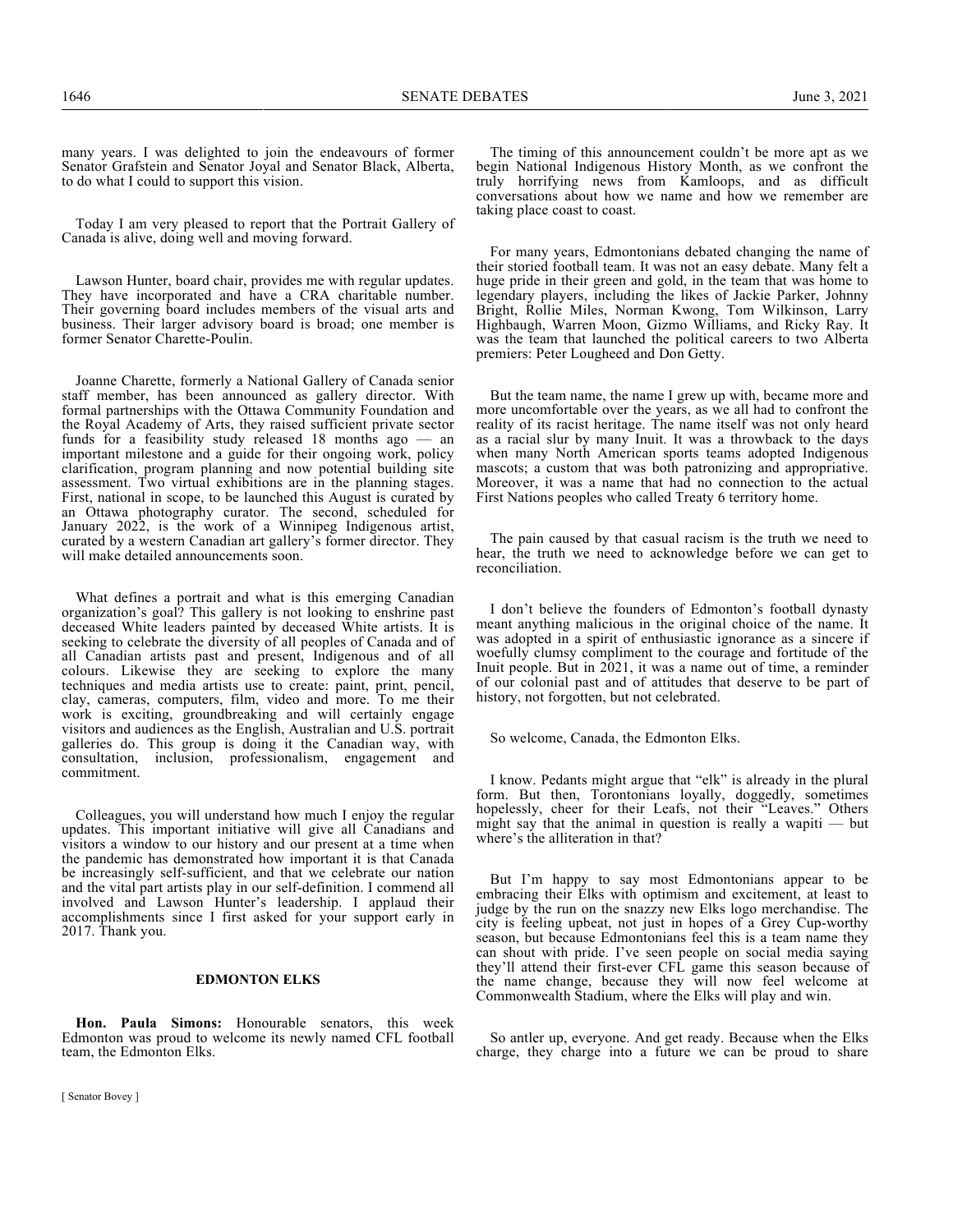together — a future where we can honour the best of the past without clinging to the souvenirs of the worst.

Thank you, *hiy hiy*.

# **ROUTINE PROCEEDINGS**

#### **TRUTH AND RECONCILIATION COMMISSION**

FINAL REPORT TABLED

**Hon. Brian Francis:** Honourable senators, I have the honour to table, in both official languages, the final report of the Truth and Reconciliation Commission of Canada.

• (1420)

## **STUDY ON MATTERS RELATING TO HUMAN RIGHTS GENERALLY**

#### THIRD REPORT OF HUMAN RIGHTS COMMITTEE TABLED

**Hon. Salma Ataullahjan:** Honourable senators, I have the honour to table, in both official languages, the third report (interim) of the Standing Senate Committee on Human Rights entitled *Forced and Coerced Sterilization of Persons in Canada* and I move that the report be placed on the Orders of the Day for consideration at the next sitting of the Senate.

(On motion of Senator Ataullahjan, report placed on the Orders of the Day for consideration at the next sitting of the Senate.)

[*Translation*]

## **CANADA REVENUE AGENCY ACT**

BILL TO AMEND—FOURTH REPORT OF SOCIAL AFFAIRS, SCIENCE AND TECHNOLOGY COMMITTEE PRESENTED

**Hon. Chantal Petitclerc,** Chair of the Standing Senate Committee on Social Affairs, Science and Technology, presented the following report:

Thursday, June 3, 2021

The Standing Senate Committee on Social Affairs, Science and Technology has the honour to present its

#### FOURTH REPORT

Your committee, to which was referred Bill C-210, An Act to amend the Canada Revenue Agency Act (organ and tissue donors), has, in obedience to the order of reference of May 27, 2021, examined the said bill and now reports the same without amendment.

Respectfully submitted,

## CHANTAL PETITCLERC *Chair*

**The Hon. the Speaker:** Honourable senators, when shall this bill be read the third time?

(On motion of Senator Housakos, bill placed on the Orders of the Day for third reading at the next sitting of the Senate.)

[*English*]

#### **BUDGET IMPLEMENTATION BILL, 2021, NO. 1**

#### SECOND REPORT OF BANKING, TRADE AND COMMERCE COMMITTEE ON SUBJECT MATTER TABLED

**Hon. Howard Wetston:** Honourable senators, I have the honour to table, in both official languages, the second report of the Standing Senate Committee on Banking, Trade and Commerce, which deals with the subject matter of those elements contained in Divisions 1, 2, 3, 4, 5, 7, 8 and 9 of Part 4 of Bill C-30, An Act to implement certain provisions of the budget tabled in Parliament on April 19, 2021 and other measures.

(Pursuant to the order adopted on May 4, 2021, the report was deemed referred to the Standing Senate Committee on National Finance and placed on the Orders of the Day for consideration at the next sitting.)

[*Translation*]

#### **NATIONAL FRAMEWORK FOR DIABETES BILL**

#### FIRST READING

**The Hon. the Speaker** informed the Senate that a message had been received from the House of Commons with Bill C-237, An Act to establish a national framework for diabetes.

(Bill read first time.)

**The Hon. the Speaker:** Honourable senators, when shall this bill be read the second time?

(On motion of Senator Mégie, bill placed on the Orders of the Day for second reading two days hence.)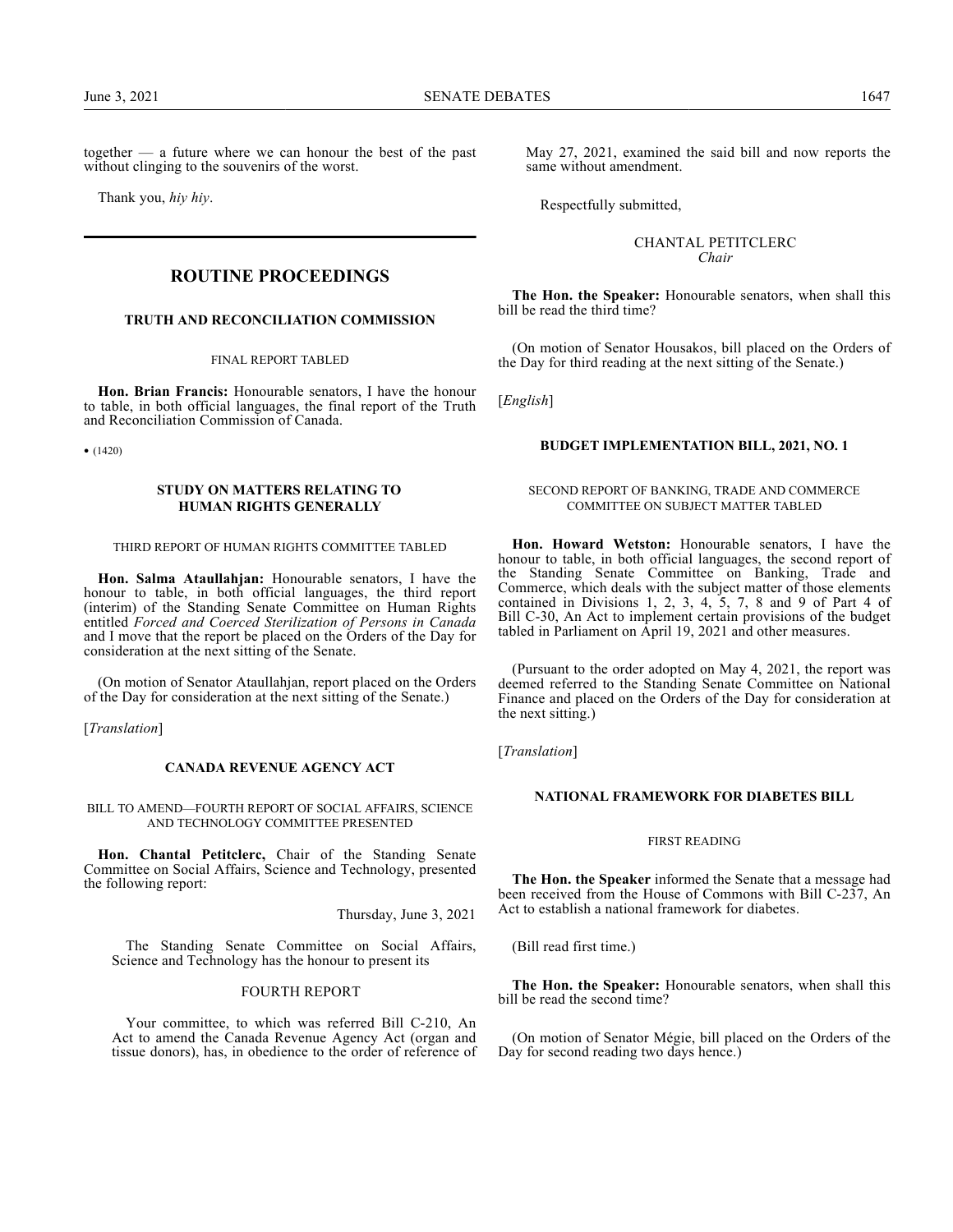[*English*]

#### **CANADIAN ENVIRONMENTAL PROTECTION ACT, 1999**

BILL TO AMEND—FIRST READING

**The Hon. the Speaker** informed the Senate that a message had been received from the House of Commons with Bill C-204, An Act to amend the Canadian Environmental Protection Act, 1999 (final disposal of plastic waste).

(Bill read first time.)

**The Hon. the Speaker:** Honourable senators, when shall this bill be read the second time?

(On motion of Senator Martin, bill placed on the Orders of the Day for second reading two days hence.)

[*Translation*]

### **POLITICAL RELATIONSHIP BETWEEN CANADA AND INDIGENOUS PEOPLES**

#### NOTICE OF INQUIRY

**Hon. Patrick Brazeau:** Honourable senators, I give notice that, two days hence:

I will call the attention of the Senate to the political relationship between Canada and Indigenous peoples.

[*English*]

## **QUESTION PERIOD**

#### **CROWN-INDIGENOUS RELATIONS**

MISSING AND MURDERED INDIGENOUS WOMEN AND GIRLS— NATIONAL ACTION PLAN

**Hon. Donald Neil Plett (Leader of the Opposition):** Honourable senators, my question is for the government leader.

Today the Trudeau government finally responded to the final report of the National Inquiry into Missing and Murdered Indigenous Women and Girls — two years, leader, after it was released.

On Tuesday, the Native Women's Association of Canada said they were tired, and rightfully so, of waiting for the Trudeau government's action plan, so they released their own. It states in part:

Indigenous women wanted cold cases to be reopened. They wanted to know what had happened to their missing and murdered loved ones. . . . They wanted perpetrators to be brought to justice.

I asked about the RCMP investigations into these cases in an Order Paper question last year. The answer I received in December pointed to two cases resolved by the Yukon RCMP and the conclusion of three open cases by the British Columbia RCMP.

What is your government doing, leader, to assist the RCMP in resolving even more cases?

**Hon. Marc Gold (Government Representative in the Senate):** Thank you for your question. The RCMP is doing its work diligently, independent of the government, as it should. I'm not aware of any particular details that are relevant to your question. I certainly will make inquiries.

I'll take the opportunity, on behalf of the government, to thank all of the organizations that participated with the federal government in the development of this action plan. It's the first step — only the first step — toward further work that needs to be done as set out in the plan to address this shameful and tragic circumstance.

**Senator Plett:** Leader, we should never forget that behind each investigation or case that we speak of is a family who needs help and wants answers.

The answer your government provided to me six months ago stated that the RCMP in British Columbia, Nunavut, Alberta, the Northwest Territories and the Yukon have reviewed related investigations since the final report of the national inquiry was released two years ago.

• (1430)

Leader, since I received the answer to my question in December, has the RCMP resolved any other cases involving missing and murdered Indigenous women and girls? If so, how many? Has this resulted in any arrests or charges laid?

**Senator Gold:** Senator, thank you for the question. It's an important one.

Had I had some notice in advance, I might have been in a position to provide the information. That's not a criticism by any stretch of the imagination. I simply don't know the answer. I'll endeavour to find out as quickly as I can.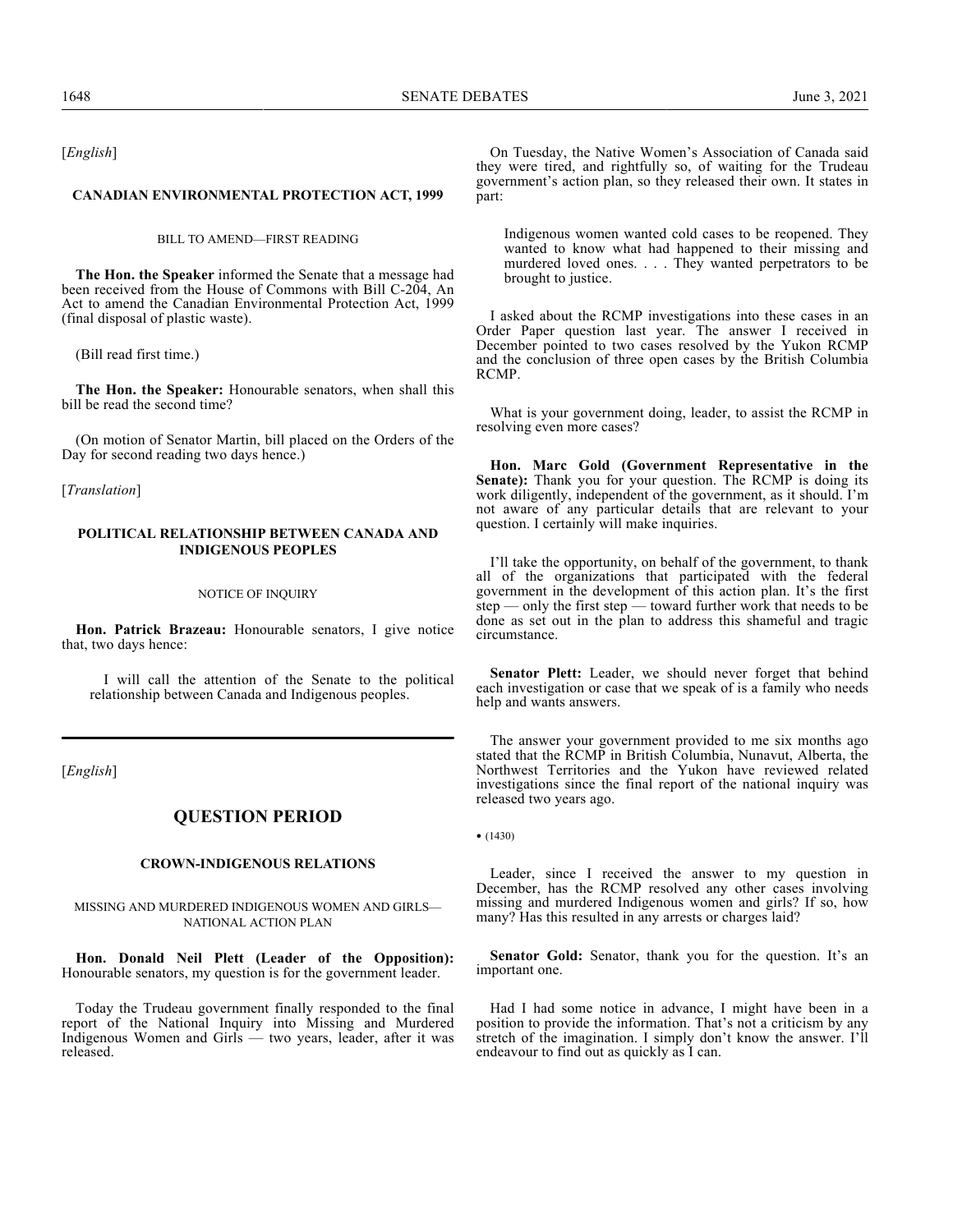## **FINANCE**

#### BUDGET 2021

**Hon. Larry W. Smith:** Senator Gold, according to the C.D. Howe Institute, the government's long-term projection scenarios in Budget 2021 are optimistic. The representative noted in his appearance at the National Finance Committee, during our study of Bill C-30:

. . . slight changes in economic growth and interest rate assumptions can dramatically change the course of the debt burden to the worst scenario.

The institute's modelling suggests that the federal debt burden could return to the crisis levels of the 1990s under alternative assumptions around growth and interest rates.

Senator Gold, is your government willing to revisit your budget projections to ensure that we are on a fiscally sustainable course?

**Hon. Marc Gold (Government Representative in the** Senate): Thank you for your question, senator. It's very important that our plans for helping Canada move forward through the pandemic to a stronger economic situation needs to be and are, in fact, constantly monitored by this government. As they are being monitored, whether by think tanks or rating agencies, it's the position of this government that the measures, the spending and the investments that have been undertaken were not only necessary but required and appropriate to keep our economy moving forward.

In this regard, senator, it is noteworthy that following the federal budget, the global credit rating agency S&P reaffirmed Canada's AAA rating.

The government, of course, is constantly monitoring the economic situation and is confident that we're moving forward in the right direction.

**Senator Smith:** Senator Gold, the Minister of Finance recently suggested multiple times at the Senate Finance Committee meeting that:

.. the key assumptions upon which the fiscal track in this budget is based are not my projections. Those key assumptions are drawn from a survey of private sector economists.

The fact remains that Canadians look to the minister and the government to make decisions around spending and borrowing, regardless of who is making the projections. These decisions could have financial consequences for years to come.

Senator Gold, could you provide this chamber with updated scenarios that acknowledge the possibility of lower economic growth and higher interest rates?

**Senator Gold:** Senator, thank you for your question. We expect government — whether our government or any other government — to make its decisions based upon the most accurate and comprehensive source of information and expertise.

The government is responsible for its decisions, but I think no one in this chamber would assume that the best way for the government to proceed by way of projections and forecasts would be to simply isolate themselves here on the Hill and come up with some figures independent of the input of experienced economists and others in the area.

[*Translation*]

#### **JUSTICE**

#### JUDICIAL BILINGUALISM

**Hon. Josée Forest-Niesing:** My question is for the Government Representative in the Senate. In recent decades, there has been a lot of progress in recognizing language rights in the courts, thanks to the efforts of organizations like the Fédération des communautés francophones et acadienne du Canada, or FCFA, the Fédération des associations de juristes d'expression française de common law inc., or FAJEF, and the French Speaking Common Law Members Section of the Canadian Bar Association, as well as the government. I am talking about the language provisions included in the Divorce Act and the plan to finally modernize the Official Languages Act.

However, progress is still needed when it comes to bankruptcy and insolvency, even though people have been calling for changes in this area for 25 years. The harsh reality of the pandemic has been devastating for too many Canadian business owners. We can reasonably anticipate an increase in bankruptcy and insolvency filings, at a time when Canadians are already struggling so much. It is unthinkable that they could be denied the right to go through bankruptcy proceedings in the official language of their choice. Senator Gold, isn't it high time the government introduced a bill to amend the Bankruptcy and Insolvency Act to include national guarantees of bilingualism in court proceedings?

**Hon. Marc Gold (Government Representative in the** Senate): Thank you for raising this issue, senator. The government is well aware that access to justice in both official languages is essential. Your notice gave me the opportunity to inquire with the government about its plans for the Bankruptcy and Insolvency Act. Unfortunately, I haven't received an answer yet. When I hear from the government, I will inform you at the earliest opportunity.

**Senator Forest-Niesing:** Senator Gold, while you're at it, I would appreciate it if you could also inquire whether the government intends to introduce language guarantees into the Companies' Creditors Arrangement Act, which, as we know, was recently used by Laurentian University in my home city of Sudbury. Laurentian University is a public institution that is designated under Ontario's French Language Services Act and that decided, in English, to cancel 28 French-language postsecondary programs.

**Senator Gold:** Once again, thank you for raising this issue, dear colleague. The government fully understands that it is important to have strong post-secondary institutions for francophones in northern Ontario. Education is a provincial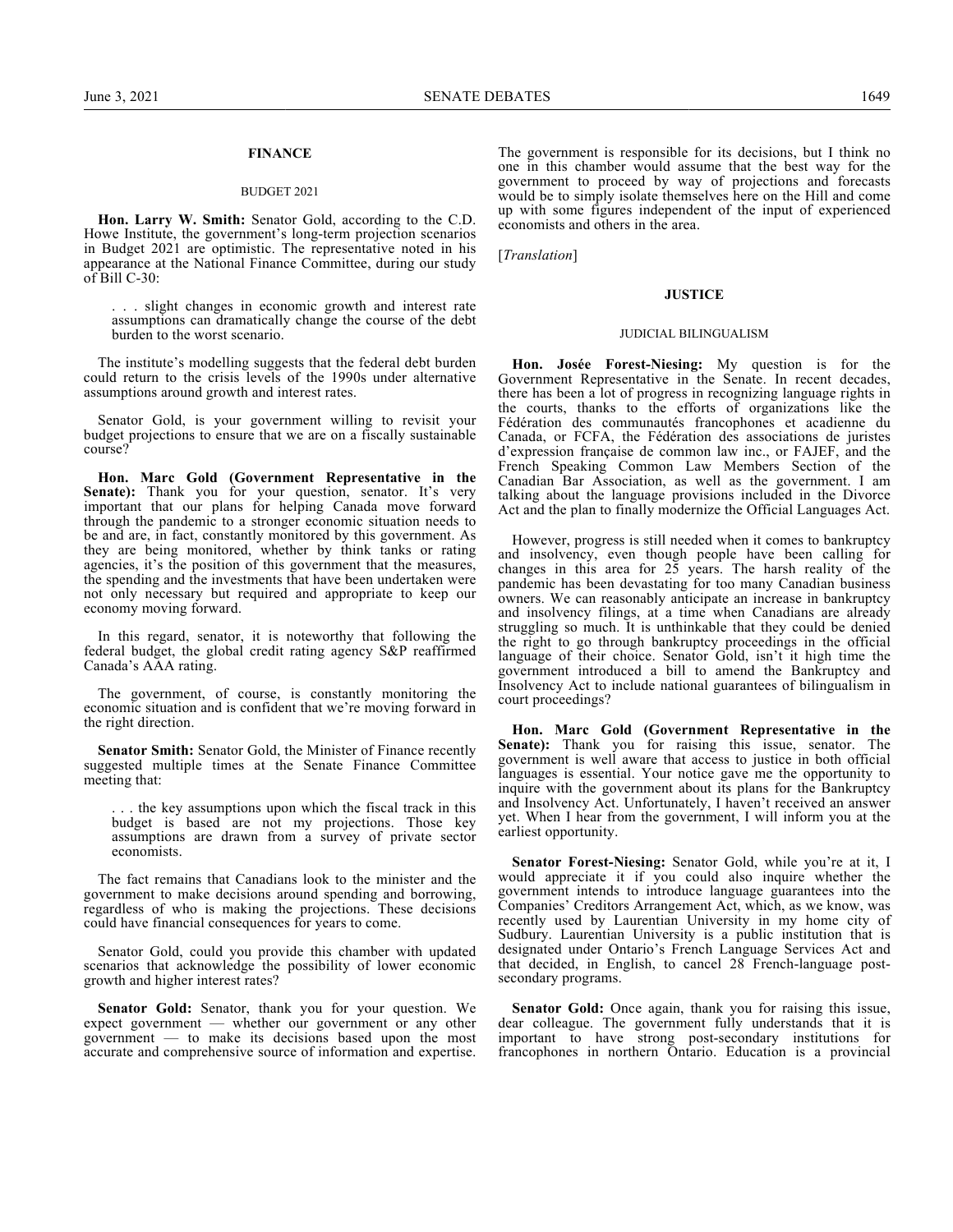jurisdiction, but I have been informed that Minister Joly has been in contact with the provinces to find solutions developed by and for the francophones of northern Ontario.

[*English*]

### **CROWN-INDIGENOUS RELATIONS**

#### FORMER RESIDENTIAL SCHOOLS

**Hon. Tony Loffreda:** Honourable senators, my question is for the Government Representative in the Senate. Like most Canadians, I was devastated and shocked to learn that the bodies of 215 Indigenous children were found at a former residential school in Kamloops.

Tuesday's emotional tributes in the chamber touched us all. Canada can no longer ignore this shameful legacy, and I hope Canadians from all walks of life will embark on the journey of truth and reconciliation with our country's First Peoples. I also believe that the Catholic Church can no longer deny the role it played in this dark chapter of our history, and I hope the government will seek a formal apology from the pope.

Senator Gold, there have been countless calls for the government to help locate and identify the remains of children at residential schools across the country. On Tuesday, in the National Assembly of Quebec, Premier Legault said he was open to working with the federal government to conduct controlled excavation activity and investigate the site of former residential schools in the province. The Indigenous community deserves to find some closure, if that's even possible.

I know the government has committed to distribute \$27 million of previously announced funding on an urgent basis. Will the government collaborate with Quebec and put in place a plan to get to the bottom of this issue? We need adequate resources to further discover the extent of this tragedy. More importantly, when will this happen? We can no longer afford further delays.

**Hon. Marc Gold (Government Representative in the Senate):** Thank you for your question. The Truth and Reconciliation Commission brought to light the truth, and too many Canadians have been and remain ignorant of what happened in our history and what took place at residential schools. I've been advised that the government has and will continue to work with Indigenous communities on how to best support them, including the provision of funds to which you referred.

•  $(1440)$ 

However — and this is a fundamental point — as Minister Bennett and Minister Miller have each stated, it is critical that such efforts be Indigenous-led, survivor-centric and not dictated by the government. Indeed, I note that Premier Legault said something along those lines as well in the context of his statements. Thank you for your question.

**Senator Loffreda:** Thank you, Senator Gold, for that response.

Moments ago, I talked about closure. Survivors of residential schools, their families and their communities continue to seek closure, comfort and healing. The government also recently announced nearly \$600 million in funding for a distinctionsbased mental health and wellness strategy with First Nations, Inuit and Métis. This funding will also renew funding for the Indian Residential Schools Resolution Health Support Program and crisis line. The news from Kamloops is reopening wounds for many who have never healed. Additional support may be needed.

What additional resources will the government provide, being mindful of not putting additional strain on the well-being of our already overworked health care workers, to offer adequate wellness services and psychological support for individuals from Indigenous communities and beyond?

**Senator Gold:** Senator, thank you for your question. I was able to inquire with the government, thanks to the advance notice of your question. I've been advised that the government has been in active communication with the B.C. First Nations Health Authority to ensure that we are able to fully support the community during this very challenging and heartbreaking time.

Indigenous Services Canada officials have been in contact with the Thunderbird Partnership Foundation and First Peoples Wellness Circle to offer assistance, however possible. Indigenous Services Canada's B.C. regional offices have staff on standby in the event additional emergency coordination support is requested. As well, Indigenous Services Canada continues to support the national Indian Residential Schools Crisis Line, which is available 24 hours a day at 1-866-925-4419, and the Hope for Wellness Help Line continues to offer crisis intervention services<br>online at www.hopeforwellness.ca or by phone at at www.hopeforwellness.ca or by phone at 1-855-242-3310.

#### **FINANCE**

#### DISABILITY TAX CREDIT

**Hon. Diane F. Griffin:** Honourable senators, my question is for Senator Gold as the Government Representative in the Senate. Budget 2021 proposes amendments to the Income Tax Act to improve access to the Disability Tax Credit for Canadians with Type 1 diabetes by recognizing more activities in determining the time spent on life-sustaining therapy and to reduce the minimum required frequency of therapy to qualify for the Disability Tax Credit. These changes start to correct the uneven eligibility of the Disability Tax Credit for individuals with Type 1 diabetes where certain individuals may qualify and others may not, despite having the same incurable disease.

However, I was disappointed to see that although the draft ways and means motion to approve tax increases includes these changes to the Disability Tax Credit, neither the actual ways and means motion approved by the Commons or the budget implementation act include the promised changes to the Disability Tax Credit.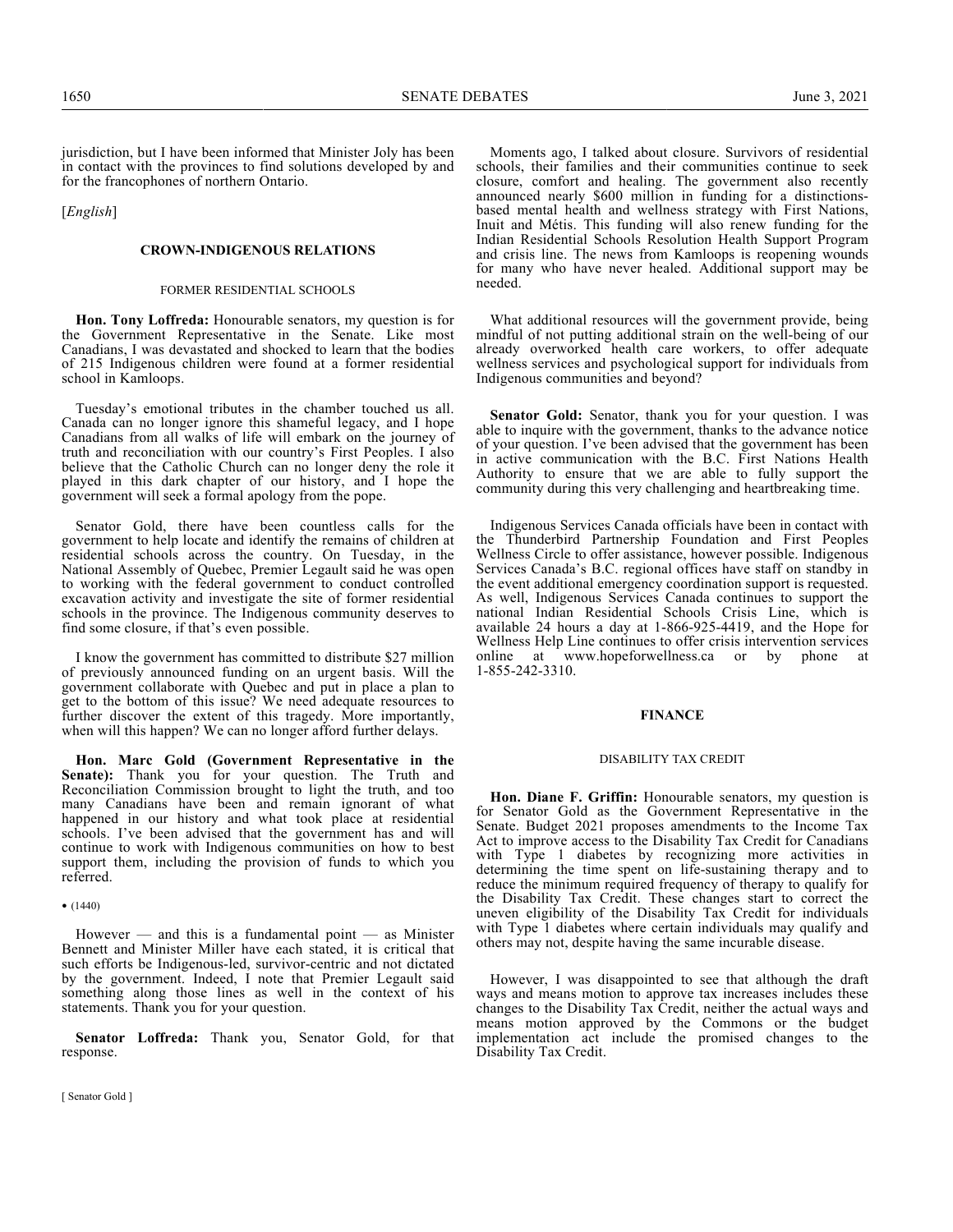Given the government's commitment to reviewing these changes in 2023, why are the changes not in the current budget implementation act? Does the government plan to include them in the fall budget implementation act?

**Hon. Marc Gold (Government Representative in the Senate):** Senator, thank you for raising this question. The Government of Canada knows full well that allowing all Canadians to participate equally in Canada's economy and society benefits all Canadians. Your advance notice allowed me to inquire with the government with regard to the issue you raise. I've not yet received a response. When I do, I'll report to this chamber in a timely fashion.

**Senator Griffin:** Presently, Canadians with Type 1 diabetes who have insulin pumps that provide life-sustaining insulin 24-7 cannot count the time that the pump delivers insulin as part of the arbitrary 14-hour rule, as CRA views this as being "automated." But individuals with insulin pumps have higher medical costs and are unable to access the Registered Disability Savings Plan or the recent one-time \$600 payment as part of extraordinary expenses incurred by persons with disabilities living during the COVID-19 pandemic.

Brooks Roche, a member of the Prime Minister's Youth Advisory Council, and staff at Diabetes Canada told the P.E.I. Standing Committee on Health and Social Development that:

To use insulin pump therapy it's between \$1,900 and \$5,200 per year, out of pocket, on average. This represents the highest proportional cost in Canada because Prince Edward Island has the lowest median income.

Does the government plan to instruct the CRA to adopt the recommendations of the Disability Advisory Committee that everyone with Type 1 diabetes automatically qualify for the Disability Tax Credit?

**Senator Gold:** Thank you very much, senator, for raising this question. The government very much values the work of the disability advisory committee. Indeed, that's why the government reinstated the committee in 2017. Thank you also for the advance notice of this question. I've made inquiries. I have not yet received a response, but I will report to the chamber as soon as I do.

#### **CROWN-INDIGENOUS RELATIONS**

#### *FEDERAL PATHWAY* REPORT

**Hon. Jane Cordy:** Honourable senators, I would like to begin by acknowledging that I'm joining you from Mi'kmaki, the ancestral territory of the Mi'kmaq people.

My question is for the Government Representative in the Senate. Senator Gold, I was pleased that today the government released its action plan in response to the National Inquiry into Missing and Murdered Indigenous Women and Girls report and its recommendations. I applaud Minister Bennett and the government for taking the lead on this, and I am encouraged by the efforts of this government to ensure that those directly affected were integral to the development of the action plan, because without people being involved, any report or recommendations are for naught.

I'm encouraged by the commitment by the government of substantial funds to achieve the promises contained in the action plan, but this leads to my concerns. The report makes many promises, but it seems to lack a commitment to definable actions. What are the timelines? What are the milestones? I worry that an already protracted process will go on for another indeterminate amount of time as we await the promised legislation announced today.

Senator Gold, could you let us know when we can expect the promised legislation as outlined in today's announcement? Will the legislation be developed in consultation with First Nations, Inuit and Métis people? Why wasn't the legislation outlined in today's report developed concurrently with the report so that we could have seen them both on the same day?

**Hon. Marc Gold (Government Representative in the Senate):** Thank you for the questions and for raising these very important issues. The process of bringing us to this place, which, as I said in response to an earlier question, is only the first step in the many that are necessary, was one engaged with and in partnership with Indigenous-led organizations, survivors and others. That is a pathway that the government will continue to pursue going forward.

Indeed, the government is very pleased that contributing partners from across Canada have come together and that this national action plan has been released.

• (1450)

The *Federal Pathway*, which is the federal government's contribution to the national action plan, outlines the current and future work needed to end systemic racism, sexism, ableism and economic inequality that has perpetuated violence against Indigenous women and girls and 2SLGBTQQ1A+ people. The federal government pathway does indicate some areas where legislation will be co-developed, such as distinctions-based Indigenous health legislation, a legislative framework for First Nations policing that recognizes First Nations policing as an essential service and legislative reforms that acknowledge the importance of Indigenous-led, multi-sectoral and healing responses as part of the justice system. The national action plan, colleague, is a plan for continued collaborative work and that's the reason  $-$  to get to one of your questions  $-$  why it is not accompanied by immediate legislation. That legislation will be developed in partnership with the stakeholders and partners to which I've made reference.

**Senator Cordy:** I'm very pleased to see you referring a few times to partnerships. We know that, in relations with Indigenous peoples, partnerships have been sadly lacking throughout much of the history of our country. So I'm pleased that it's very important.

I would like for the government to provide us some assurance that the First Nations, Métis and Inuit people won't have to wait another two years for another report to outline the measurable actions that will be undertaken. As Senator Plett said earlier —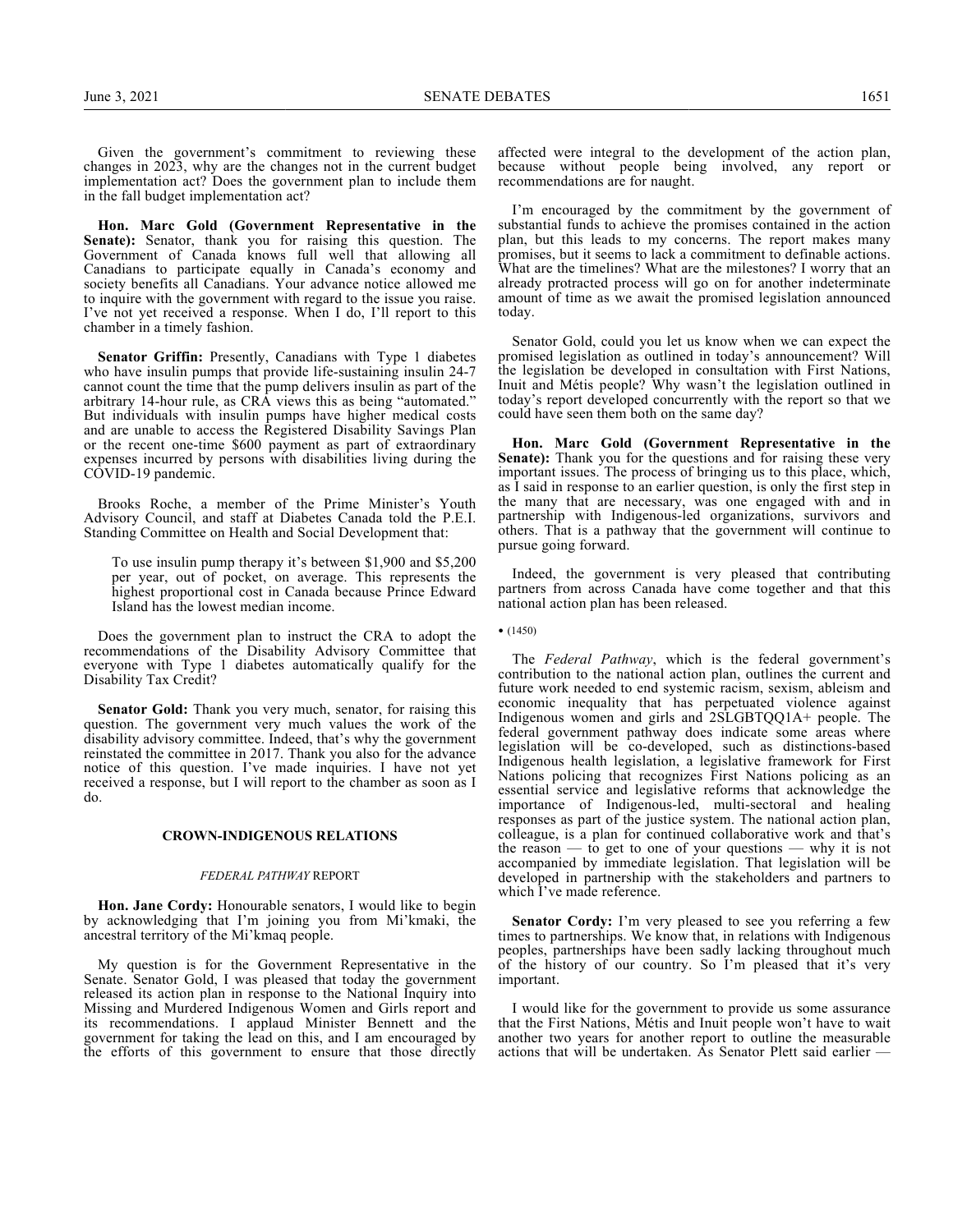and maybe I don't have the words exactly — behind every missing and murdered Indigenous woman is a family and friends. I think we have to understand that the time element and, as you said, the partnerships moving forward, are extremely important. Can we have some assurance that this will be done in a timely way?

**Senator Gold:** Colleague, I want so desperately to provide assurances and comfort. In the tradition from which I come, it is said that the loss of one life is the loss of an entire world. That is so true in terms of what so many are experiencing and have experienced for far too long.

I cannot give assurances about timelines in the context of a process, a partnership and collaboration that I have described. But I can assure this chamber and all Canadians that the Government of Canada is committed to working with dispatch and in partnership to make progress in this most important area.

#### **PUBLIC SERVICES AND PROCUREMENT**

#### PARLIAMENT HILL RENOVATIONS

**Hon. Denise Batters:** Senator Gold, two years ago, at the Senate's Internal Economy Committee, the senior government official in charge of the massive Centre Block construction project would not tell me a cost or a time estimate for completion. Two and a half years into this huge construction project which has continued throughout COVID, and the Trudeau government still has not told Canadians how much this will cost taxpayers and when it will be done. Yet, yesterday, media reports provide the federal government's Public Services and Procurement Canada, or PSPC, department renovation cost estimates for the Senate's Victoria Building at \$370 million, and East Block at \$569 million.

Senator Gold, this is puzzling. Both of those projects would not even start until after Centre Block is completed at least 10 years from now and PSPC has those cost estimates, so why not Centre Block? Clearly the Trudeau government must know the cost and time frame two and a half years into the project, but they are not telling Canadians. Is it too big for them to disclose, especially right before an election?

Senator Gold, as the Leader of the Government in the Senate, you should be briefed on the most important renovation in the country and one that directly impacts the Senate. How much will the Parliament Hill Centre Block construction project cost taxpayers and when will it be done?

**Hon. Marc Gold (Government Representative in the Senate):** Senator, thank you very much for the question. As senators would know — and senators in this chamber are more directly involved with this process than I am — this is a huge

project dealing not only with Centre Block but with the whole Parliamentary Precinct. It is my understanding that, in fact, the government is still awaiting direction from the Senate with regard to certain aspects of the project. I should add it's also awaiting some direction from the House of Commons side with regard to requests from this chamber and others for aspects of the work in Centre Block. These aspects of the project carry certain costs.

Again, I defer to my colleagues in this chamber who are involved with the subcommittee dealing more closely with it, but I know there's back and forth between the Senate representatives and the officials responsible for the overall project. As I understand it, there still remains no agreement on some aspects of the project and that is why, in fact, the final cost of the project cannot be fully determined.

I should add as well, colleague, as we know from the days preceding our vacating Centre Block, that the very beginnings of the project, and indeed the first year, if not more — and again I defer to colleagues with more expertise in this area — were largely exploratory. Frankly, they didn't know what they would find when they started opening up the walls. There's no hiding costs from Canadians. This is a complicated project and we in the Senate and our counterparts in the other place are also active partners in trying to provide the specifics for the project in its totality.

**Senator Batters:** Senator Gold, the historically significant East Block is one thing, but why would the Trudeau government even renovate the Victoria Building, which has no historical value, at a projected cost of \$370 million? Why not just demolish that building and build a new one, no doubt at a lower cost, with fewer problems?

**Senator Gold:** Again, thank you for your question. What is to be done in the areas occupied by current buildings is a matter that is, in fact, at the heart of the planning exercise, as I understand it, that is going on. There are different points of view emanating from the Senate and senators with regard to that area and Victoria in particular, and that is a matter that's still being discussed between those responsible for the project and representatives from the Senate.

## **ORDERS OF THE DAY**

#### **BUSINESS OF THE SENATE**

**The Hon. the Speaker:** Honourable senators, pursuant to the order of Tuesday, June 1, 2021, I do now leave the chair for the Senate to be put into a Committee of the Whole on the subject matter of Bill C-5. The committee will be presided by the Speaker pro tempore, the Honourable Senator Ringuette. To facilitate appropriate distancing, she will preside the committee from the Speaker's chair.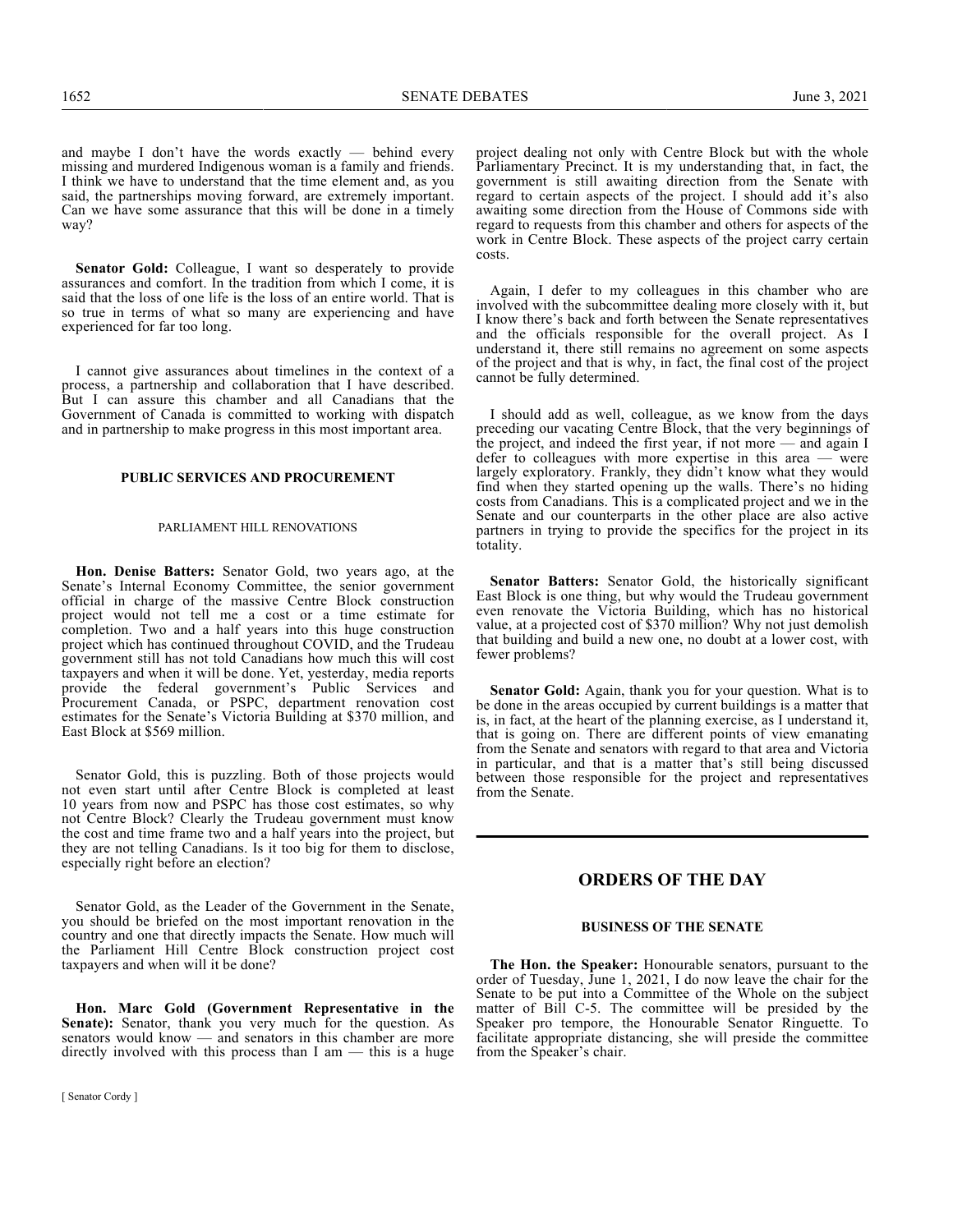## **BILLS OF EXCHANGE ACT INTERPRETATION ACT CANADA LABOUR CODE**

#### BILL TO AMEND—CONSIDERATION OF SUBJECT MATTER IN COMMITTEE OF THE WHOLE

On the Order:

The Senate in Committee of the Whole in order to receive the Honourable Steven Guilbeault, P.C., M.P., Minister of Canadian Heritage, accompanied by at most four officials to consider the subject matter of Bill C-5, An Act to amend the Bills of Exchange Act, the Interpretation Act and the Canada Labour Code (National Day for Truth and Reconciliation).

(The sitting of the Senate was suspended and put into Committee of the Whole, the Honourable Pierrette Ringuette in the chair.)

**The Chair:** Honourable senators, the Senate is resolved into a Committee of the Whole on the subject matter of Bill C-5, An Act to amend the Bills of Exchange Act, the Interpretation Act and the Canada Labour Code (National Day for Truth and Reconciliation).

Honourable senators, in a Committee of the Whole senators shall address the chair but need not stand. Under the Rules the speaking time is 10 minutes, including questions and answers, but, as ordered, if a senator does not use all of his or her time, the balance can be yielded to another senator.

(Pursuant to the Order of the Senate, the Honourable Steven Guilbeault and his officials joined the sitting by video conference.)

• (1500)

[*Translation*]

**The Chair:** We are joined today by the Honourable Steven Guilbeault, P.C., M.P., Minister of Canadian Heritage.

Minister, welcome to the Senate. I would ask you to introduce your officials and to make your opening remarks of at most five minutes.

**Hon. Steven Guilbeault, P.C., M.P., Minister of Canadian Heritage:** Honourable senators, thank you for having me. I am appearing here today to speak to Bill C-5, an important bill that seeks to create a new federal statutory holiday, the national day for truth and reconciliation. I would like to begin by acknowledging that we are all here on the ancestral land of the First Nations, Inuit and Métis peoples. These are not just some introductory words that we say. They are an essential recognition as we build a new relationship with Indigenous peoples through our daily actions.

The recent discovery of a mass grave in British Columbia containing the bodies of 215 children, victims of the residential schools, is a harsh reminder of the terrible legacy of our colonial past.

## [*English*]

I recognize that this week is an extremely difficult week for many. I know that many survivors are members of the Senate chamber. Speaking about this important bill soon after the terrible news of Kamloops is not easy, and I share my utmost respect for and recognition of this invitation today. Like many of you, I am still shocked by the mass grave that has been uncovered at the former Kamloops Indian Residential School in B.C.

As a government, our role is to ensure that tragedies like these never happen again. Indigenous communities are mourning. We need to stand with them in this difficult time. Canadians are also mourning.

With that in mind, addressing the consequences of colonial violence needs to go beyond words. That is why all parties in the House of Commons decided to come together last week and unanimously advance Bill C-5.

I would like to recognize and thank Georgina Jolibois for first bringing the bill forward in the last Parliament and for being a strong voice for Indigenous rights and Indigenous peoples all across Canada. Her commitment reminds us that reconciliation is not the task of a single political party or individual — it is a shared responsibility for each and every one of us.

Bill C-5 is an important step in the path toward reconciliation, which will not be achieved in the blink of an eye; however, we can make progress on this essential journey together with First Nations, Inuit and Métis peoples.

The establishment of a national day for truth and reconciliation fulfills Call to Action 80 of the Truth and Reconciliation Commission's final report. It is an important action to take, and we must act quickly so that this day becomes part of our reality this year.

#### [*Translation*]

This day gives us the opportunity to reflect on the abuse inflicted on the First Nations, the Inuit and the Métis. That abuse is historical, but also very current. We are talking about physical, verbal, psychological and institutional abuse.

The scars from the residential schools run deep. The children from Kamloops were buried without being identified. Their loved ones never heard from them again. Entire families have been deprived of their relatives and their own history. Implementing the Truth and Reconciliation Commission's Calls to Action is just the beginning of the healing process. We must support the Indigenous communities every step of the way.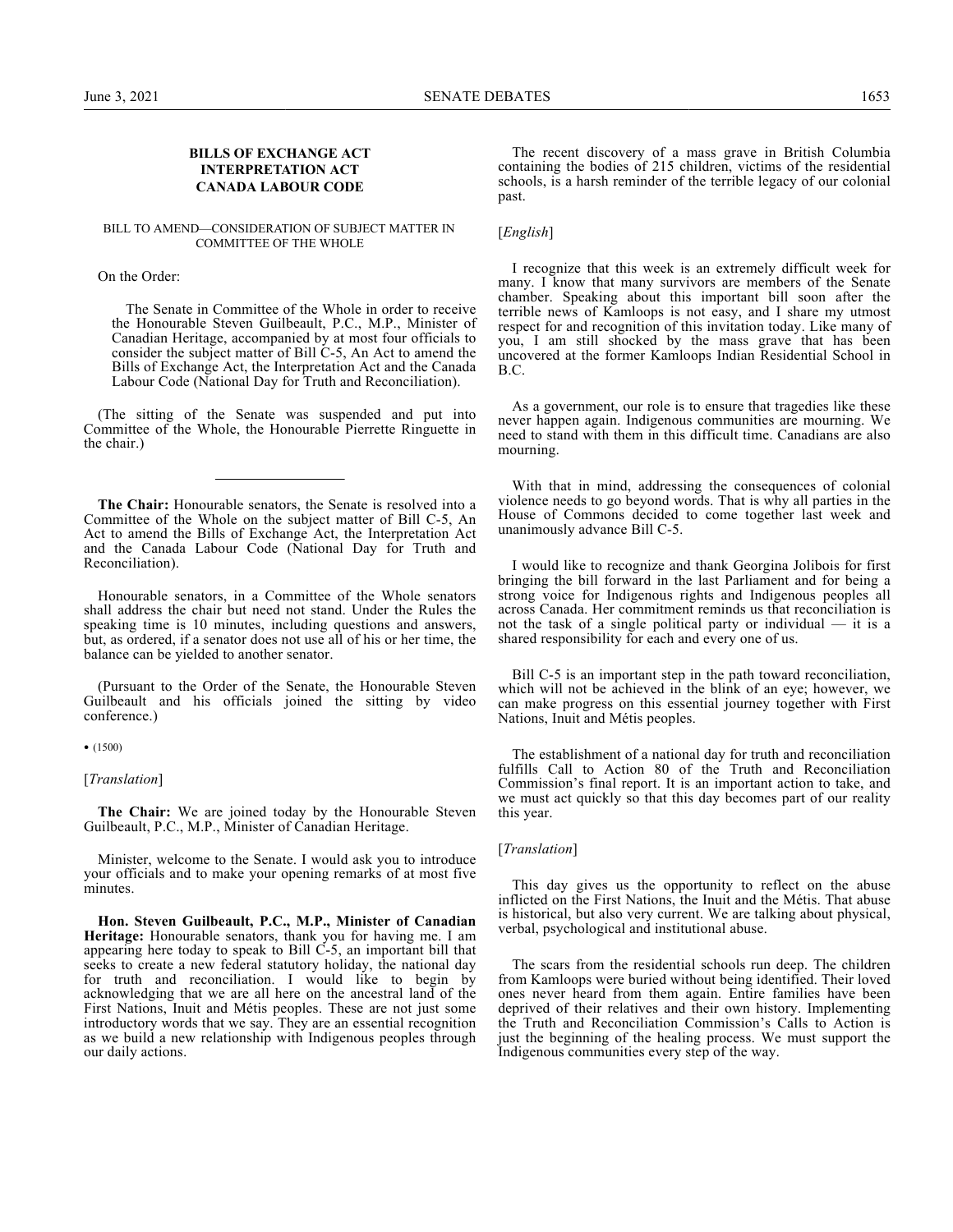## [*English*]

After careful consultation and respectful consideration, September 30 was designated as the national day for truth and reconciliation. September 30 is indeed the day chosen by a grassroots movement called the Orange Shirt Day, started by the formidable Phyllis Webstad. It was named after the orange shirt Ms. Webstad was given by her grandmother for her first day of residential school, only to have it forcibly taken away from her upon her arrival.

Her orange shirt is symbolic of the vibrant cultures, language, traditions, identities and childhoods that were oppressed and erased within residential school.

It is also a symbol of survival and resilience. It reminds us of the monumental efforts Phyllis and First Nations, Inuit and Métis are making to protect and revitalize their cultures and languages for future generations.

#### [*Translation*]

From testimony in committee, we learned how painful September is for Indigenous families and communities. Every year during the month of September, children were separated from their loved ones and their communities to go back to school. Many of them never came home.

It is important to acknowledge this pain with a solemn day to remember the past, but also to reflect and learn together, to gain a better understanding of the history and legacy of residential schools and these racist policies. Healing for Indigenous peoples will depend on their reclamation of their history and culture, but also on our own awareness of that history and the atrocities committed by Canada.

It has always been my belief that one of the pillars of reconciliation is education. Establishing a national day for truth and reconciliation is a form of education in action. This would be a day of commemoration, as well as a day of learning, recognition and commitment to ensuring that such acts never happen again.

**The Chair:** Minister, we have to move on to the 10-minute question and answer period now.

#### [*English*]

**Senator Plett:** Welcome to the Senate of Canada, minister. Minister, on Tuesday we all mourned in this chamber the horrific findings in Kamloops. We had senators' statements in that regard and a moment of silence, and we continue to mourn this tragedy and others around the country.

However, minister, Bill C-5 was not initiated as a result of that tragedy. It was initiated as 1 of the 94 Calls to Action in the Truth and Reconciliation Commission of Canada, not as a result singularly of the Kamloops tragedy.

There were several other Calls to Action that fall under your mandate as heritage minister as they relate to the National Archives, CBC/Radio-Canada, museums and amateur sports.

Minister, I hope your answer will not be because of what happened in Kamloops, but why did you choose to focus on this Call to Action and not other ones? Minister, is it because it is easier to give to bureaucrats, because it's bureaucrats that get the day off here, than to work on the more pressing but difficult issues that are facing Indigenous communities every day of the week?

**Mr. Guilbeault:** Thank you, senator, for the question. There are many elements that I would like to bring forward in terms of answers.

First, the reason the bill was tabled very early on in our mandate  $\frac{1}{\sqrt{1-\frac{1}{\sqrt{1-\frac{1}{\sqrt{1-\frac{1}{\sqrt{1-\frac{1}{\sqrt{1-\frac{1}{\sqrt{1-\frac{1}{\sqrt{1-\frac{1}{\sqrt{1-\frac{1}{\sqrt{1-\frac{1}{\sqrt{1-\frac{1}{\sqrt{1-\frac{1}{\sqrt{1-\frac{1}{\sqrt{1-\frac{1}{\sqrt{1-\frac{1}{\sqrt{1-\frac{1}{\sqrt{1-\frac{1}{\sqrt{1-\frac{1}{\sqrt{1-\frac{1}{\sqrt{1-\frac{1}{\sqrt{1-\frac{1}{\sqrt{1-\frac{1}{\sqrt{1-\frac{1}{\sqrt{1-\frac{1}{$ minister — is because it is something that we have been asked for by communities, by Indigenous peoples across this country. As you rightly pointed out, it is one of the Calls to Action from the Truth and Reconciliation Commission. It won't solve everything when it comes to reconciliation. I agree that it is but one element.

Let me give you an example of other things we are doing at Canadian Heritage. When we came into power in 2015, the federal government invested \$5 million for Indigenous languages across this country, which I think we can both agree is nowhere near enough for what is needed to revitalize, maintain and strengthen the more than 80 Indigenous languages that are known in Canada. Between 2015 and this year, the budget has gone up 12 times for Indigenous languages. By next year it will have gone up 24 times.

**Senator Plett:** Please answer my question, minister; I have other questions. And don't sidetrack into all of what this government has done. I asked you a specific question.

Minister, Calls to Action 71 to 76 of the Truth and Reconciliation Commission of Canada concern missing children and burial information. As we have seen in the last few days, finding the truth of what happened to these children is an essential part of our reconciliation journey.

• (1510)

Your government did nothing on those specific Calls to Action. Instead you decided on a holiday, minister. Can you explain your rationale for that choice? Please, minister, don't tell me what this government is doing every day. We hear that during Question Period from the Leader of the Government in the Senate; he does an adequate job of praising the government every day. I want to know why you did certain things here, minister.

**Mr. Guilbeault:** I would argue that, in fact, Indigenous peoples to whom I've spoken across this country would argue that language is one of the bases of reconciliation. This is at the centre of Indigenous people being able to reclaim their cultures. There can be no culture without owning your language, senator.

Speak to any Indigenous person across this country, any Indigenous organization, and they will tell you how important this is. You said the only thing we're doing is the national truth and reconciliation day, and I'm saying that's simply not the case, senator. We are doing a number of other things, including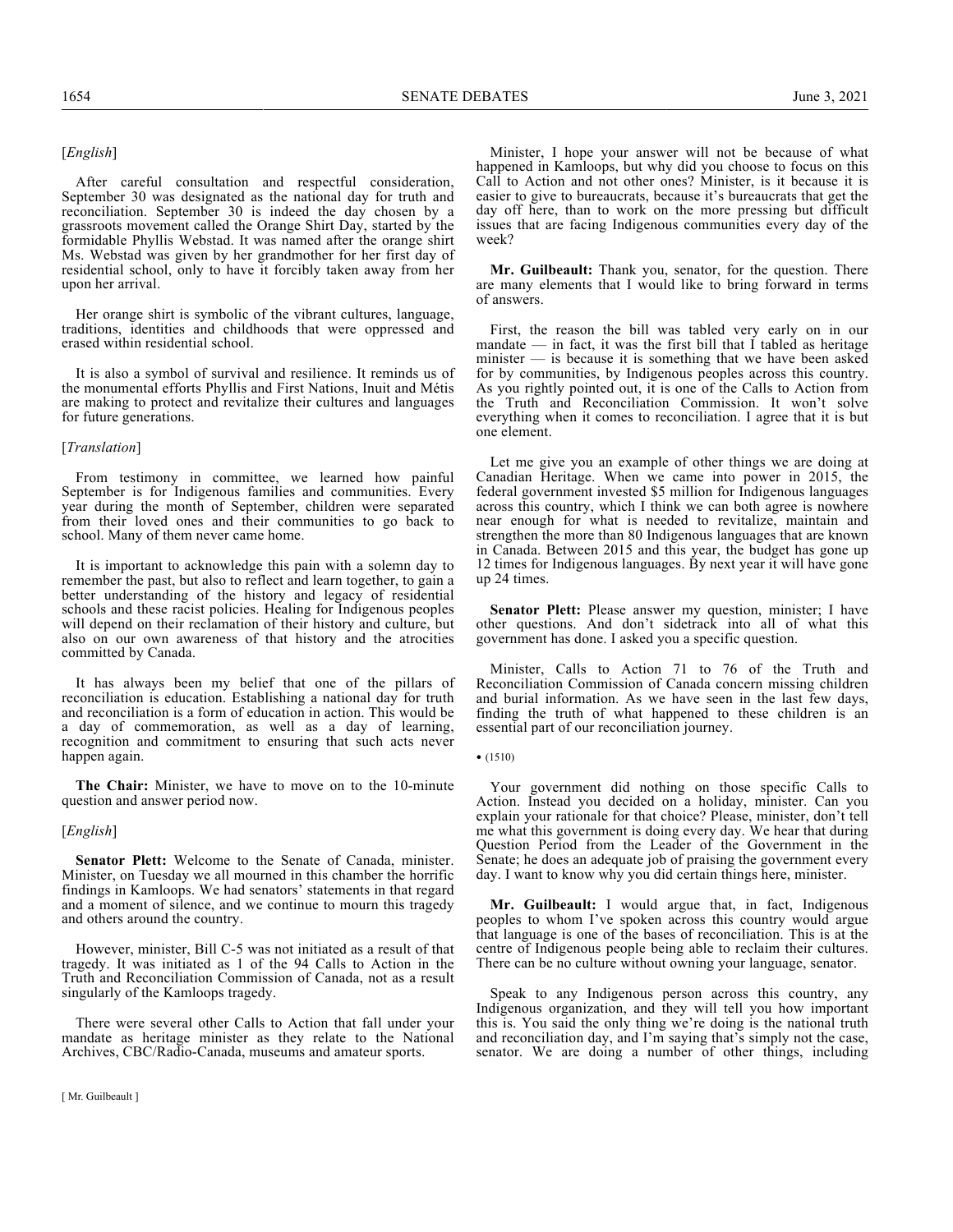investment in infrastructure, including lifting boiling advisories. There were 150 when we came into power; we have lifted more than 100 of them.

The path to reconciliation will be a long one, but we are acting every day, senator.

**Senator Plett:** Thank you, I suppose, with respect, somewhere in there is an answer to my question. I didn't hear it, but let me continue.

Mr. Kakwfi, one of the witnesses who appeared at the committee in the House of Commons said, speaking on the national day for truth and reconciliation:

It should be a memorial day, a day to commemorate, a day to remember, not a day to stay home, put our feet up and watch TV.

Minister, how will you ensure that we use September 30 to commemorate and not just stay home and watch TV, as this witness suggested?

**Mr. Guilbeault:** Thank you for the question, senator. Again, I would remind you that this day was something recommended by the Truth and Reconciliation Commission of Canada. It is something that has been demanded from the federal government by all national organizations, from Indigenous nations all across this country.

As a kid in school, I didn't learn about this part of our history. I would like my children to learn about it. We can use this day to do exactly that. That is why, in Budget 2021, we provided \$7 million so that we help organizations across this country. Some are already doing it. The Orange Shirt Day organization is already doing that, but we want more organizations and communities and nations to engage with Canadians about this, so we know what happened, because many of us don't, and so that we never forget this dark passage of our past so that we never repeat it in the future.

**Senator Plett:** Minister, with respect, there is no one who disagrees with you. As a matter of fact, this bill will pass unanimously here in this chamber later today. We all understand that. But we are asking simple questions about what you will do. So you spend \$7 million, or whatever amount you used, but what will you do to ensure that we have a proper day of commemoration?

We all attend Remembrance Day services; I do every year. The unfortunate thing is that there are many people who use it as a day that they don't have to go to work. Then they go, if it's warm enough — I'm from Manitoba; there are not many such days and they play golf or do whatever. My question is: What will you do to ensure that we have a day of commemoration, that people will understand how important this day is?

I am kind of discouraged that we call it "a holiday" because a holiday to me is something where we celebrate, where we are happy. This is a day of remembrance. I'm hoping that the government will have some services somewhere that will commemorate this.

Now, I understand, minister, that you are not the minister for Indigenous affairs. However, the problem is that Indigenous communities are continually being promised things by your government. You shared a few that you are dealing with. No one seems to be accountable for failure to deliver. The failure to solve the problem of clean drinking water is just one example. Instead, we have continued virtue signalling, seemingly as a substitute for any substantive delivery.

Do you agree that this is very frustrating for Indigenous people, that so few of the fundamental problems in their communities have been resolved by your government? Minister, what are you prepared to do? What are you going to do specifically to resolve some of these issues?

**Mr. Guilbeault:** The first thing I'd like to say — you called it a holiday. I will continue to refer to it as the national day for truth and reconciliation. As you know, senator, we live in a free country. We can't force people to do things, but we can certainly encourage them by working with our Indigenous partners across this country, by working with provinces and territories, by trying to ensure that this becomes part of the school curriculum, so that Canadians learn about this dark chapter of our history.

This went on for more than 100 years in Canada, so reconciliation won't be something that we can fix in the blink of an eye. I would remind you that there are two things that are common to every single cabinet minister as part of our mandate letters. The first one is reconciliation with Indigenous people, and the second one is the fight against climate change. This is a whole-of-government approach. It is not just one or two ministers as part of the government, but it is up to every minister, in their own portfolio, to do everything they can to move forward with the issues of reconciliation.

For me, it is about Indigenous languages. It is about commemoration and celebration and learning. In fact, we did fund the Kamloops -

#### [*Translation*]

**The Chair:** I'm sorry, minister, but we need to move on to the next 10-minute block.

**Senator Saint-Germain:** Good afternoon, minister, and thank you for accepting our invitation.

Minister, I think it's a given that we all recognize the importance of ensuring that Indigenous people are fully involved in the process of truth and reconciliation and in any commemoration of past wrongs so that they can tell their story in their own words and protect their heritage.

You talked about commemoration, learning and engagement, and those are strong, substantial words.

I have a two-part question. First, based on your consultations with Indigenous communities, can you tell me about their expectations regarding this national day for truth and reconciliation?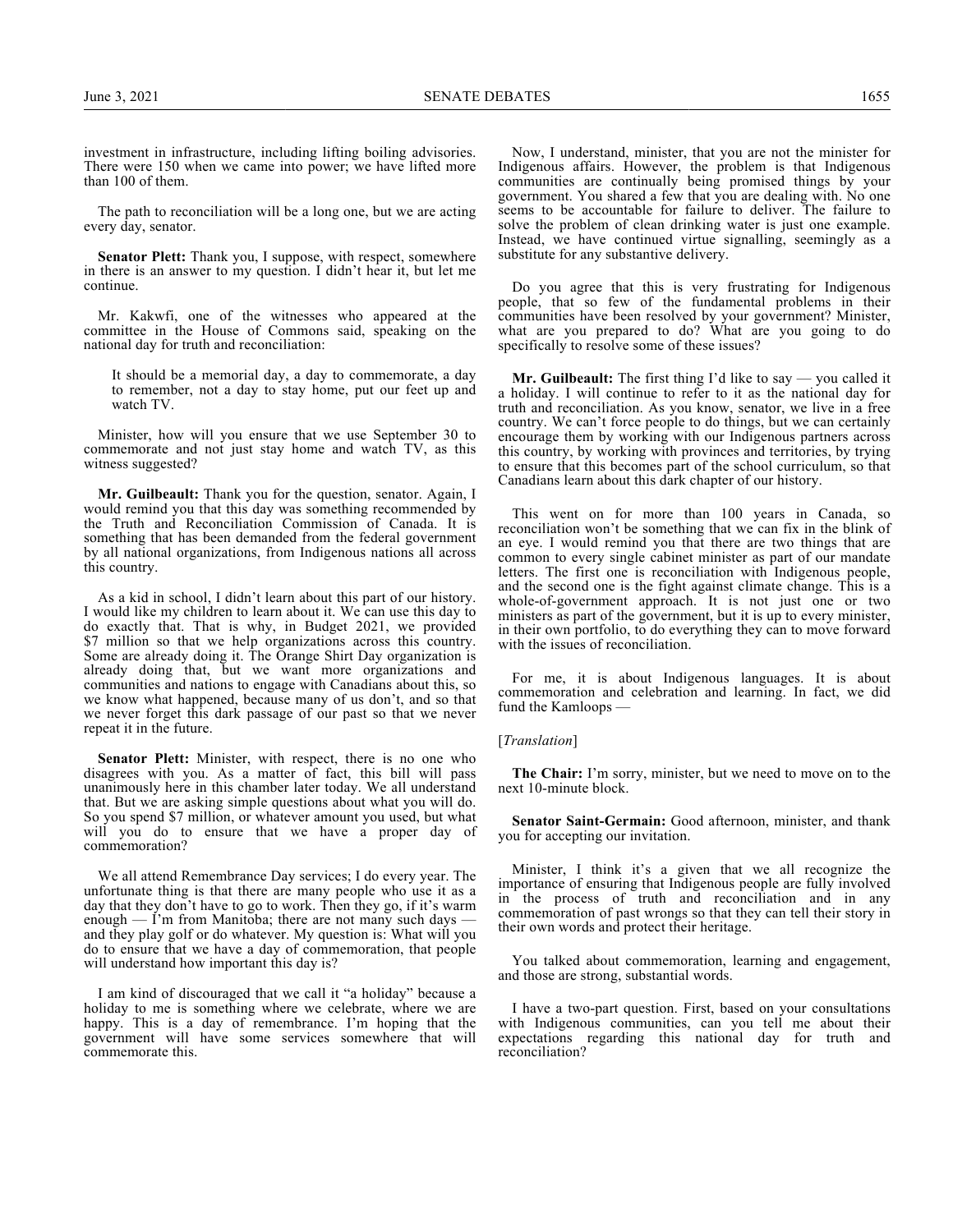Second, I would like to know how all the diverse communities of Indigenous peoples will be involved in commemorations and celebrations during the national day for truth and reconciliation.

**Mr. Guilbeault:** Thank you for your question, senator.

As I was telling your colleague, the Truth and Reconciliation Commission recommended the creation of a national day for truth and reconciliation, but Indigenous communities and First Nations across the country also made the same request.

The specific purpose of such a day is to give Canadians an opportunity to remember and commemorate this sad chapter in our history, so that we never forget.

Earlier, your colleague drew what I thought was a very relevant parallel with what is done for Remembrance Day. Remembrance Day is an opportunity for all Canadians to remember the sacrifices of those who fought for the freedom of our country. I think that the comparison is relevant, even though the circumstances are of course very different.

Let's use this time as an opportunity for reflection and learning. As I was saying earlier, I did not learn about this chapter of our history when I was in school. It wasn't part of my education as a young white man in Quebec, and I think the same is true for many Canadians across the country. I would like my children to learn and know about this part of our history.

**Senator Saint-Germain:** If I may say so, minister, as a white francophone woman from Quebec, I completely understand. I understand what you and I both experienced with regard to the lack of information and awareness about this. You gave the interesting example of Remembrance Day. Veterans are involved in that commemoration.

#### • (1520)

Do you have any plans to ensure that the various Indigenous peoples can contribute to raising awareness among non-Indigenous people and help us participate more in commemorating this history? That is the second part of my question.

**Mr. Guilbeault:** Absolutely. We have already started funding activities in collaboration with Indigenous organizations, nations and communities across the country.

When the budget was presented, we didn't yet know that Bill C-5 would become law, but we certainly hoped we could make it into an important event and mark the occasion both this year and in the future.

The Department of Canadian Heritage also has a funding program for commemorations, celebrations and educational activities. For example, just last June, we provided financial assistance to the Indigenous community in Kamloops for this very purpose.

I could list several other communities that received funding through this program, but your time is valuable, so I'll restrain myself. We do already offer support to Indigenous organizations, nations and communities for commemorations and celebrations.

**Senator Saint-Germain:** Thank you very much, minister.

#### [*English*]

**Senator Coyle:** Thank you for being with us, Mr. Guilbeault. I too believe this chamber, like yours, is keen to expedite the passing of Bill C-5. As you know, holidays are often used as educational tools within our school systems. We have talked a bit about that. For example, when it comes to Remembrance Day, which we've also talked about, Veterans Affairs Canada provides significant resources for teachers to use in their classrooms.

Is it the government's intention to provide similar tools for educators to use for the national day for truth and reconciliation, and will that be done in collaboration with those who had previously organized Orange Shirt Day and others?

**Mr. Guilbeault:** The short answer to both your questions is yes and yes. In fact, we are already supporting the Orange Shirt Day initiative through some funding. Because of the increased amount of money we got through Budget 2021, we will be able to further support organizations like the Orange Shirt Day and other similar initiatives across the country.

We will be working at the federal level to try and encourage provincial and territorial governments. Some are already celebrating. Some already have a day to commemorate this dark chapter of our history. However, the majority of provinces and territories don't. We want to work with our provincial and territorial partners so that they will work with us and with Indigenous organizations and communities toward that goal.

**Senator Coyle:** Actually, you've started to answer my second question, because, as we know, education is a territorial or provincial matter of jurisdiction. Could you elaborate more on how the federal government will be engaging with the provinces and territories? This is critical. We know that, for instance, Remembrance Day gets treated so differently across the country. Sometimes it's a whole week of events leading up to the day where students learn a lot, and in other cases, there may be a light touch preparing for that one moment of silence. Could you elaborate on what the federal government intends to do in collaboration with the provinces and territories?

**Mr. Guilbeault:** This is an important question. Obviously, this is something that will need to be done in collaboration. The federal government is not in a position — nor should we be — to impose this on provinces and territories. You might have seen, earlier on this week, a letter that was signed by all premiers of provinces and territories as well as by the Prime Minister. I think there is a high level of willingness and commitment on the part of all parties involved to work on this together, collaboratively, with Indigenous organizations, communities and nations as well.

I don't have a specific plan to present today, but this is something we will be working on in the coming weeks and months.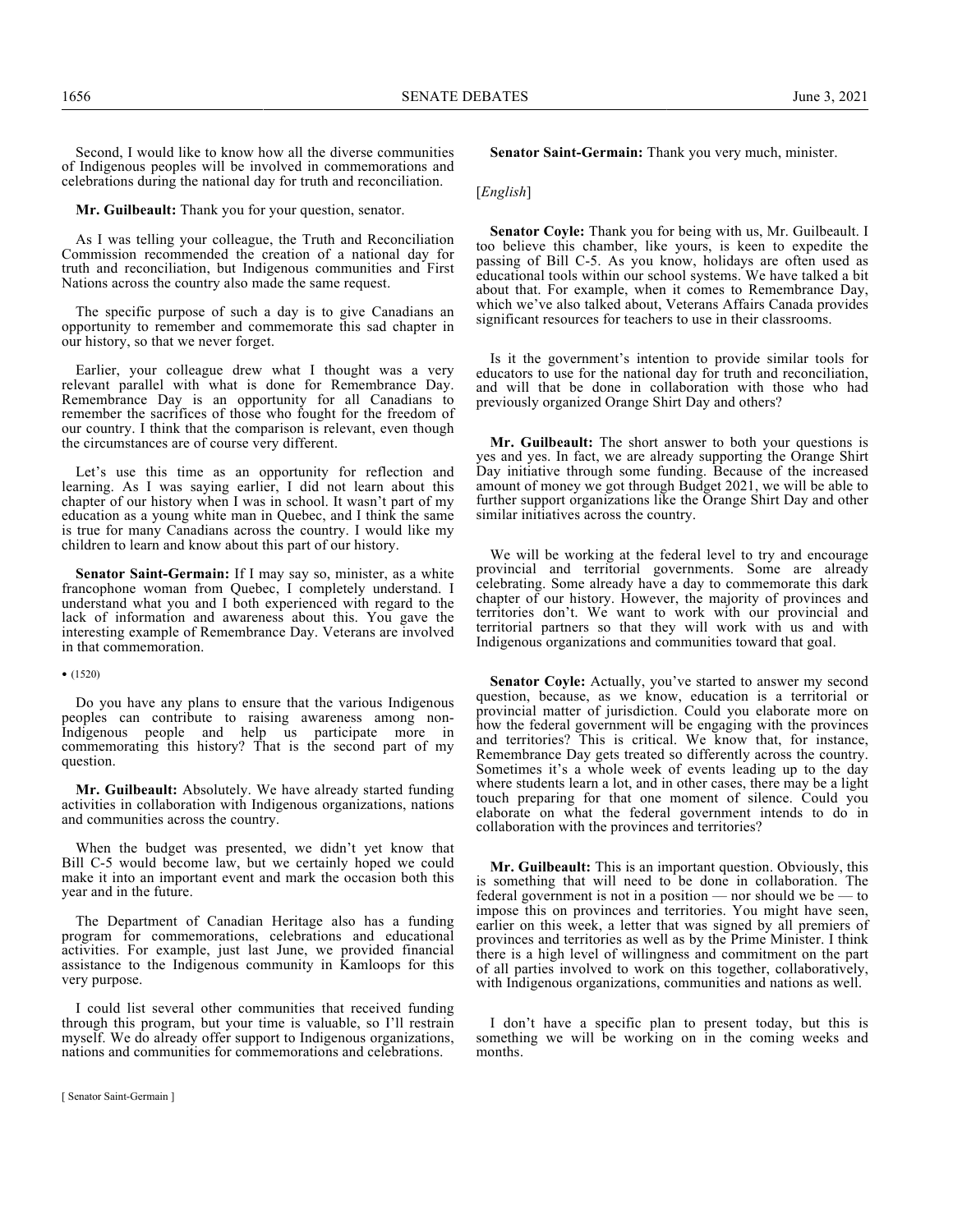**Senator Coyle:** Thank you, minister.

**Senator Tannas:** Minister, I think since 1995, there has been a Day of Reconciliation in South Africa. I wonder what, if any, inspiration your department drew from that in terms of what you might do and what you might imagine this day to be. My understanding is that in South Africa, every year is a different theme, which I think would tie in nicely with some of the Calls to Action and telling the stories that need to be told. Has any thought been given to that? Has there been any research around what is being done in what is a very successful holiday in South Africa?

**Mr. Guilbeault:** Thank you, senator. That's a very interesting example. So far, we have focused our attention on working with Indigenous organizations, nations and communities in Canada to work on the bill and on the programs that Canadian Heritage is providing in light of commemoration and celebration.

I'm certainly interested in looking at the South African model; I have not, personally. I have some department officials with me here. I might turn to them to see if, at the departmental level, we have looked at the South African model.

**Emmanuelle Sajous, Assistant Deputy Minister, Sport, Major Events and Commemorations, Canadian Heritage:** We haven't looked at the South African model. As the minister said, we are working closely with Indigenous organizations in Canada, including the National Centre for Truth and Reconciliation, or NCTR; Orange Shirt Day with APTN, the Assembly of First Nations and all the NIOs. Right now, we're more focused on Canada. However, it could be something very interesting to look at.

**Senator Tannas:** I have no more questions, chair.

**Senator Francis:** Welcome, Minister Guilbeault. Thank you for being here today to assist us in the prompt passage of Bill C-5. The history and legacy of the residential schools have been brought to light because of the strength, courage and determination of survivors. We cannot forget that it was because of them that the Indian Residential Schools Settlement Agreement, which is the largest class-action settlement in Canadian history to date, happened. That led to some financial compensation, an official apology and the establishment of the Truth and Reconciliation Commission. As a result, it is important to me and many others that all the special events and ceremonies happening on the national day for truth and reconciliation are guided by the voices and experiences of survivors and their families and communities.

I would like to know how the government, and specifically the department, will be involving survivors in the planning, promotion and execution of the new national day for truth and reconciliation.

**Mr. Guilbeault:** Thank you, senator, for your question. I think it is important for us as a government to remember that this healing process must be guided and led by Indigenous peoples in this country. I really see our role as that of partners to accompany and support initiatives that are Indigenous-led.

I've spoken — and I won't go through that again — about how we are already providing financial support for Indigenous organizations across the country through an existing funding program. Budget 2021 will allow us, more specifically on the truth and reconciliation day, to have substantially more resources for Indigenous organizations who want to take a more proactive role or, in many cases, who have been very proactive and want to do more in terms of awareness and education on this important day.

• (1530)

**Senator Francis:** Thank you for that, minister. It would be very helpful if you or your officials could tell us about the progress made and under way toward the implementation of Calls to Action 79 to 83 concerning the public commemoration of the history and legacy of residential schools.

**Mr. Guilbeault:** I know we have with us some colleagues from CIRNA. As you know, Canadian Heritage is responsible for some parts of this, but I would defer to our colleagues from CIRNA for the other Calls to Action, please.

**Mandy McCarthy, Director, Policy, Planning and Reporting, Settlement Agreements and Childhood Claims Branch, Crown-Indigenous Relations and Northern Affairs Canada:** Thank you, minister. Unfortunately, I can commit to coming back to you with a written response. Call to Action 79 falls under the responsibility of Parks Canada.

**Senator Francis:** Thank you for that. I have no further questions.

**Senator Bovey:** Thank you, Minister Guilbeault, for being with us today to discuss this important bill, one I support wholeheartedly.

"There is no reconciliation without the truth." Those are the words of former senator and Truth and Reconciliation Commission chair the Honourable Murray Sinclair. He has also been widely quoted as saying that, "Education got us into this mess and education will get us out of it."

I believe Canada's art galleries and museums can and ought to be leaders in educating the truth about residential schools. September 30 could be a special day of commemorative programming.

Do you think Bill C-5 will enable all Canadians to understand both the horrors of residential schools and the ongoing depth and pain for survivors and all the Indigenous peoples of Canada and help in real, ongoing reconciliation?

**Mr. Guilbeault:** Thank you, Senator Bovey, very much for your question. Obviously — and this is an understatement — Bill C-5 will not solve everything when it comes to reconciliation, but it is an additional and important step towards it.

Orange Shirt Day has been commemorated for many years now, on September 30. It is a pre-eminent example of an unofficial commemorative day. On that day, Canadians are encouraged to wear an orange shirt to honour the children who survived residential schools and to remember those who did not.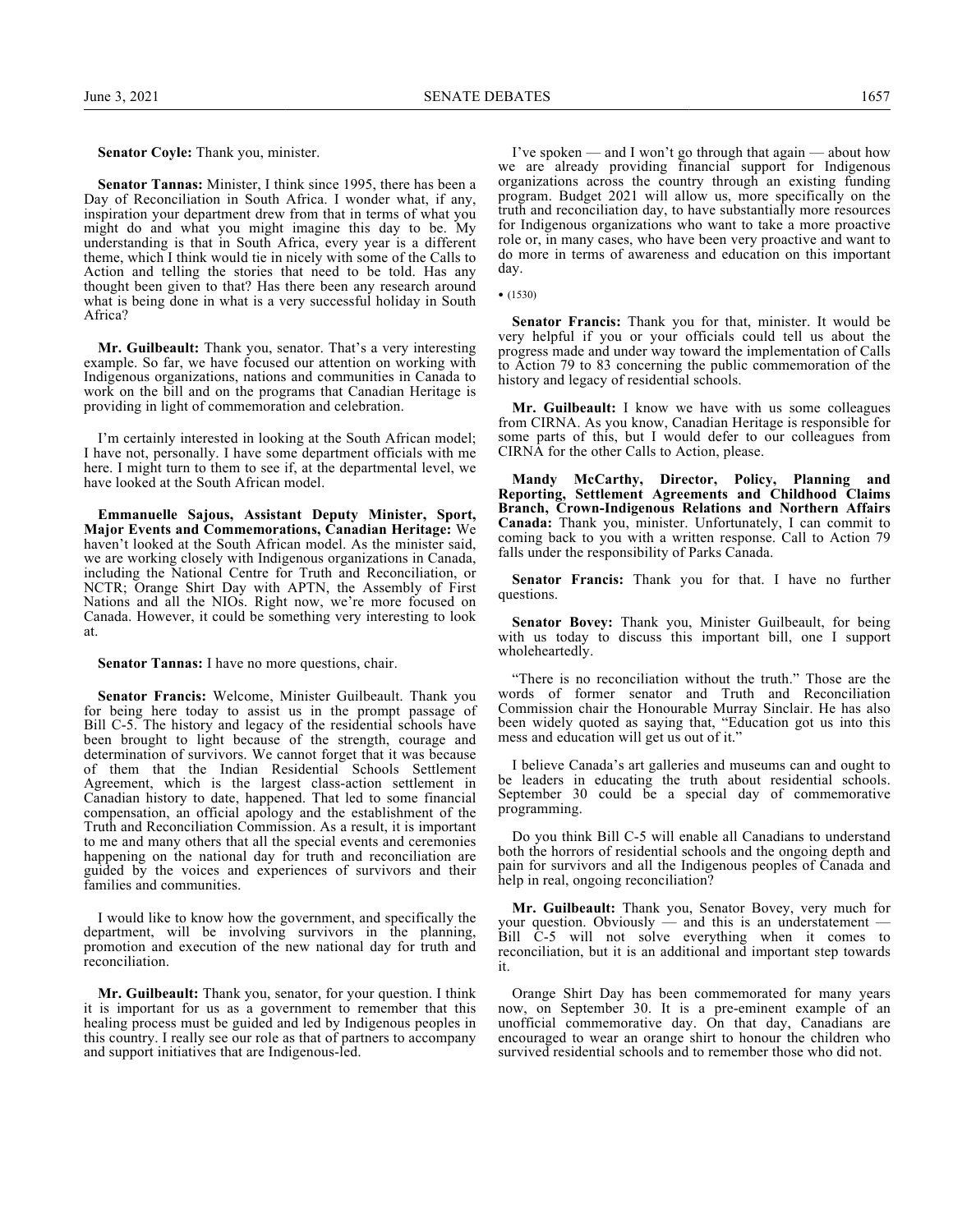As I said earlier, this day relates to Phyllis Webstad's experience, but it has become a symbol of the stripping away of culture, freedom and self-esteem experienced by Indigenous children over generations. As I said, Budget 2021 commits \$7 million over two years, but furthermore, it provides \$13.4 million over five years for events to commemorate the history and legacy of residential schools and to honour survivors, their families and communities.

As Minister of Heritage, I certainly want to engage all parts of the arts and culture community in Canada. Certainly you would know better than most of us in this room how art can be a powerful tool to communicate, change and engage. In fact, many artists and museums have already started — I can think of an exhibit that was recently in Winnipeg's art gallery. There are so many different examples of the arts and culture community already doing this. If the federal government can lend a hand and support more of those initiatives across the country, we will certainly be there to make that happen.

**Senator Bovey:** I would hope that helping Indigenous curators to get into the field and move up will certainly help those stories become reality.

**Mr. Guilbeault:** I entirely agree with you.

**Senator Bovey:** Thank you, minister.

**Senator Patterson:** Thank you for being here, minister. Minister, Senator Francis, the bill's sponsor, told this chamber yesterday that roughly 80,000 federal workers have participated in education system sessions on the TRC. Are such training sessions mandatory? Who organizes and delivers them? Who helped develop these materials and ensure consistency across the whole of government?

I ask because, for example, Minister Jordan and her officials have, in my opinion, shown a disregard for Indigenous elders and senators. We heard in this chamber that my Mi'kmaq senator colleague's thoughtful proposal to the minister went unanswered.

It seems to me more should be done to ensure there is a broad and consistent understanding of Indigenous issues across all departments and ministries. Thank you.

**Mr. Guilbeault:** Thank you, senator. I'm not sure I have the answer to your question in front of me. Maybe I'll turn to my colleagues either from Canadian Heritage or CIRNA.

Before I do, I agree with you. I think that this should be done, if it's not done already. I know that we have started at Canadian Heritage — in fact, just a few weeks ago we had a session with Phyllis Webstad herself. We had two hours with her where she presented her experience, both at the residential school and as a survivor and what led to the Orange Shirt Day grassroots movement. I would certainly want to see every minister, minister's office and department officials benefit from such a presentation and teaching moment.

Ms. Sajous, I don't know if we have the answer to the senator's question.

**Senator Patterson:** That's a good enough answer for me for now, minister. I have some more questions, if I may.

When you spoke to this bill at second reading in the other place, you noted that you hoped that when the day is commemorated in schools, that it will be marked by ceremonies, discussions with elders and other activities. You said that it might become similar to Remembrance Day.

What resources do you plan to devote to coordinate this objective with provinces and territories, since, as we know, education falls under provincial and territorial responsibility?

**Mr. Guilbeault:** The way I see it, there are two possibilities. They're not, I would argue, mutually exclusive. Budget 2021 provides basically \$20 million that wasn't there before to work with organizations to do that. These organizations already have partnerships with teachers, schools and in some cases with school boards across the country. So it's not necessarily a formal part of the curriculum, but it is happening. Providing more resources to more Indigenous organizations across the country will certainly enable us to see more of that happening. But you're right, it's not a formal part of the curriculum.

The second part of the answer, which is working with provinces and territories to encourage them, again, we can only encourage them. But I strongly believe that we can come to an agreement so that we can change our history books so that Canadian kids — my kids and all Canadian kids — learn about this. I think there's a more formal, direct approach to it and a more indirect approach, but I think both are probably needed.

**Senator Patterson:** Thank you, minister. We've talked about money today and the budget. I have hopefully a short question that you could easily answer for us that I think it would be important to put on the record.

What will it cost to pay those civil servants and workers from Crown agencies holiday or overtime pay for that day?

**Mr. Guilbeault:** Senator, I don't have the number in front of me.

## • (1540)

**Stephen Diotte, Executive Director, Office of the Chief Human Resources Officer, Treasury Board Secretariat:** Minister, I can assist with that.

The annual ongoing cost for the federal public service is \$165.9 million. Most of that, almost 90% of it, is in lost productivity as a result of people not being available to work that day. The balance is payments required for employees in 24-7 work environments like Correctional Services Canada, Canada Border Services, or ships' crews and officers in National Defence and in Fisheries and Oceans Canada. That's what constitutes the ongoing costs of \$165.9 million.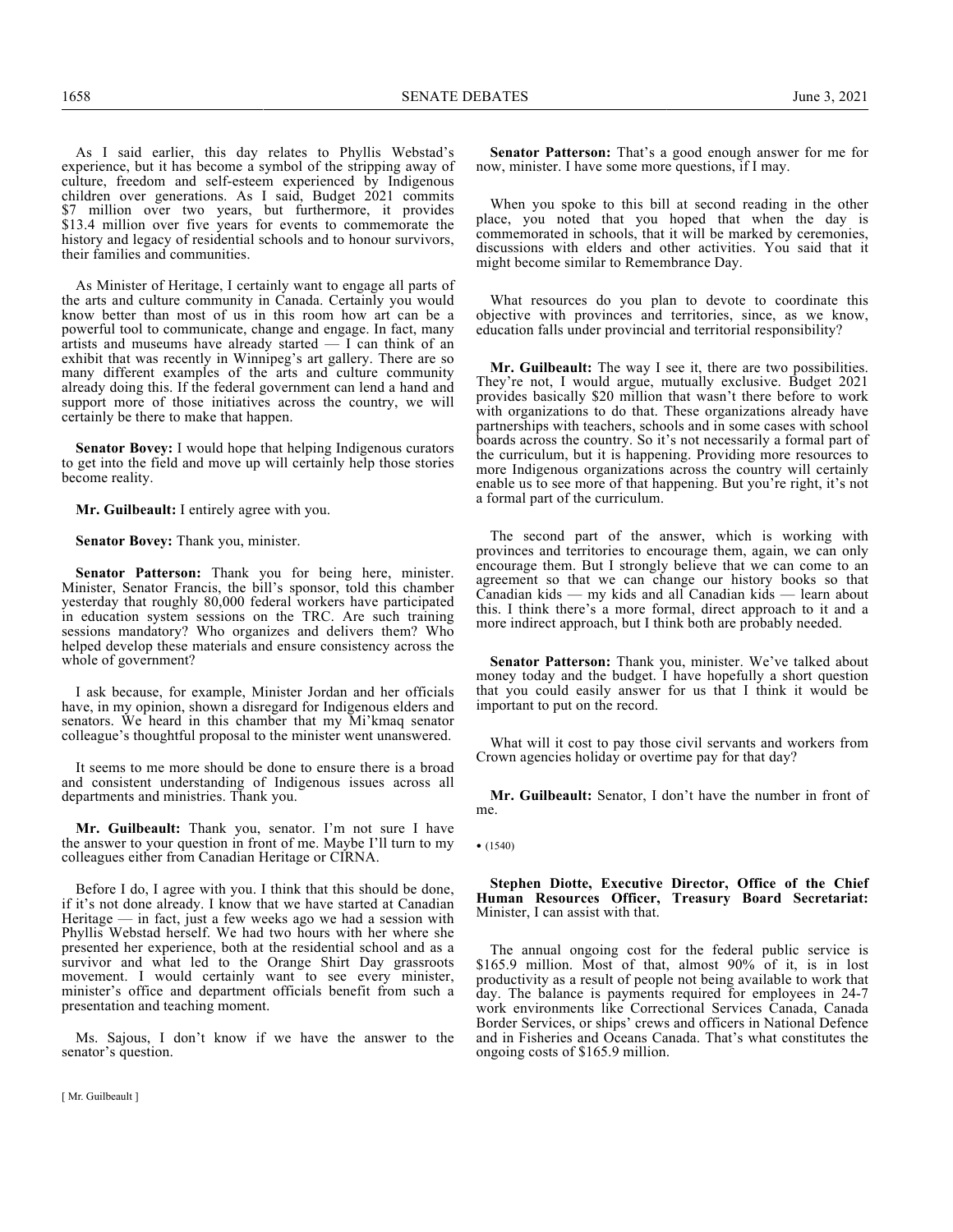**Senator Patterson:** That's helpful. Thank you, sir.

What about Crown agencies? Will they be required to give their employees a day off? Will they incur costs, and have those been calculated?

**Mr. Diotte:** The change to the Canada Labour Code would affect the federal public service and federally regulated employers under the code. Therefore, it would include Crown agencies and federal employers.

I don't have the figures for private-sector companies or for the Crown ones. They're independent of the Treasury Board. We would have to take that away and try to get the data for you.

**Senator Patterson:** Will they be given notice of the expectations and a chance to develop their costing?

**Mr. Diotte:** Yes, they would be.

#### **Senator Patterson:** Thank you.

Minister, the first national day for truth and reconciliation is less than four months away and we expect Bill C-5 to be adopted, I think, today. What are your department's plans for September 30, 2021? Does your department contain allocation of funds for this event?

**Mr. Guilbeault:** As I stated earlier, I could give you a couple of examples of projects that are already being funded. I spoke earlier about the Kamloops residential school commemoration project that my ministry funded last June. Some of it is already happening.

Between the adoption, as you pointed out, of Bill C-5, and the money that was in Budget 2021, the Treasury Board will need to develop guidelines. We're hoping this will happen quickly, so we can disburse funds over the course of the summertime in preparation for this year's first official national day for truth and reconciliation, supporting Indigenous organizations and Indigenous communities across the country. That's our goal.

#### **Senator Patterson:** Thank you.

We have a bill before us that the TRC called for, but that I fear will lack the resources and planning required to ensure it does not largely benefit public servants. I've asked about the disproportionate funding to give paid holidays to federal workers.

I'm wondering about the movement for another Call to Action within your province of responsibility, like Call to Action 15, which calls for the appointment of an Indigenous languages commissioner. As you know, despite its inclusion in Bill C-91, which passed in the last Parliament, we still haven't seen an appointment notice.

Minister, I must ask you this: How can we trust that the education and commemoration initiatives that this bill requires in order to be effective  $-1$  think we all agree  $-$  will be well

developed and properly resourced, when we see so many commitments like the Indigenous language commissioner appointment delayed or not completed?

**Mr. Guilbeault:** That's a fair question, senator.

## **Senator Patterson:** Thank you.

**Mr. Guilbeault:** As the minister responsible, I was supposed to hold consultations with Indigenous communities across the country last spring for the appointment of the commissioner and the three directors. Obviously, because of the pandemic, those consultations were postponed until last fall, but these consultations did take place.

We put in place a selection committee that was largely composed of representatives from different Indigenous nations across the country and language experts. This committee has provided me with their list of recommendations for the nomination of the commissioners and the directors. I'm happy to let you know that in the coming weeks, we will have good news on the front of the Office of the Commissioner of Indigenous Languages.

#### **Senator Patterson:** Thank you. *Qujannamik*.

#### [*Translation*]

**Senator Dupuis:** Minister Guilbeault, thank you for being here today to discuss this bill to create a national day for truth and reconciliation.

I think it is symbolically important to create a special day to reflect on our societal values regarding truth and reconciliation. I am troubled, and I think you even mentioned this yourself, by the disturbing news of the discovery of an unmarked mass grave for children in British Columbia. However, there is another aspect to this discovery that is just as disturbing. I am talking about the fact that these children were not buried with dignity. What's more, their families were denied the opportunity to conduct burial rituals and to grieve, which are fundamental practices in human societies. We haven't heard much about this point.

I'd like to ask you about the words "truth" and "reconciliation" in the name "day for truth and reconciliation." When we implemented the Truth and Reconciliation Commission, we joined an international movement. Senator Tannas mentioned South Africa. We all understand what was involved with the South African Truth and Reconciliation Commission. Some very serious events took place, and the country decided to adopt transitional justice measures to create space for discussion and allow for conflicting views and different perspectives to be shared.

What measures do you plan to take to ensure that this truth is not just expressed, but also heard and recognized so that we can move on to a process of reconciliation? You have budgets, you made that clear, but how do you plan to tie these two concepts together for this day of truth and reconciliation?

**Mr. Guilbeault:** Thank you very much, senator. That is an important question. Your first point on traditional rituals, on what the residential schools represented for many Indigenous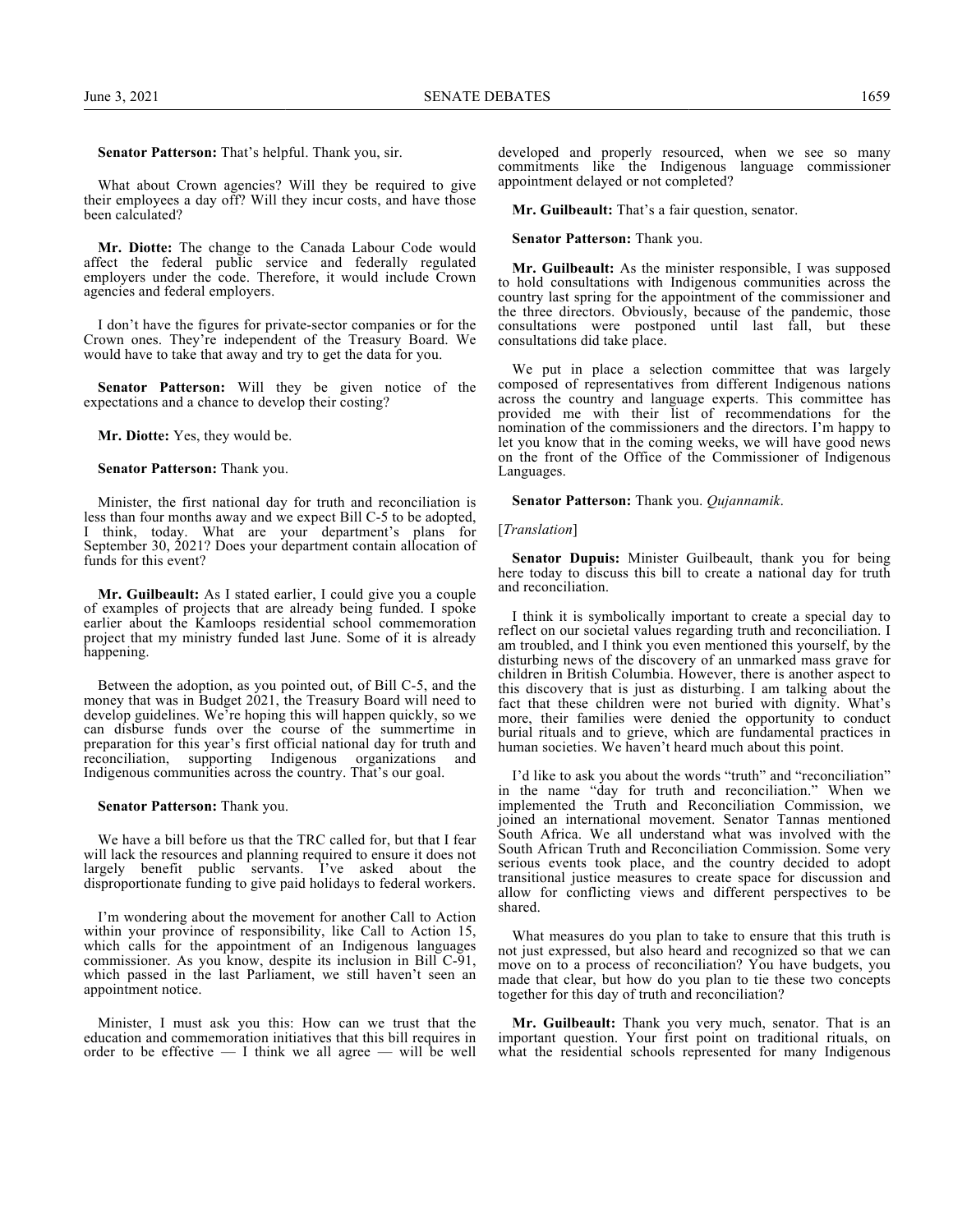families, is a very important point. We see how important these rituals are in every society. We have been experiencing it to a lesser degree for a year and a half now, as many societies around the world have been unable to engage in many rituals because of the pandemic. I think that gives us a bit of an idea of this reality.

You were also right to say that there can be no reconciliation without truth. Our role at Canadian Heritage is really to support the organizations, communities and nations in commemorating this day the way they want. As far as the "truth" part is concerned, perhaps I could turn to my colleague from CIRNA.

Minister Bennett recently made an announcement on how the federal government plans to support Indigenous communities that would like to do what the community in Kamloops has done, in other words, use highly advanced technology to uncover the truth about all the residential schools across the country. I will ask our colleagues from CIRNA to elaborate on this.

**Senator Dupuis:** Minister, may I ask another question?

### **Mr. Guilbeault:** Of course.

**Senator Dupuis:** You have twice mentioned that you yourself are a father. You have children who are in school. You didn't learn about these things in school. I am a mother. I have two daughters who didn't learn about these things in school either, but rather at home. I tried to get the school boards to set up pen pal projects that would have connected children in urban schools with children living on Indigenous reserves, but without success.

#### • (1550)

My question is this. We know that the truth is also expressed on an individual level. You hold a cabinet position, and you're talking to us about millions of dollars, but you're also a father.

As a father with school-age children, what are you committed to doing to encourage your children's schools to foster real learning, not only in the classroom with teachers, but also by pairing non-Indigenous children with Indigenous children?

**Mr. Guilbeault:** That's an excellent question. I have older kids, one of whom is no longer in school. My youngest kids go to schools that could easily be described as progressive and open on these issues. Some schools have already initiated projects on cooperation and learning about Indigenous culture. These initiatives didn't necessarily address the full reality of Indigenous life and residential schools, but they did involve bringing people into the classroom. It isn't necessarily on the scale you suggest with things like pen pal programs, but initiatives have been happening.

I understand and acknowledge that not all schools are that open to others, to difference and to diversity.

**Senator Dupuis:** That's why I asked you this question as an individual. You are a citizen, and your kids go to school. I think that all of us, as citizens of municipalities, should ask ourselves what we can do with respect to our municipal councils.

**The Chair:** Senator Dupuis, we have two minutes and 30 seconds remaining, and I believe that Senator Miville-Dechêne would like to ask a question.

**Senator Miville-Dechêne:** Minister, thank you for being here with us. I will continue in a similar vein by stating that this day is highly symbolic in that it is an acknowledgement of the atrocities that were committed against an entire people and an expression of the will to move forward. However, seeing as both of us are from Quebec, can you comment on how, in addition to being symbolic, this holiday for federally regulated employees will help change attitudes in Quebec?

Even though there were 12 residential schools in Quebec that operated over a period of about 50 years, there are myths circulating to the effect that Quebec's historical treatment of indigenous people was perhaps less inhumane than that of the other provinces. I know this is a difficult question, but how can we dispel these myths?

**Mr. Guilbeault:** Basically, I think that the greatest benefit of this day, aside from the fact that people will get a statutory holiday, is the chance to learn and remember. This national day, this symbol, will help to raise Canadians' awareness of this chapter of our history and demystify it. You are right in saying that Quebec has its own myths surrounding these issues, and we will need to dispel them.

We can't bury our heads in the sand and pretend this is something that happened everywhere in the country but Quebec. I was very pleased that Premier Legault signed the agreement with the other provincial and territorial premiers and the Prime Minister.

I am not denying the fact that we all need to move forward on this issue. The federal government has a much bigger responsibility than many other stakeholders in this regard. However, it is important to remember that many of the Truth and Reconciliation Commission's recommendations are directed at the provinces and territories, which also have a role to play. There is no doubt that the federal government has responsibilities, but so do the provinces and territories.

#### [*English*]

**Senator Martin:** Thank you, minister and thank you to my colleagues for many of the questions that have been asked. I too support the spirit of this bill and what it aims to do. I was listening carefully to your responses, minister.

First, I have information based on last year's briefing of Bill C-5. At that time, the officials who briefed the MPs and senators spoke about the direct cost to the Government of Canada of giving federally regulated employees an additional day off. It would be \$300 million and \$400 million per annum in perpetuity. Also, the President and CEO of  $FE\overline{T}CO$  — the Federally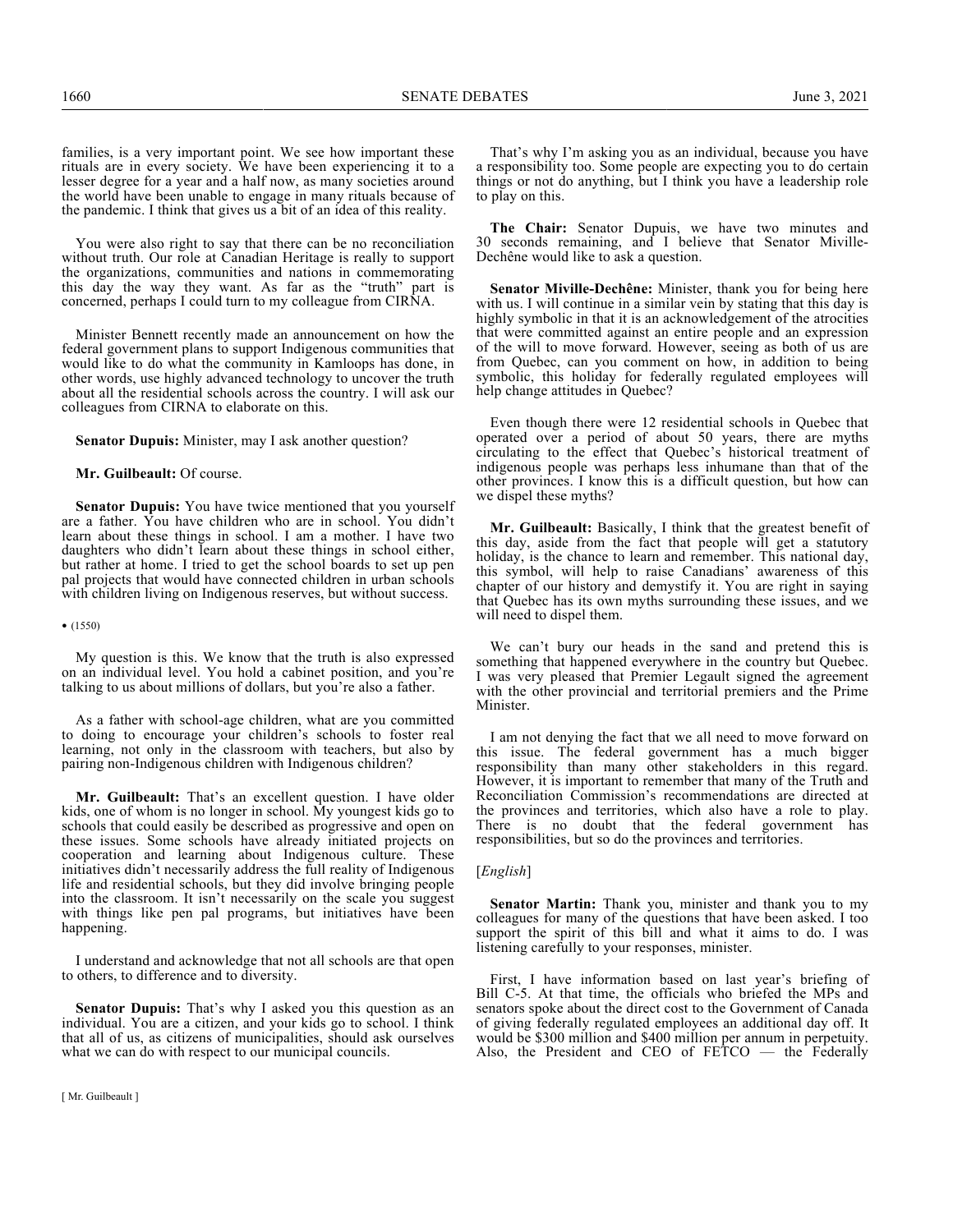Regulated Employers — Transportation and Communications — Derrick Hynes, estimated that the cost to employers regulated by the federal government could be around \$3.6 billion.

I'm trying to understand the difference in numbers that I'm hearing today. I think the official said it was more than \$100 million, yet I have something that is double that and confirmed in other briefs that I have. Would you clarify the amount?

**Mr. Diotte:** Yes. The figure you're being quoted is for all federally regulated employers, so that would include the federal public service and Crown corporations and the private sector. The figures I gave you were in response to the question with respect to the cost to the Government of Canada for the federal public service. That cost, as I said earlier, is \$165.9 million per year on an ongoing basis.

The figures you were given by FETCO, I believe it was, in terms of being roughly double that number, we have no information to suggest that number would have changed, but it's not data that we would keep. We would have to go out and get it. I believe that would come from Labour.

**Senator Martin:** I guess we can say it's a lot of money at a cost to Canadian taxpayers. It's very important that we do this right, especially on the first day, which will set a precedent for future national days.

As a former educator, I know the kind of coordination that is required in just one school. I'm trying to imagine this day for the country. September 30 is really just a few months away.

Minister, would you explain whether the companies and federal departments are expected to organize their own events? You spoke about some of the initiatives that are happening, but would you explain the level of preparation that has been done? Maybe there's a deck or you've had meetings.

You said that every single minister has something in their mandate letter. This would require some interdepartmental coordination. Would you be leading that? What meetings have happened in preparation for September 30? A wedding takes four to six months to plan. This is a national day of great importance. I'm trying to understand what has been prepared to date.

**Mr. Guilbeault:** Thank you for the question, senator. Again, we all agree and recognize that it is one of the Calls for Action from the Truth and Reconciliation Commission. I don't think we'll get everything right this year, senator. It will be the first time we do it. Until last week we were still hoping that Bill C-5 would become a reality. We now have more certainty towards that. We're certainly going to be pulling double shifts to try to do everything we can to make it the most successful day possible for this year.

Again, I think it's important to remember that our goal is really to be there to support Indigenous organizations, communities and nations. It is not about the federal government going off on its own and doing all sorts of things. We are there to be a partner, to support these organizations and to work with them. That's something we've heard very clearly from our consultation. Indigenous peoples want this to be Indigenous-led.

• (1600)

Of course, you are right, we need to ensure that federal government employees are part of this, federal ministries and ministers are part of this. I did not say that Bill C-5 was part of every cabinet minister's mandate letter, I said reconciliation was part of every cabinet minister's mandate letter.

**Douglas Wolfe, Senior Director, Strategic Policy, Analysis and Workplace Information Directorate, Labour Program, Employment and Social Development Canada:** I want to provide estimates that were made by the labour program. In terms of costs for employers, we estimate that costs for federally regulated employers would be approximately \$223 million per year. Thank you.

**Senator Martin:** Minister, I understand that it will be led by lead organizations, but they will have limitations and we live in a very large country. You were talking about how in some schools in Quebec, but maybe not all, some of these things are already happening. In British Columbia, I know there is a lot of work that has already been done. Teachers are very involved.

I want to bring your attention to an organization that might be an important partner for the government. It's a recently struck organization, but it's a national group of social studies educators called the Social Studies Educators' Network of Canada. They are in every province and territory because education is provincial. They are teachers who have formed associations and they have networks into all of the schools. I'm hoping you are aware and are working with such partners, especially because education is a provincial jurisdiction and it does require a lot of coordination. What I meant is that, of course, it will be led by the Indigenous communities, but the federal government must provide support in so many ways. I wanted to know what preparation has been done to date, because education is not just going to happen; it has to be very well coordinated.

**Mr. Guilbeault:** Thank you, senator. As I said earlier, we are working to support organizations that are already engaged with school boards across the country. In terms of making something formally part of the school curriculum in different provinces and territories, obviously we will need to work with provinces and territories to make that happen. It's not up to the federal government to do that; it's not federal jurisdiction. Across the country, I think we are now seeing an awareness that was not necessarily there just a few weeks ago, and a willingness to act. I will be engaging my federal, provincial and territorial counterparts on this in the coming weeks and months.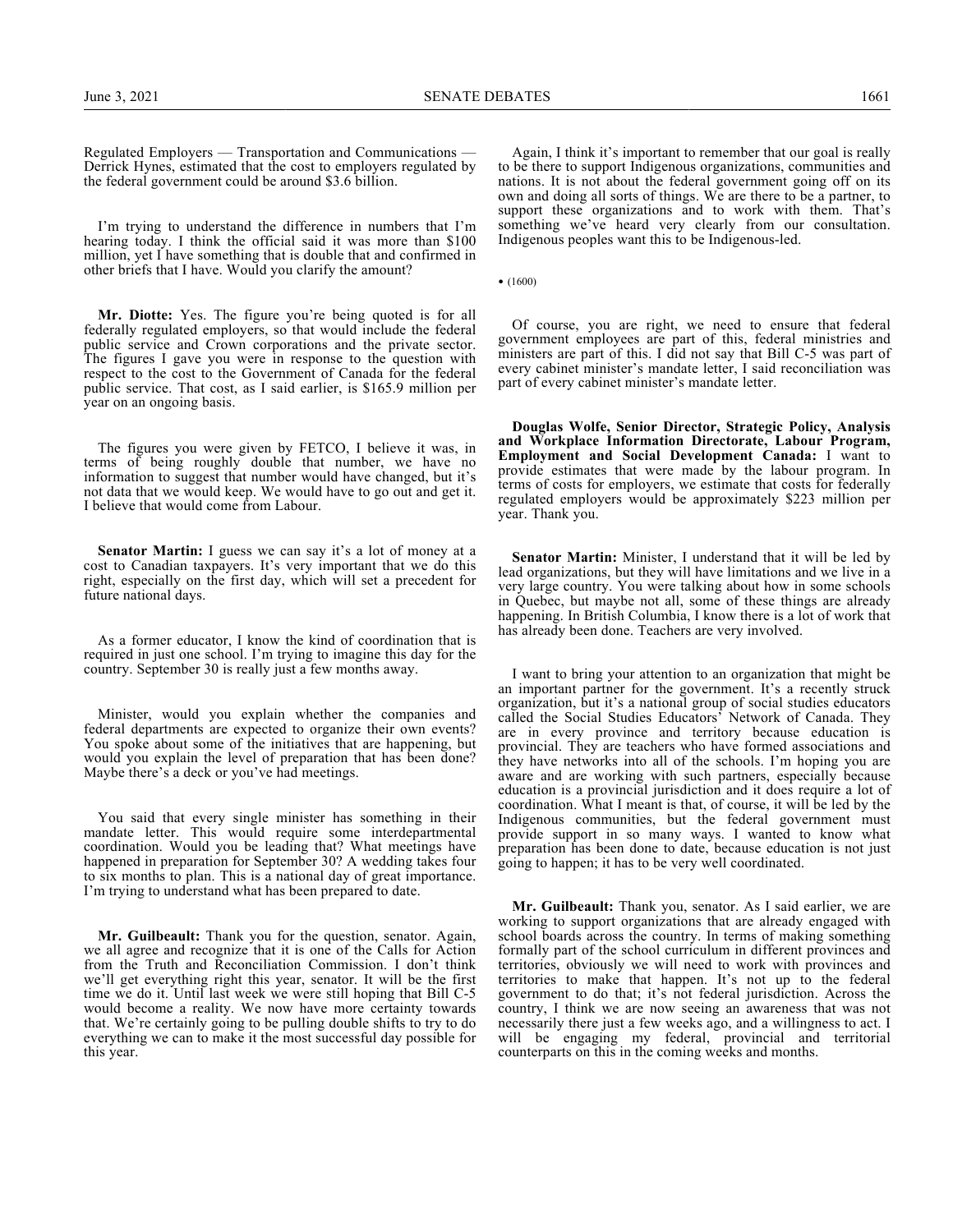**Senator Martin:** I can appreciate the complexity and the time it will take, but awareness and a willingness are separate from the actual plan in place. I was just curious about the preparation.

Having said that, minister, September 30 is a Thursday. Then, of course, there is the weekend that follows. Will all the initiatives you are talking about happen on that Thursday?

**Mr. Guilbeault:** That's the plan.

**Senator Martin:** Lastly, your colleague, the Minister of Labour, has in her mandate letter the mandate to introduce legislation to create a new federal family day holiday. I know what the numbers are for this national day. Will your government implement two new statutory holidays for federal bureaucrats and workers of federally regulated businesses? Is the plan to have a second family day as well?

**Mr. Guilbeault:** I don't know if we have someone from my colleague's department who would be able to answer that question. If not, we can certainly provide an answer in writing to you, senator.

**Mr. Wolfe:** I can respond to that question if you'd like. Yes, the federal family day is certainly within the Minister of Labour's mandate letter and plans are still there to make this happen in due course.

**The Chair:** We are now moving to the next block of 10 minutes. Senator Pate, sharing her time with Senator McPhedran.

**Senator Pate:** I am ceding my time to Senator McCallum.

**Senator McCallum:** Thank you, Senator Pate. I just learned of this last night, so learning about this after the bodies were found I don't know what words I can use. There is an ongoing lawsuit filed in 2012 by the Kamloops First Nations, and so far 105 First Nations have signed on to the lawsuit. It is the first of its kind regarding the impact of fracturing communities, suppressing cultures and erasing language. The federal government denies any legal responsibility and that the loss of language and culture was an unavoidable implication of Christian doctrine. The government admits schools were meant to assimilate Indigenous people, but does not accept responsibility for loss of culture and The proposed trial date is scheduled for September 2022. Would you comment on how you took this into consideration with reconciliation? Thank you.

**Mr. Guilbeault:** Thank you for the question, senator. Obviously, this is not part of my portfolio. What I can say is that the federal government has recognized its responsibility. The Prime Minister has said on numerous occasions that we believe every child should be fairly compensated, and that is what we are working on. In terms of the details, I don't know if we have someone to answer that. Maybe someone from Crown-Indigenous Relations and Northern Affairs Canada, or CIRNAC, or Indigenous Services Canada would be able to answer your question more specifically and in more detail. We had someone from CIRNAC earlier. I'm not sure if that person is still with us.

**Ms. McCarthy:** Yes, minister, we can provide a written response after this meeting on that matter.

Senator McCallum: Thank you so much.

**Senator McPhedran:** I'm going to shorten my question and hope that there is time for Senator Pate. Minister, thank you for being with us today. It's an indication of how important this bill is for the collective soul of our country, along with the release today of the National Action Plan on missing and murdered Indigenous women and girls and 2SLGBTQQIA+ people. It marks, as Minister Bennett said, the beginning of a transformative journey.

My question relates to the long process of delivering on all 94 of the Calls to Action, but in particular this day and this bill. There is a discrepancy between what the government says has been accomplished and what the CBC has been tracking. We know, however, that this bill finally names the day but, minister, it has been three years since that 2015 date when the Prime Minister announced a national day. And a year before that a private member's bill from the NDP, Ms. Jolibois, had introduced, Bill C-369.

Bill C-5 completed committee stage in November and sat untouched for almost six more months, and then there were further delays in getting it to us here today. Minister, please help us to understand why the delays.

• (1610)

**Mr. Guilbeault:** Thank you, senator, for your question.

As you rightly pointed out, I did make reference to Georgina Jolibois and her work in the previous Parliament on this issue, and the bill died in the Senate last time. I'm very happy to see that it seems that it won't be the case this time. Frankly, as soon as it was possible for me to table this bill, we basically took the bill as it was, as she had done it the last time, and tabled it.

I confess that it has been challenging in the House of Commons. I have another bill that has been stuck in committee for weeks where no progress whatsoever is being made because of one party deciding that they don't want this to happen. We are a minority government. It is more challenging to move legislation through the House of Commons in this context.

That being said, I am extremely grateful that the House of Commons unanimously passed Bill C-5 in third reading last week. It was not possible to do that before. But it is now in front of you, and I am, again, extremely grateful that the Senate has decided to move this bill quickly so that it doesn't die on the Senate floor yet another time.

**Senator Pate:** Thank you to all of you. I will cut right to the questions. In 2009, when the TRC requested resources to search for unmarked graves of the sort that has been discovered, they were denied. The government allocated resources in the 2019 budget, and I see it has just been announced that they will now be rolled out.

What other processes are in place to ensure investigations happen that don't involve putting responsibility on the communities and Indigenous peoples to actually investigate what are likely to be crime scenes?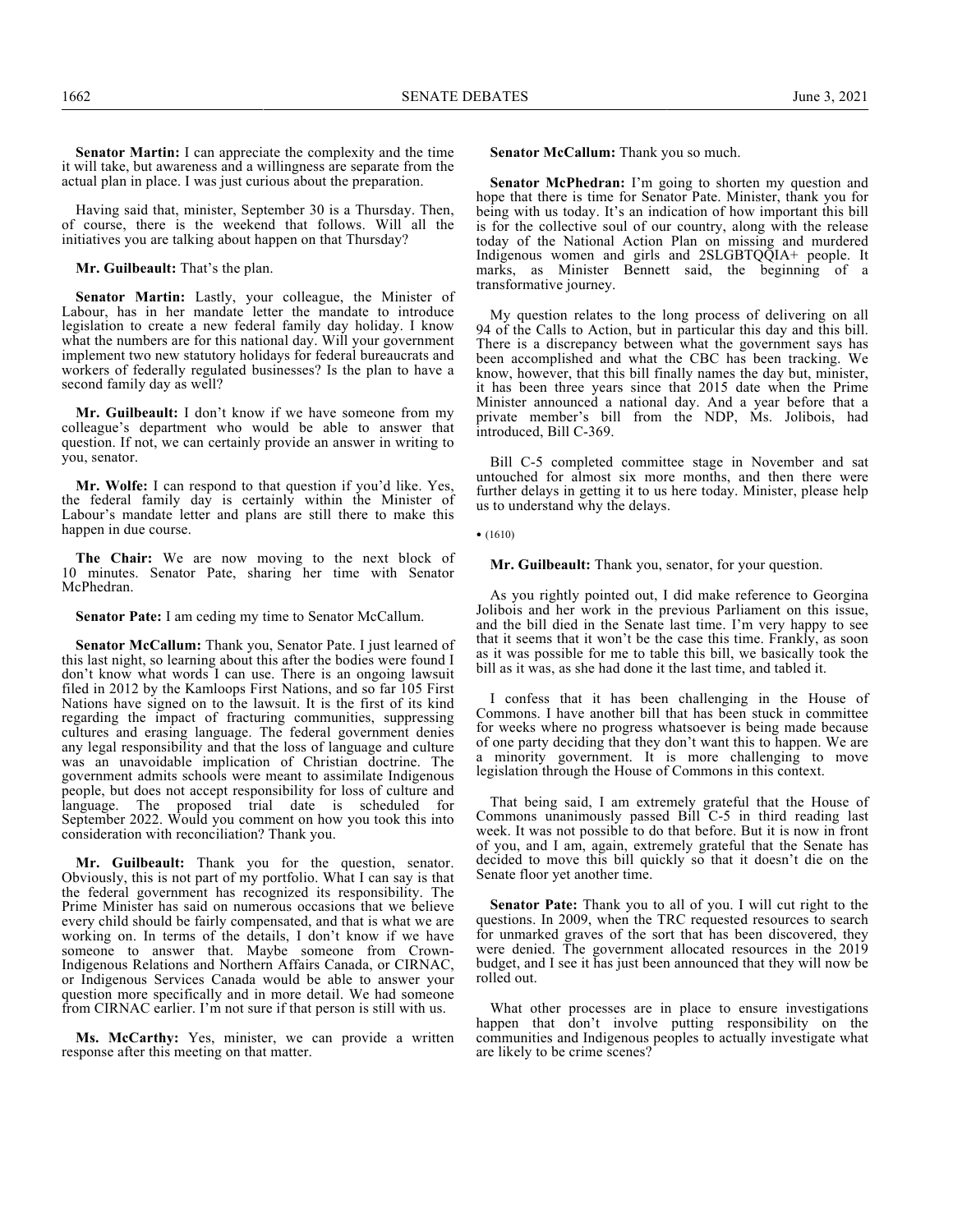Second, will the government release all government and church records in support of the ongoing search for missing and murdered children? Thank you.

**Mr. Guilbeault:** Thank you, senator. In the interests of time, I will turn to my colleague from CIRNAC. I don't have the information you're looking for.

**Ms. McCarthy:** Thank you very much, Madam Chair, and thank you very much, minister.

Yes, you are correct that funding has been allocated toward Calls to Action 72 to 76 on missing children and burial information. A total amount of \$33.8 million has been allocated for the upcoming three years.

We conducted extensive virtual national engagements last fall and last summer, with over 200 Indigenous organizations invited and over 140 participants. We held them over 15 engagements, and at that point, we overwhelmingly heard that the role Indigenous communities wanted us to play in helping to support them to implement these Calls to Action was a role in which the initiatives would be community-led, survivor-centric, and that the federal government's role would be to provide access to tools, resources and expertise at the request of communities to support survivors and their families.

**Senator Pate:** Perhaps we could have in writing the response with further details and why it's up to the communities. I understand creating survivor-centric approaches, but crime scene investigations are usually state-administered as well.

I would also like an answer to the question in terms of the release of records. If that's not possible within the time, a written response would be great. Thank you very much.

**Mr. Guilbeault:** We can certainly follow up in written form, but the answer to your first question about why we are doing this is it is what communities have asked of us. For the answer to your second question, we will need to provide the answer in writing. Thank you, senator.

**Senator Klyne:** Minister, thank you for being here with us today. By establishing a national day for truth and reconciliation, Bill C-5 answers the TRC's Call to Action 80. In explaining that measure's importance, the commission wrote:

Survivors shared memories with Canada and the world so that the truth could no longer be denied. . . . They want Canadians to know, to remember, to care and to change.

The establishment of a national day can help inform Canada's collective national history going forward, giving all Canadians a better chance to learn the truth as a basis for reconciliation. This

is particularly important for those Canadians taught falsehoods and racism in their formative years, and Bill C-5 offers opportunity for all in that regard.

Looking ahead, it could well be that children are the key to reconciliation and change — how fitting.

The hearts and minds of youth are open to learning the true history of the tragedy brought on by previous generations, in addition to the richness of Indigenous nations' histories and cultures, going back thousands of years before colonization.

Strengthened with this truth, Indigenous youth can learn and practise their ceremonies and languages, instilling in them a sense of identity, pride, family heritage, a sense of triumph over injustice and a sense of place in today's world.

Non-Indigenous youth can also discover the richness of their neighbours' history and cultures and draw universal inspiration from what I believe will be a successful struggle to uphold Indigenous rights in Canada.

All of this can bring Canada's young people together to create a better society in the future.

Could you please comment on the importance of education and curriculum, and the importance of public commemorations in terms of instilling understanding and pride in the Canadian federation as it truly exists and as a nation of many nations?

**Mr. Guilbeault:** Senator, this is such an important question. I think education is the only way we move forward on the path to reconciliation. We cannot legislate against racism; if we could, perhaps that would be easier, but we just can't. It has to be education, and I agree with you; our children are the path to the future toward reconciliation if they can learn Canada's true history without trying to sweep anything under the rug, no matter how hard and painful part of our history is. I think that it will make them better and more informed citizens who will be better equipped than many of us were, or even are, to help us move forward on the path toward reconciliation.

**Senator Klyne:** Minister, the history brought into focus by the discovery in Kamloops is a heartbreaking tragedy in many ways. And in those many ways, the national day for truth and reconciliation will be a commemoration of this tragedy.

But it will also be an opportunity to celebrate the heroes who led Canada out of a dark chapter. I'm talking about the survivors. Their courage and resilience have brought the truth to light, despite all the hardship and suffering inflicted upon them. The survivors achieved their legal victory through the TRC with the settlement agreement, and their testimony gave Canada the truth. As the TRC report states, "Their victory deserves celebration."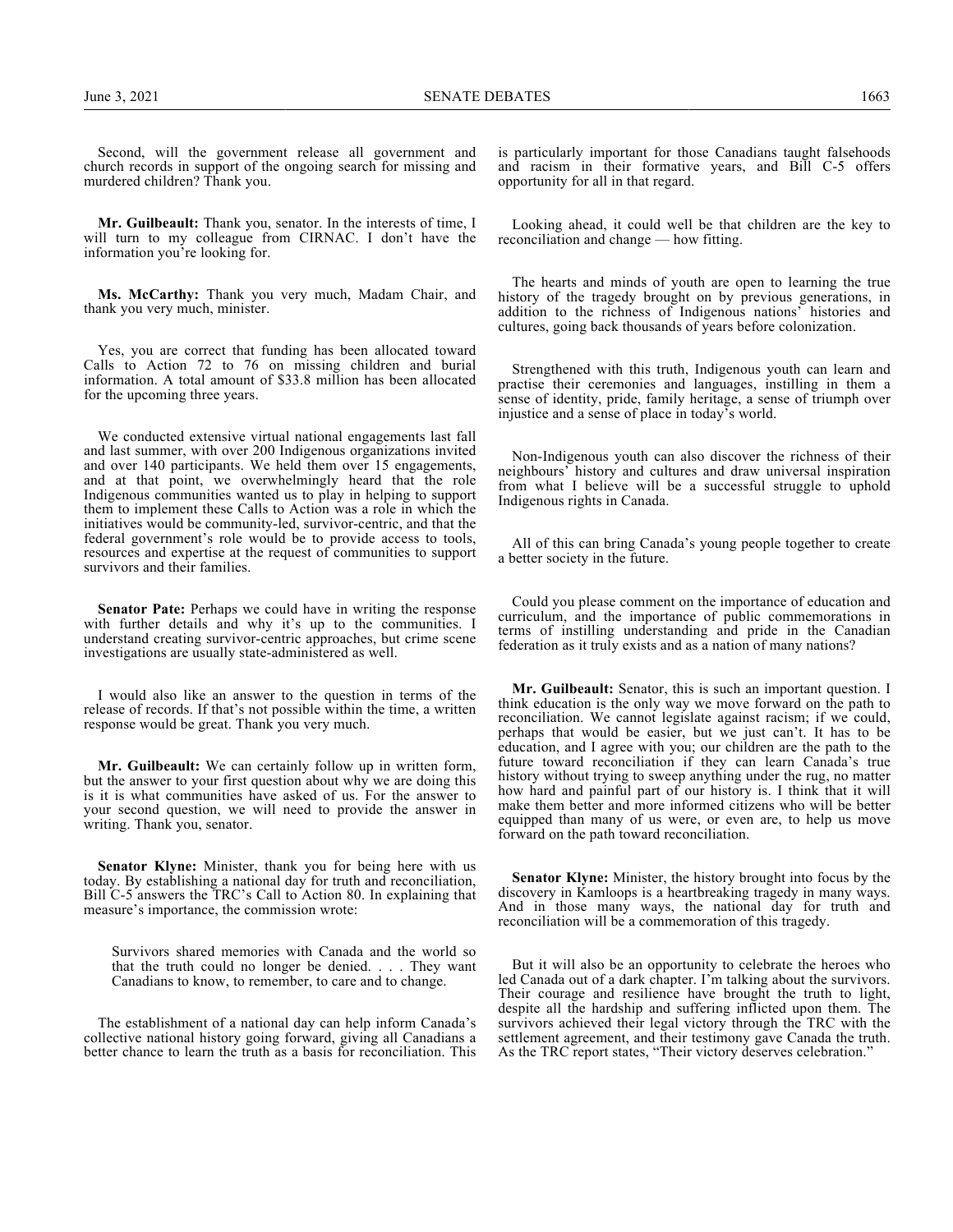Minister, can you please share your perspective on how the national day can help us celebrate the bravery of survivors coming forward and their legacy as heroes in Canada's history?

**Mr. Guilbeault:** I have referred in my remarks a couple of times to Phyllis Webstad, who is a survivor who worked to launch this grassroots movement of the Orange Shirt Day. When you speak about those heroes, she is clearly an example.

• (1620)

There are many of those out there, and the day for truth and reconciliation can be used as a tool so that we know who these heroes are, and for us to celebrate and recognize all of their leadership and work over the years and, in many cases, over many decades.

**Senator Klyne:** Thank you.

**Senator Omidvar:** Minister, thank you for being with us today. As you likely know well, there are only two segments of Canada's population that are growing: Canada's Indigenous communities and Canada's immigrant communities, and yet the space between them, in every sense of the word, is huge.

How will your department work with the Minister of Immigration and the many thousands of immigrant communities across our country to provide appropriate outreach and education so that the newest Canadians will also become part of this journey of reconciliation?

**Mr. Guilbeault:** Thank you. You obviously are right. This is an important aspect of our path to reconciliation that we need to work on. It is true that the awareness for new immigrants of Canada's past is, in many cases, unknown to them. This is certainly something we need to improve.

As I stated earlier, reconciliation with Indigenous peoples is something that is the responsibility of every single cabinet minister, including me and my colleague Minister Mendicino. We will be working together to ensure that new immigrants do learn about Canada's past, including some of our troubled past as well, when it comes to our relationship with Indigenous peoples.

**Senator Omidvar:** Thank you for that answer, but I think it's still largely aspirational. I will tell you that immigrant communities know very little about Canada's Indigenous history and that their settlement issues in the first few years overtake every other consideration, unless there is a deliberate intention by the government to instill education into language classes, citizenship programs, et cetera.

I leave you with a concern about social cohesion. You are the Minister of Heritage; you are responsible for social cohesion. You need to do everything you can to bring those two communities together.

**Mr. Guilbeault:** Thank you, senator. There is a clear intention on the part of our government by bringing forward this bill, by ensuring there is this day and by ensuring we provide funding to organizations across the country to do that.

[ Senator Klyne ]

But I'll agree with you that we have a long way to go. There are so many things we need to do. The points you raised are very important. For reconciliation to be a success, we will need to address those points with all the energy and determination they deserve.

**Senator Omidvar:** Thank you.

#### [*Translation*]

**The Chair:** Honourable senators, the minister has now been with us for 95 minutes. In conformity with the order of the Senate, I am now obliged to interrupt proceedings.

Minister, on behalf of all senators, thank you for joining us today to assist us with our work on the bill. I would also like to thank your officials.

**Hon. Senators:** Hear, hear!

**The Chair:** Honourable senators, is it agreed that I report to the Senate that the witnesses have been heard?

**Hon. Senators:** Agreed.

[*English*]

**The Hon. the Speaker:** Honourable senators, the sitting of the Senate is resumed.

[*Translation*]

#### REPORT OF THE COMMITTEE OF THE WHOLE

**Hon. Pierrette Ringuette:** Honourable senators, the Committee of the Whole, which was authorized to study the subject matter of Bill C-5, An Act to amend the Bills of Exchange Act, the Interpretation Act and the Canada Labour Code (National Day for Truth and Reconciliation), reports that it has heard from the said witnesses.

[*English*]

#### BILL TO AMEND—THIRD READING

**Hon. Brian Francis** moved third reading of Bill C-5, An Act to amend the Bills of Exchange Act, the Interpretation Act and the Canada Labour Code (National Day for Truth and Reconciliation).

**Hon. Dennis Glen Patterson:** Honourable senators, I rise today to speak to Bill C-5, which will establish a national day for truth and reconciliation.

No words exist to explain the horror and profound sadness that I felt and I know was felt across the country, very deeply among Inuit in Nunavut and elsewhere in Canada, when the remains of 215 children were discovered in a mass grave on the grounds of the Kamloops Indian Residential School last week.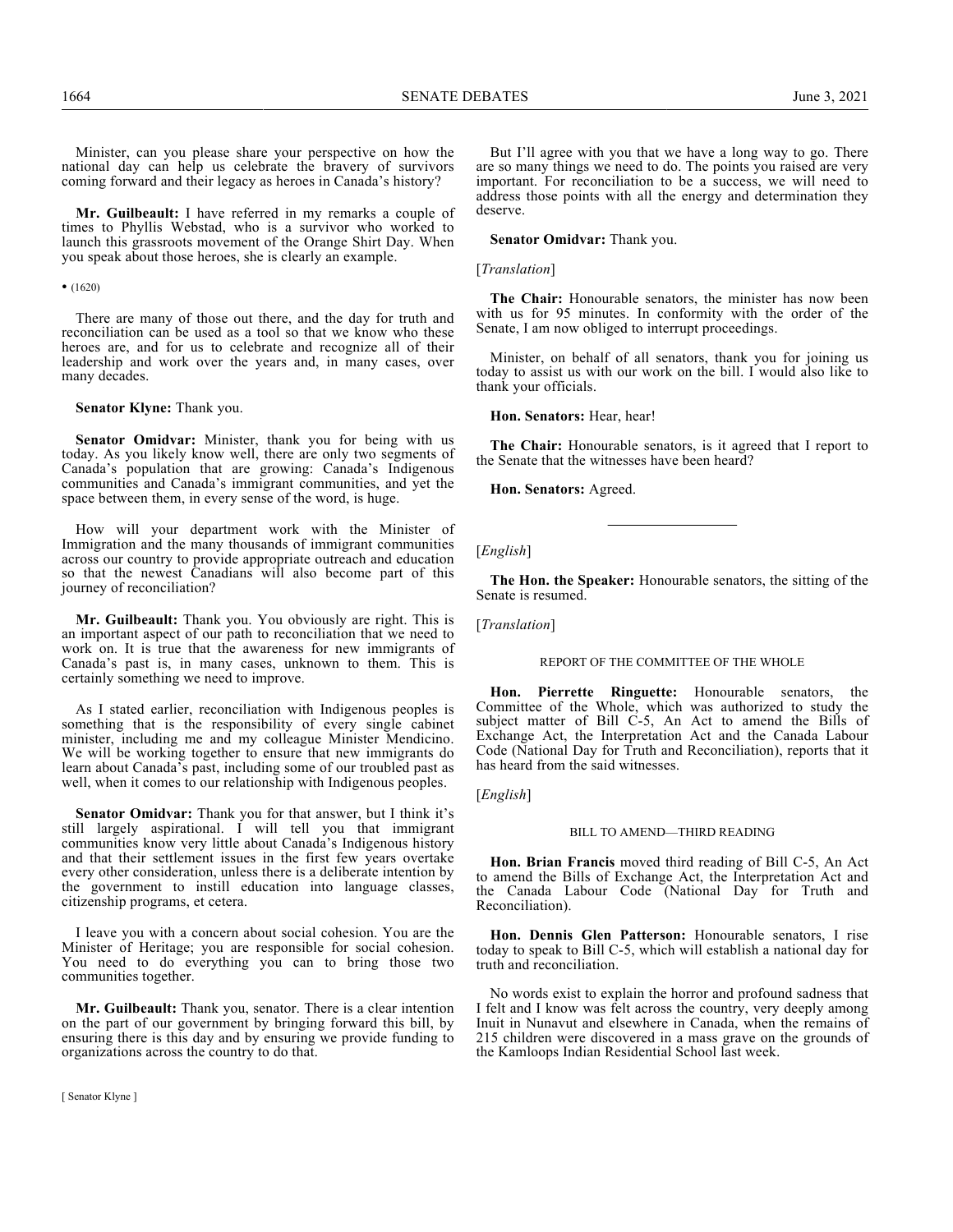No parent should ever feel the pain that comes from the loss of a child, yet Indigenous parents were forced to suffer it year after year in this country, from the opening of the Mohawk Institute in 1831 to the eventual closing of the Gordon's Indian Residential School, Canada's last residential school, in 1996.

It gives me pause to think of the role our predecessors in this chamber might have played to facilitate those horrors, and I'm deeply saddened by the knowledge that this discovery will not be the last.

As Senator Francis acknowledged in his second reading speech, this racist policy was suffered by all Indigenous people across Canada — First Nations, Inuit and Métis. During the almost five decades that I have worked in the North, I have come to know and love many survivors, some of whom are my extended family by marriage. As a resident and a legal aid lawyer, I saw and continue to see first-hand all too often the intergenerational trauma suffered by Inuit as a result of residential schools.

When I was first appointed as the education minister in the Northwest Territories in 1981, there were still residential schools in operation in the N.W.T. It was the intimate knowledge I had of the harms caused by residential schools among my family, friends and clients that led me to lead an initiative to establish a high school program in every community, large and small, throughout the N.W.T. that allowed for the closure of all residential schools in the territory. Those actions were supported by the recommendations of a special committee on education, on which I had also served, that was established in the ninth assembly of the Northwest Territories Legislative Assembly.

It was as clear to me then as it is now that the removal of children from their families had long-lasting and far-reaching negative impacts on those families and the communities at large.

Following the horrifying discovery in Kamloops, flags were flown at half-mast in Nunavut and for 215 hours at the Nunavut legislature. Territorial MLAs and cabinet ministers, united in their grief, shared stories of collective trauma. Former premier and now Speaker Paul Quassa stated:

As a survivor of residential school myself, I feel profound sorrow for everyone who has been personally impacted by this terrible event.

All of us in this house have family and constituents who are, to this day, grappling with the dark legacy of our country's history.

We have the duty to do all that we can do to work for justice.

#### • (1630)

Minister Jeannie Ehaloak stood and said:

I'm a survivor, I was taken with my four siblings. I was just four years old. To my parents, who went from six children to one in a matter of hours, I feel your pain.

To quote from a May 31, 2021, Nunatsiaq News article:

Cathy Towtongie, MLA for Rankin Inlet North-Chesterfield Inlet, said that she cried when she heard the news of the children's remains.

"This is Canada's past and there are even more others," she said.

"When the children were taken, there were no more children visiting around," she said. "There were no more children laughing and having fun."

"Our elders changed, everything changed," she said . . . .

But residential schools were not the only tragedy that Inuit suffered. The stories of loss and grief bring back to the surface other racist and discriminatory practices, such as the removal of TB patients to southern sanatoriums. Many, children and adults alike, never returned home. As at residential schools, they were at times mistreated, abused. If and when they passed, they were too often disposed of with no word sent to their worried loved ones back home.

That's impacted me personally. In the 1980s, I travelled with my then-wife to a TB sanatorium in Ninette, in southern Manitoba. Like so many others, her mother had been separated from her young family and forced to go south for treatment. A float plane taxied up to the family's camp and took her mother away when my wife was 10 years old. She never saw her again. They were never told how she died or where she was buried. So on our trip, we searched in rural cemeteries. With the help of a local priest, we finally found her mother's unmarked grave. It was a very moving experience for both of us. But as those with similar experiences will know, the small feeling of closure that comes with finally knowing does nothing to erase the lifelong hurt that such losses bring.

Now, I have heard the national day for truth and reconciliation compared to Remembrance Day. On that, I would like to comment.

Remembrance Day started as Armistice Day to celebrate the Armistice Agreement that saw an end to World War I on November 11, 1918. According to a fact sheet on the Veterans Affairs website:

From 1921 to 1930, Armistice Day was held on the Monday of the week in which November 11 fell. In 1931, Alan Neill, Member of Parliament for Comox–Alberni, introduced a bill to observe Armistice Day only on November 11. Passed by the House of Commons, the bill also changed the name to "Remembrance Day". The first Remembrance Day was observed on November 11, 1931.

So, colleagues, Remembrance Day was established at a time when the collective consciousness was acutely attuned to the atrocities of war. Every Canadian had suffered some loss, and Canadians are continually reminded, year after year, of the ultimate sacrifice made by many tens of thousands of Canadians in war to date.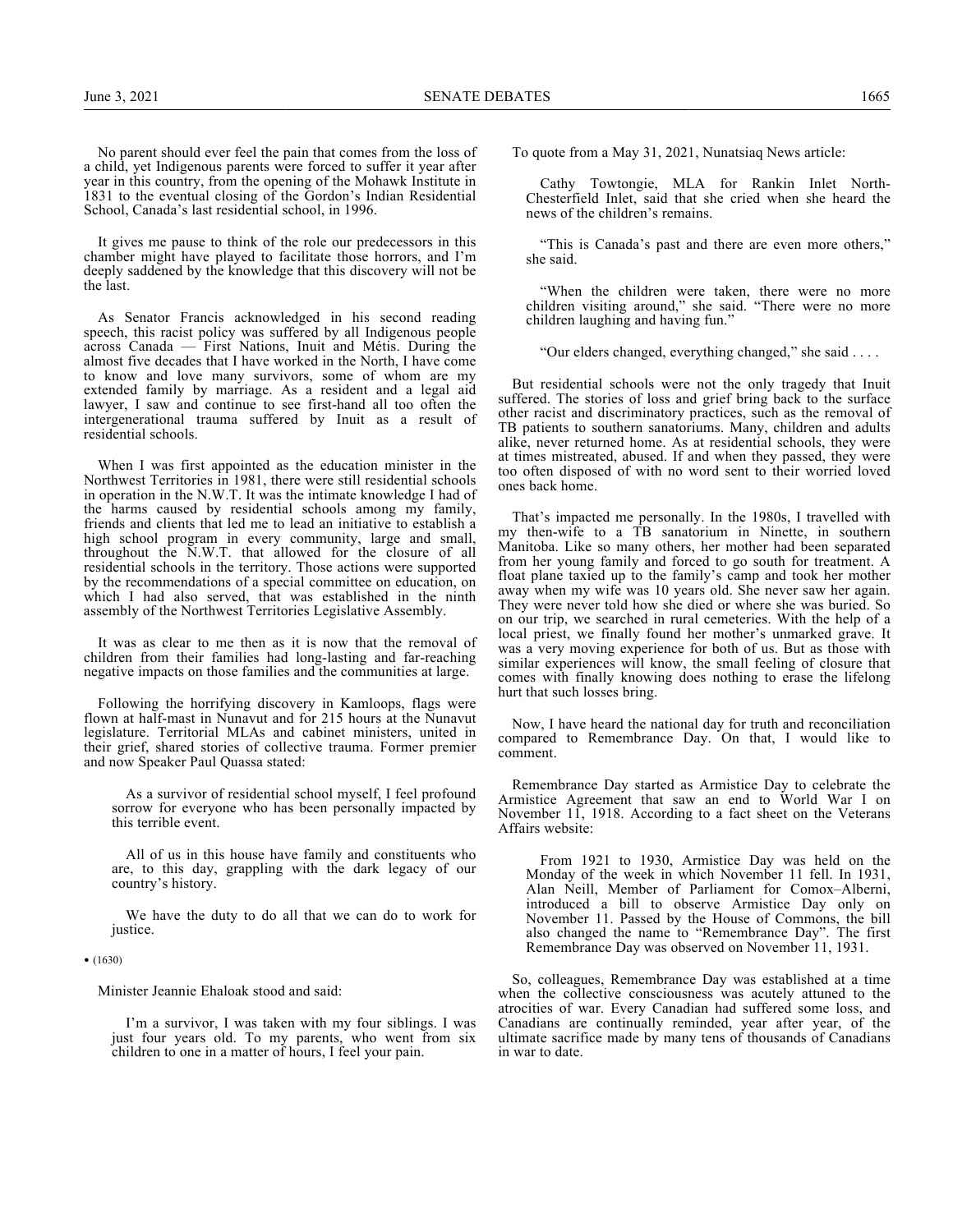Why do I bring this up? Because of what Senator Francis said in his second reading speech. He said, and it's been also said by others today, "Education matters." I agree wholeheartedly. This national day that is being set aside to honour the Indigenous lives lost at residential schools cannot be one celebrated by "some" Canadians. Like on Remembrance Day, we must ensure that all Canadians take the time to pause and reflect, as this bill envisions.

To get there, we need to ensure that there are broad, consistent and well-resourced educational materials made available from coast to coast to coast. We will need to do more and put in more effort in the first few years, as we've heard today in Committee of the Whole, to make all Canadians aware of the truth — not only the truths we have shared in this chamber but of all the truths being shared by brave survivors throughout the country, described so thoroughly and compellingly in the report of the Truth and Reconciliation Commission.

Despite an official apology by former Prime Minister Harper in 2009 and his establishment of the Truth and Reconciliation Commission, and despite the release of the TRC report and its Calls to Action in 2015, I believe it took the tragic discovery in Kamloops recently to really awaken many Canadians to the realities of our country's dark legacy.

We all know and acknowledge there is work to be done with respect to education on the realities faced by Indigenous peoples in Canada.

I must admit, honourable senators — and I'm the critic for this bill — that it is hard for me to hear about the hundreds of millions of dollars that will go to providing federal employees a paid day off. I think about the ongoing commitment that we have heard today, that would cost \$388.9 million per annum for this holiday when you count the costs for federal public servants and federally regulated agencies. I think about how that money could drastically change life for Nunavummiut and Indigenous peoples nationally. What could long-term, dedicated and stable funding mean: for food security; for closing the infrastructure gap, which is huge; for finally ending boil-water advisories; and for dealing with acute housing shortfalls in Indigenous communities?

May I mention once again the acute housing crisis in Nunavut, which has been studied by a committee of this Senate. This government could only find \$25 million in its recent multi-billion dollar budget for housing in Nunavut. Comparatively, how much will be spent on education?

To put my concerns into perspective, as we heard today, only \$60 million was spent on Indigenous language protection and revitalization from 2019 to 2021.

It would be an insult to my family members, to my friends and to the memories of those survivors whom I have lost along the way, if this day were to become yet another paid day at the cottage for federal workers. It needs to truly be a day of remembrance and learning.

It should also be said that learning cannot be confined to one day alone. We should ensure that learning opportunities are consistently offered throughout the year. I know there's always more to learn and always room to grow. I support the establishment of a national day for truth and reconciliation, but I want to ensure that the spirit and intent of this day are never lost and are consistently honoured.

Honourable senators, I want to leave you today with the words of an Inuit elder, Mr. Piita Irniq, who has long been a champion in identifying and supporting many Inuit who struggle with the trauma of residential schools. I asked his permission to share these words with you today, which he recently shared on his social media.

As the critic of this bill for the official opposition, I believe I'm given the last word in date by convention. Given that this bill will create a national day to commemorate survivors, I feel it is only fitting that I give that last word to a survivor.

 $• (1640)$ 

Mr. Irniq says:

I was kidnapped by a Roman Catholic priest, in broad daylight, right in front of my parents! We were at our summer camp near Naujaat, a tiny settlement on the west coast of Hudson's Bay, getting ready to walk to inland for our annual caribou hunt.

It was in 1958. I was 11 years old, and I was to attend Sir Joseph Bernier Federal Day School in Igluligaarjuk — Chesterfield Inlet — for the first time.

Little did my parents or I know that this was the beginning of leaving behind my culture, language, Inuit Spirituality and the practice of Shamanism for which we used for healing, special relationship among us Inuit, with animals, land, our past and the future. We were to be assimilated into the Qablunaaq world, to think like a European.

The losses we experienced were to be permanent. The impact on all of us — my family, my friends and many of us who are now seen to be leaders of our people  $-$  was traumatic. Many of us have spent our lives trying, in many different ways, to bring "meaning" back into lives that were emptied of the ideas, beliefs and relationships that for thousands of years brought meaning and purpose to Inuit. Some have turned to this modern religion called Christianity. Others, like me, are convinced that recovering the culture we lost is essential to giving direction not only to ourselves but also to future generations.

Honourable senators, thank you. *Qujannamik*.

**The Hon. the Speaker:** Is it your pleasure, honourable senators, to adopt the motion?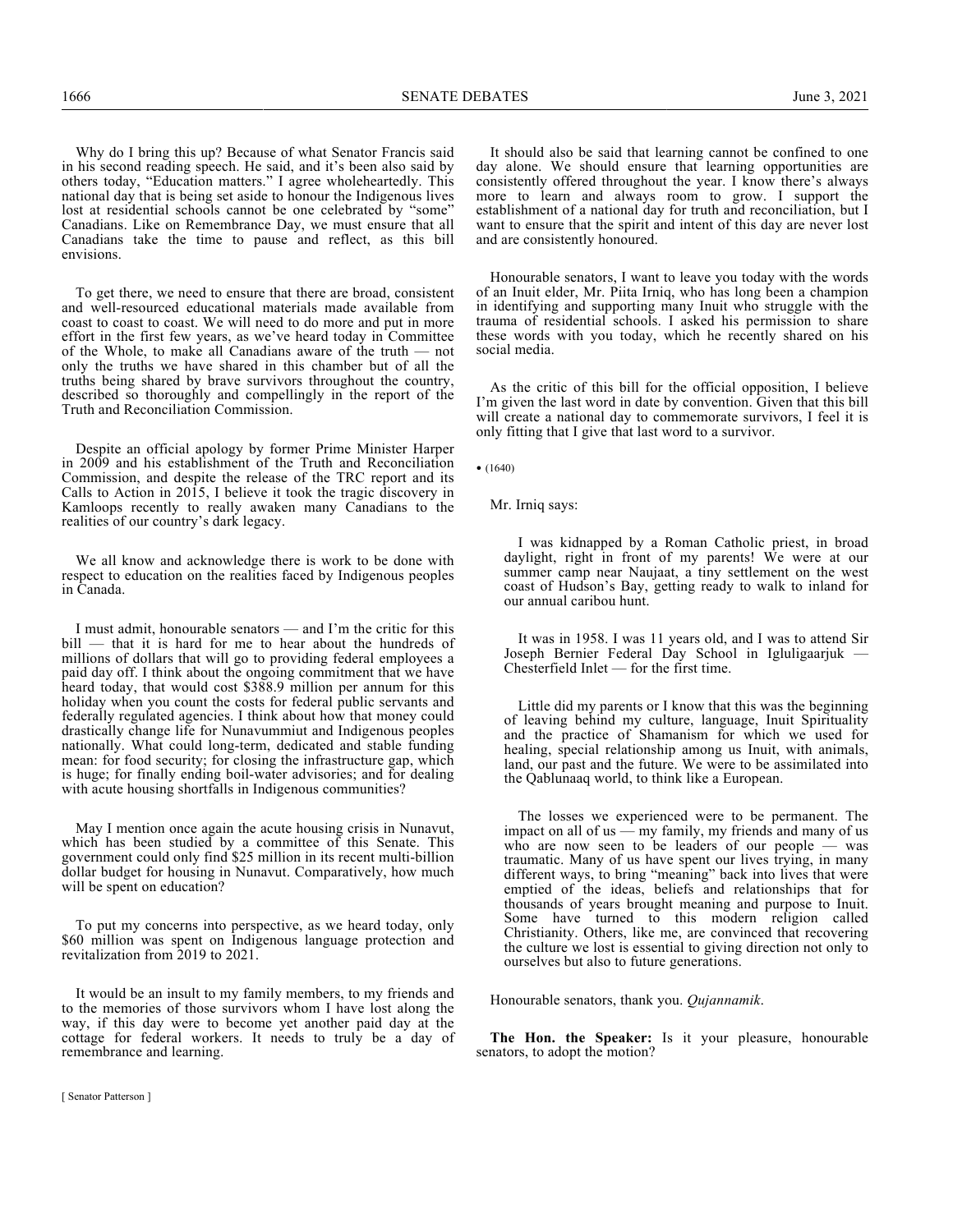## **Hon. Senators:** Agreed.

(Motion agreed to and bill read third time and passed.)

### **UNITED NATIONS DECLARATION ON THE RIGHTS OF INDIGENOUS PEOPLES BILL**

#### SECOND READING

On the Order:

Resuming debate on the motion of the Honourable Senator LaBoucane-Benson, seconded by the Honourable Senator Gold, P.C., for the second reading of Bill C-15, An Act respecting the United Nations Declaration on the Rights of Indigenous Peoples.

**Hon. Dennis Glen Patterson:** Honourable senators, I rise again today to speak to Bill C-15, An Act respecting the United Nations Declaration on the Rights of Indigenous Peoples.

When I first read the bill, I had many questions. My questions and concerns centre around five main themes. The first theme is immediacy.

Canada's judiciary already recognizes the declaration as an international interpretive tool. It has been referenced in no less than 98 court decisions throughout the country and at least 10 recent federal pieces of legislation. In 2015, the Trudeau government pledged a renewed, nation-to-nation approach to Indigenous relations and promised a whole-of-government paradigm shift toward a more respectful relationship with Canada's Indigenous peoples.

This leads me to question what are the expected immediate and practical effects of the bill. How do expectations regarding what this bill does or will accomplish vary either between Indigenous groups, government officials, grassroots organizations and/or non-Indigenous people?

The South Slave Métis Tribal Council of the Northwest Territories — now known as the Northwest Territory Métis Nation — submitted a brief to the Aboriginal Peoples Committee in its pre-study that indicated their expectation that passage of this bill would lead to the resolution of a 25-year land claims negotiation. They stated that, ". . . Canada has not taken positive steps to address our counter-offer tabled in 2017." They go on to point out that:

. . . the NWTMN has been awaiting the implementation of the *Daniels v Canada (Indian Affairs and Northern Development)* decision of the Supreme Court of Canada rendered on April 14, 2016, which confirmed that Canada has responsibility to provide programs and services to Métis on par with First Nations.

However, action on these neglected files should not be tied to the passage of this bill. There was and currently is nothing stopping Canada from responding to the counter-offer or advancing their work on closing the gap between Métis and First Nations services.

If this bill creates the process for an action plan that will then outline the process for the implementation of the declaration, how are bills and policy changes handled between the coming into force of the bill and the finalization and implementation of the proposed action plan? Is there any change from the status quo?

We were told repeatedly in committee by witnesses such as Dene Nation Chief Norman Yakeleya from the Northwest Territories that ". . . the status quo is not working." So what is going to immediately change as a result of this bill that couldn't change right now?

Shannin Metatawabin, CEO of the National Aboriginal Capital Corporations Association, described federal programs and services as paternalistic. Will it take this bill to shift from that to a more Indigenous-rights-forward approach? Because I thought that shift was supposed to be happening since 2015.

The second theme concerns divergent views on this bill that, to me, are apparent and glaring. Some, like Assembly of First Nations, or AFN, National Chief Perry Bellegarde have said that this bill ". . . will help spark and sustain the transformative change that is urgently needed." Minister Lametti called it "an important piece of legislation." Regional Chief Terry Teegee of the First Nations Leadership Council in British Columbia told our committee that, "This centimetre of progress will be followed by kilometres of it in future generations.<sup>3</sup>

Others, like Dr. Val Napoleon of the University of Victoria, have described this as:

. . . a step in the journey toward allowing deliberate recognition of Indigenous peoples and Indigenous political, legal and economic orderings that we can engage in Canada from that basis.

In contrast, Grand Chief Joel Abram of the Association of Iroquois and Allied Indians is among those who say that this bill continues to perpetuate ". . . a settler colonialism approach that interferes with our nation-to-nation relationship." Grand Chief Garrison Settee of Manitoba Keewatinowi Okimakanak — we prefer to call it MKO — warned that this bill would not make UNDRIP enforceable in Canada because it lacked key amendments. Those concerns were echoed by Mr. Drew Lafond, president of the Indigenous Bar Association. Mr. Russ Diabo, a former Indian Act Amendments Coordinator for the AFN and grassroots activist speaking on behalf of Defenders of the Land, Idle No More and the Truth Before Reconciliation network told us:

Bill C-15 must be reviewed and considered in the broader context of the Trudeau government's record of stealth and deception in the treatment of Indigenous communities and Indigenous nations for the past six years, particularly the federal government's unilateral development of a Canadian definition of the UN Declaration on the Rights of Indigenous Peoples. This constitutes massive, unprecedented changes to policy, law and structure, bypassing Indigenous peoples and nations who are the proper rights holders.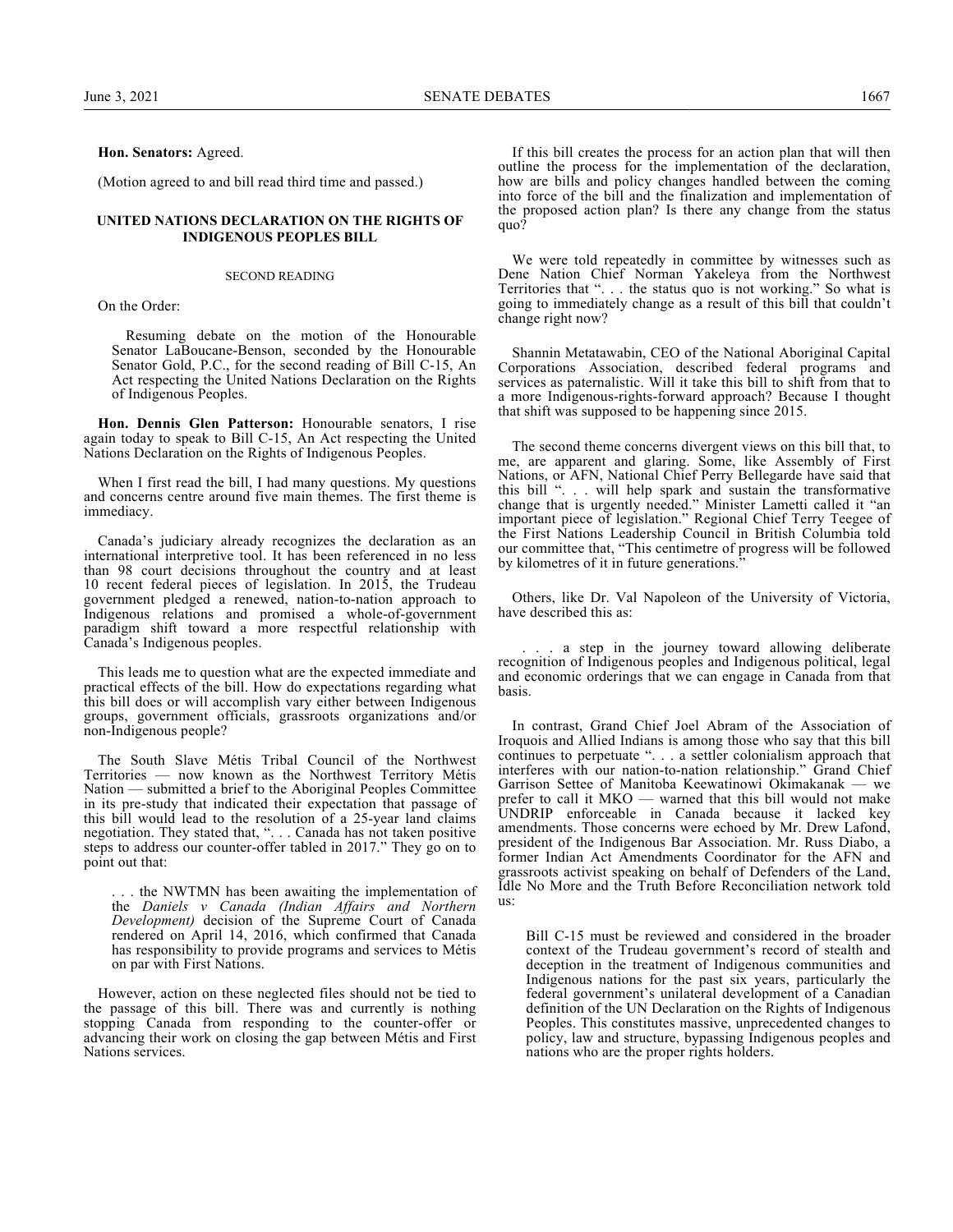• (1650)

That leads me to the third theme of consultation, which is also closely linked to the fourth theme of consent.

Honourable senators, this bill lays the foundation for the implementation of UNDRIP by the federal government. As a government bill, there is a level of consultation expected and required, both constitutionally and within Articles 19 and 38 of the declaration itself through the legislative process. The consultative process undertaken for this bill is an important one to explore. Are there Indigenous voices who feel they have been inadequately consulted? The simple answer, colleagues, is most definitely yes. There are many who feel they have been left out of this process.

Minister Lametti has pointed to "a minority government situation" and the pandemic as reasons for a compressed consultation period. He and his officials are quick to point out, however, that consultation has continued to occur throughout the legislative process. Three times they were asked for the complete consultation record: I asked twice and Senator Stewart Olsen, a member of the committee, asked once. At committee on May 31, we were told by officials several times that they fulfilled that obligation already and pointed to the *What We Learned Report* released by the Justice Department. Its Annex B does list those purportedly consulted prior to tabling, but does not include the continued dialogue and consultation we have been told has happened and is happening.

Honourable senators, I also find it concerning that the partial consultation record we were provided lists the Confederacy of Treaty Six First Nations, Treaty 8 First Nations and Alexander First Nation among those consulted in Alberta. However, Treaty 6 Grand Chief Okimaw Vernon Watchmaker told our committee that, "Treaty Six First Nations were not contacted."

Similarly, Chief George Arcand Jr. of Alexander First Nation stated quite clearly that:

We reject the claim that there has been fulsome consultation on this bill. Some claim that consultation began in 2007, and others claim consultation started when Bill C-262 was introduced. This is simply not true. Alexander First Nation has not been properly consulted on this bill or on the previous bill, Bill  $C-262$ ...

Honourable senators, with such strong language used to condemn the consultations on this bill, it begs the question: What consultative process will be implemented for the creation of the proposed action plan? Will the work to create the action plan be wholly inclusive of all Indigenous voices that may wish to participate, or will the conversation continue to be dominated by national Indigenous organizations, or NIOs? According to officials at Justice and Crown-Indigenous Relations, the work has already begun with "key players," including the NIOs.

Colleagues, we were told time and time again by grand chiefs and elected chiefs that the AFN does not speak for them. Grand Chief Arthur Noskey of Treaty 8 was unequivocal when he told the committee:

The Assembly of First Nations, AFN, is a lobby group and should not be misrepresenting itself as speaking on behalf of all First Nations. The AFN does not represent or speak for our Treaty 8 First Nations. The Treaty 8 First Nations in Alberta represents itself at any and all times.

Multiple articles in the declaration call on states to recognize traditional Indigenous governance structures, and yet this government seems intent to continue to ignore the bilateral treaty relationship it has with Canada's 11 Numbered Treaties.

The action plan has been touted as the key commitment in this bill. This bill gives us the means to create a process to address outstanding Indigenous issues. It has been explained that this process will allow for the important review of federal legislation to ensure that it aligns with the declaration. It will, among other things, do the work that this government promised to do when it established the working group of ministers on February 22, 2017, that, according to the Privy Council Office, would be:

. . . responsible for reviewing relevant federal laws, policies and operational practices to help further a nation-to-nation, Inuit-Crown and government-to-government relationship with Indigenous peoples.

This work resulted in the notorious 10 Principles, which were rejected by majority resolution at the AFN and panned by many other rights holders throughout the country.

Given, then, the importance of the action plan in determining future priorities, outlining next steps and resolving outstanding concerns, and given the apparent failure of the government to make major progress in this policy review over the past four years, I have to ask: Is two years enough?

A lot of emphasis has been placed on the question of consent. Many have called for a clearer definition of "free, prior and informed consent," or FPIC, as it's known. We can all acknowledge that the concept of FPIC, as it applies to issues surrounding resource development, has been a major concern, but what about how it applies in Article 19?

Article 19 of the declaration states:

States shall consult and cooperate in good faith with the indigenous peoples concerned through their own representative institutions in order to obtain their free, prior and informed consent before adopting and implementing legislative or administrative measures that may affect them.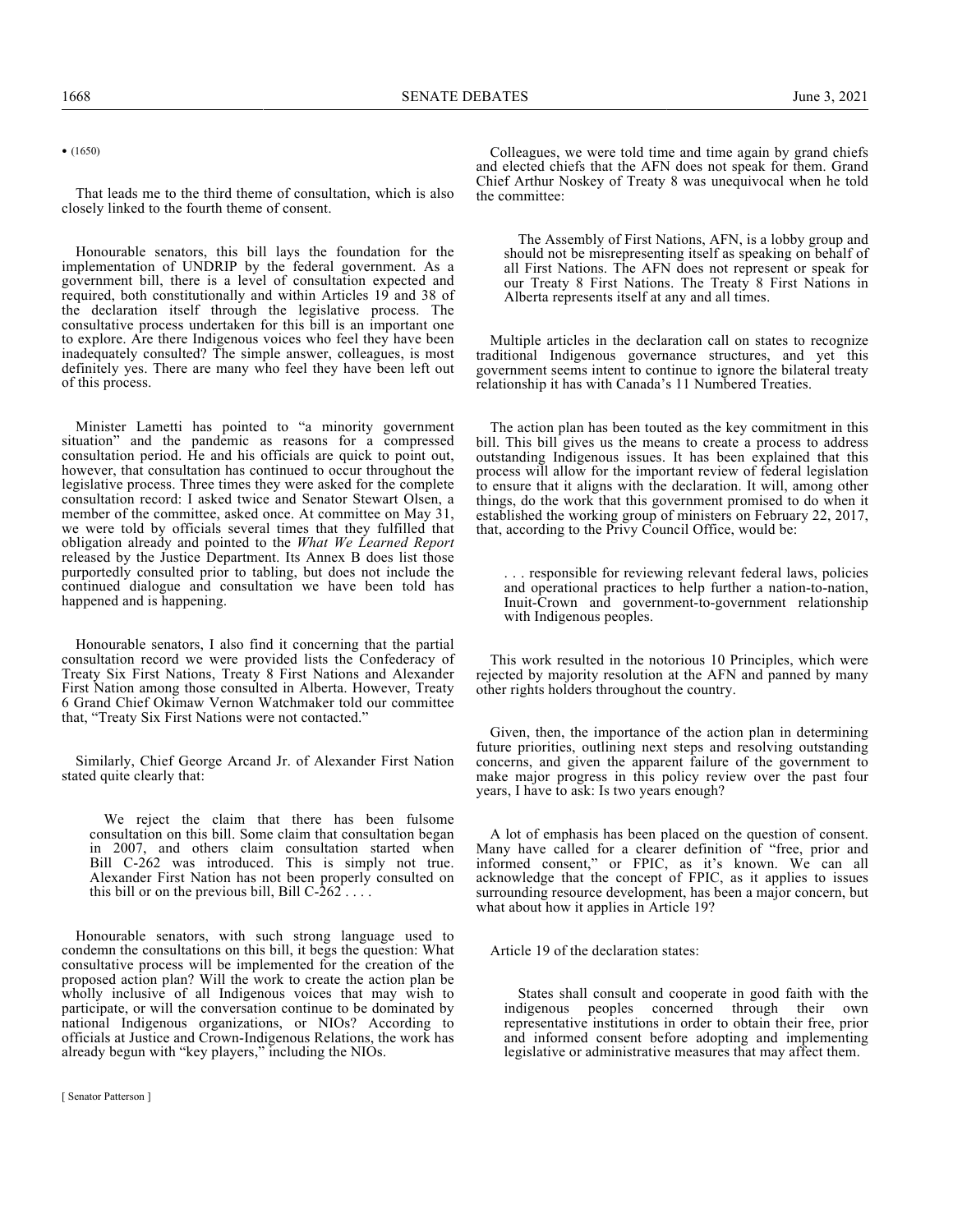In this context, I ask: Who has the right to grant consent? Whose consent should be sought? We've already heard that the AFN doesn't have the delegated authority to give consent for nations. We've been told that we must recognize, respect and honour the bilateral relationship between the Crown and treaty holders. We must also ask ourselves whether it is justifiable to speak to some rights holders but not all, due to manufactured time constraints and COVID. What voice does the grassroots have in this process? Who, ultimately, gets the final decision on who gets to be around the action plan drafting table? And once these questions are sorted, how do we know that consent has been granted? What happens if there is no agreement or if consent is expressly withheld?

• (1700)

Minister Lametti has stated that:

FPIC does not remove or replace government decisionmaking authority but it sets into place a process which will ensure meaningful participation.

Other witnesses have told us that this approach only further entrenches the colonial relationship this bill is said to dismantle. That divergence in perspectives should be reconciled before proceeding any further with the development of the action plan.

As a lawyer, I have questions about how the doctrine of precedent would be applied in some cases and what effect this bill would have on Canadian jurisprudence and jurisdiction. I'll give you a couple of examples.

First, imagine Canada is taken to court over this bill. Indigenous rights holders who have said that they reject this bill could argue that they did not give their consent as required under Article 19 of the declaration and that Canada failed in its obligations to consult and cooperate on legislative measures to implement the declaration per Article 38. In rebuttal, others could argue that the 2018 Supreme Court of Canada's decision in *Mikisew Cree First Nation v. Canada* determined there is no duty to consult on the drafting of legislation and that while some withheld their consent, others supported it. They could then argue that FPIC does not require all parties to agree and so the government would be justified in pushing forward.

I believe it is only fair to know how, in this described scenario, the Department of Justice would argue their position. Would they support a past Supreme Court of Canada decision? Will they say they worked toward consensus but in the end stand by the democratic value of majority rule? Or will they concede that their approach should have been reset once Indigenous groups vocally rejected and withheld their consent?

The other scenario I would put to you is that of the Mi'kmaq fishermen in the Atlantic. When debating Motion 40 of Senator Francis in this chamber, I pointed to the *Marshall* decisions and the limitations they empower the Minister of Fisheries and Oceans to impose within the confines of the *Badger* principle. Upon hearing that, what are we left with? Do we hold to Article 29, the right of Indigenous peoples to implement their own conservation schemes; Article 32, the right of Indigenous peoples to control development and use of resources on traditional lands; and Article 4, which grants the right to

autonomy and self-government over local affairs? Or do we view these two articles within the context of Canadian jurisprudence and continuing regulation by established Canadian authorities as laid out clearly in *Marshall I* and *Marshall II*?

Colleagues, I have not heard a definitive answer either way. Minister Lametti stated during his appearances before your Standing Senate Committee on Aboriginal Peoples that:

.. in the bill there is a recognition that section 35, that Canadian federal and provincial law also still continues to exist, and they will continue to be the last word in a number of different contexts.

However, Mary Ellen Turpel-Lafond told the committee on that same day that, "The idea that somehow this bill subjugates an international instrument to some kind of decision is an error." So the debate continues.

Earlier, I asked the question about different interpretations and expectations about what this bill does and who it binds to action. I asked that question because it has come up several times in different contexts. As a former territorial premier, I'm particularly interested in my fifth theme, which focuses on the potential effect on provincial and territorial jurisdiction. Minister Lametti's answer was clear, that federal and provincial/territorial laws would continue to prevail. However, Champagne and Aishihik First Nations from Yukon was clear in their appearance and submission that ". . . it is our view that Bill C-15 applies to the Yukon government . . . ."

New Brunswick Minister Arlene Dunn who is, among many other portfolios, the provincial Minister of Aboriginal Affairs, clearly advised the committee that there should be:

The addition of a provincial non-derogation clause to clearly state the obligations imposed by the legislation are those of the federal government alone.

Minister Dunn is not alone in this concern. Alberta, Saskatchewan, Manitoba, Ontario and Quebec — six provinces with a huge majority of the population of this country in them have also raised concerns that some of the provisions of the bill would have impacts in relation to modern treaties, which could disrupt established case law, the constitutional jurisdiction of the provinces and the authority vested in the territories. It is true that Minister Lametti told our committee that such concerns amount to "political posturing" and that he felt he had been clear at a federal-provincial-territorial conference with his counterparts. However, the fact that there is a common message of confusion from 6 out of 13 jurisdictions — that we know of — should be cause for concern.

Colleagues, on May 31, the Standing Senate Committee on Aboriginal Peoples concluded its pre-study of the bill after 10 meetings, over 50 witnesses and 57 written submissions. I must admit that many of my questions remain unanswered. Under normal circumstances, I would take heart in the fact that outstanding concerns could be addressed with clarifying amendments. Shortcomings identified by stakeholders would lead to thoughtful amendments that could address gaps in the legislation. However, that is not the political reality.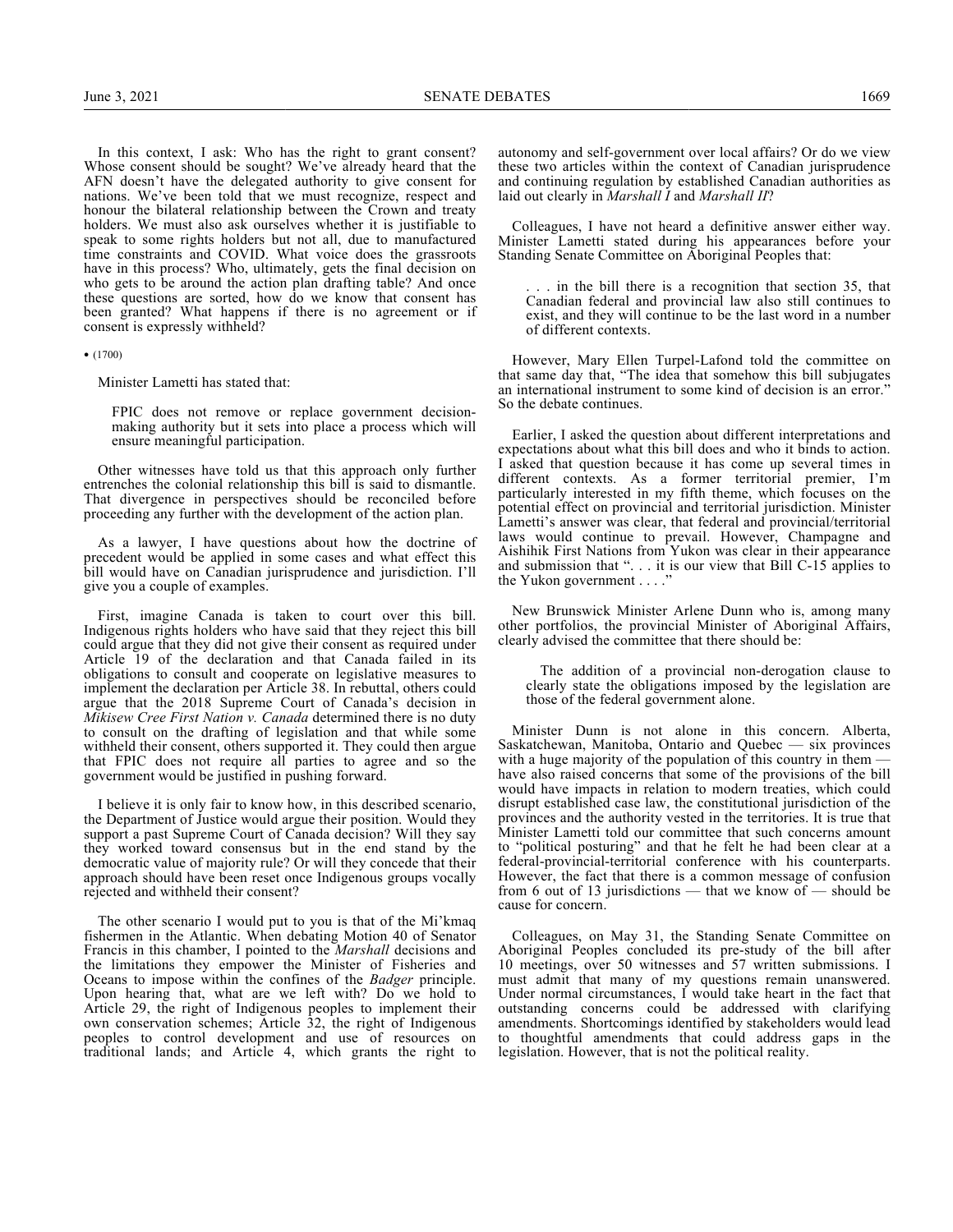Once again, this chamber finds itself forced to rush through consideration of legislation that the government has termed transformative. We are being pushed to pass this bill without amendment, racing against a government-imposed and manufactured deadline. We are told by witnesses like Assembly of First Nations National Chief Perry Bellegarde to not let perfection be the enemy of the good and to not allow any amendments. But I interpret that as "leave all questions at the door" and "ignore the voices of dissent arising from rights holders and Indigenous organizations."

Once I have concluded this speech, this bill will be referred to committee, where it will immediately go into clause-byclause consideration. That has been scheduled for this coming Monday. Very soon, I will rise again with the same unanswered questions and the concerns raised by Indigenous voices left twisting in the wind. Thank you, *Qujannamik*.

**Some Hon. Senators:** Hear, hear.

**The Hon. the Speaker:** Is it your pleasure, honourable senators, to adopt the motion?

**Some Hon. Senators:** Agreed.

**An Hon. Senator:** On division.

(Motion agreed to and bill read second time, on division.)

#### REFERRED TO COMMITTEE

**The Hon. the Speaker:** Honourable senators, when shall this bill be read the third time?

(On motion of Senator LaBoucane-Benson, bill referred to the Standing Senate Committee on Aboriginal Peoples.)

• (1710)

#### **CONSTITUTION ACT, 1867**

BILL TO AMEND—SECOND READING—DEBATE CONTINUED

On the Order:

Resuming debate on the motion of the Honourable Senator Patterson, seconded by the Honourable Senator Batters, for the second reading of Bill S-214, An Act to amend the Constitution Act, 1867 (property qualifications of Senators).

**Hon. Pat Duncan:** Honourable senators, I move that further debate be adjourned until the next sitting of the Senate for the balance of my time.

(On motion of Senator Duncan, debate adjourned.)

## **DEPARTMENT OF PUBLIC WORKS AND GOVERNMENT SERVICES ACT**

### BILL TO AMEND—SECOND READING

On the Order:

Resuming debate on the motion of the Honourable Senator Griffin, seconded by the Honourable Senator Galvez, for the second reading of Bill S-220, An Act to amend the Department of Public Works and Government Services Act (use of wood).

**Hon. Yonah Martin (Deputy Leader of the Opposition):** We're ready for the question on this, Your Honour.

**The Hon. the Speaker:** Are honourable senators ready for the question?

**Some Hon. Senators:** Question.

**The Hon. the Speaker:** Is it your pleasure, honourable senators, to adopt the motion?

**Hon. Senators:** Agreed.

(Motion agreed to and bill read second time.)

## REFERRED TO COMMITTEE

**The Hon. the Speaker:** Honourable senators, when shall this bill be read the third time?

(On motion of Senator Griffin, bill referred to the Standing Senate Committee on Agriculture and Forestry.)

## **AUDIT AND OVERSIGHT**

## FOURTH REPORT OF COMMITTEE—DEBATE ADJOURNED

The Senate proceeded to consideration of the fourth report (interim) of the Standing Committee on Audit and Oversight, entitled *Intersessional Authority*, presented in the Senate on June 1, 2021.

**Hon. David M. Wells** moved the adoption of the report.

He said: Honourable senators, I have a few brief words. As the chamber heard on Tuesday when the full report was read out by our table, a considerable amount of work has gone into preparation for this committee — in fact, years — but certainly since the adoption in the fall session.

Colleagues, the essential element of this report is for the new Standing Senate Committee on Audit and Oversight to be able to have intersessional authority much like in the vein of the Standing Committee on Ethics and Conflict of Interest for Senators so that its work can continue. We found, colleagues, that the work of Audit and Oversight, because it will have such an integral aspect of the functioning of the administration of the Senate, not just audits, obviously, but the work of the committee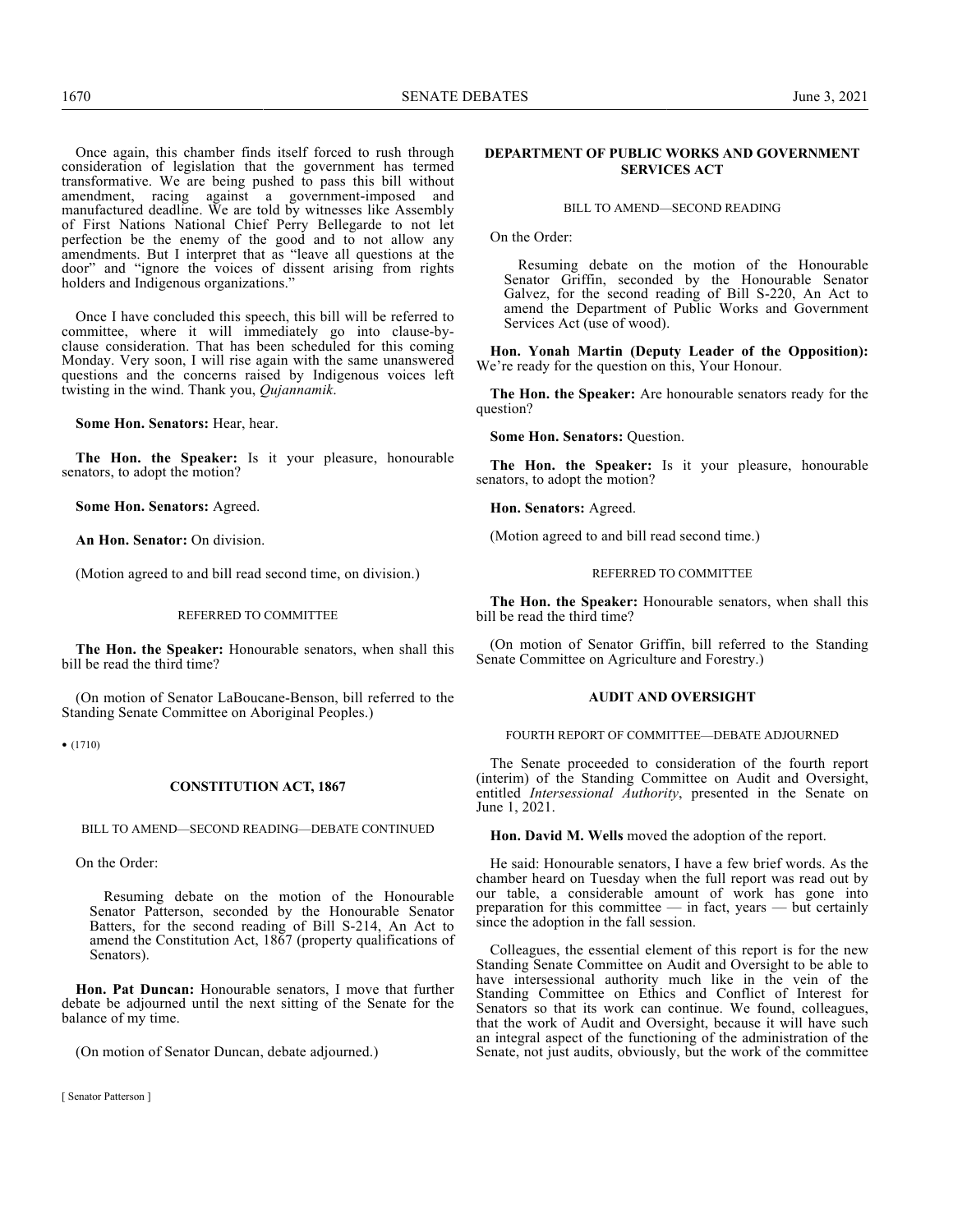that will look at procedures of the Senate to make sure they are efficient and that taxpayers' money is being spent responsibly, that we felt if the operation of the committee ceased — and, of course, the senators sitting on the committee would cease being committee members — that the effective operation of this important committee would cease. That's why I moved the adoption of the report, and I would also call the question.

(On motion of Senator Moncion, debate adjourned.)

## **ETHICS AND CONFLICT OF INTEREST FOR SENATORS**

#### THIRD REPORT OF COMMITTEE ADOPTED

The Senate proceeded to consideration of the third report (interim) of the Standing Committee on Ethics and Conflict of Interest for Senators, entitled *Consideration of matters relating to the Ethics and Conflict of Interest Code for Senators*, presented in the Senate on June 2, 2021.

**Hon. Judith G. Seidman** moved the adoption of the report.

She said: Honourable senators, I rise today on behalf of the Standing Committee on Ethics and Conflict of Interest for Senators to speak to its third report. This report proposes certain amendments to the *Ethics and Conflict of Interest Code for Senators* and provides guiding principles regarding the committee's composition.

• (1720)

The code was adopted by the Senate in May 2005 following many years of study. It constitutes an exercise of the Senate's parliamentary privilege to govern its internal affairs and to discipline its members. It is also an evolving document.

Indeed, your committee was given the authority to self-initiate a study at any time in order to recommend to the Senate potential amendments to the code to ensure that its provisions and operation addressed contemporary realities and enhanced public confidence and trust in the Senate and senators.

In August 2019, your committee tabled its seventh report on its findings and recommendations arising from a comprehensive review of the code, as required under section 59 of the code. The Forty-second Parliament was dissolved barely one month later, before the Senate could consider this report.

Your committee believes that the work of ensuring the code remains current must be continued, so it reviewed and reconsidered the recommendations contained in the seventh report.

As is usually the practice for this review, your committee invited the Senate Ethics Officer and all senators to share their concerns, comments and suggested changes with respect to the provisions and operation of the code. The responses we received were helpful and contributed greatly to the proposals found in this third report. We would like to thank all those who contributed to the work of the committee.

In the context of the COVID-19 pandemic, as Senate sittings have been limited, your committee discussed the best approach to take in regard to its study of possible code amendments. Simply put, there would not have been time to consider each and every suggestion, let alone draft and review the corresponding amendments necessary, without running the risk of your committee's work being affected by a prorogation or dissolution. Accordingly, your committee believed it would consider suggested amendments in small batches and produce reports as they were ready. To this end, your committee started with the proposals contained in the seventh report to build on the important and thorough work the committee accomplished under its previous chair and deputy chair.

Therefore, your committee will present its findings and recommendations in a series of interim reports. This report is the first.

What this third report proposes are procedural and administrative changes to the code, as well as principles for consideration, to guide the composition of the Standing Committee on Ethics and Conflict of Interest for Senators.

Part 1 of the report draws on much of the work undertaken over the past few years. It proposes nine amendments to the code that are of a procedural or administrative nature and would not require prior or concurrent amendments to the *Rules of the Senate*.

Some colleagues reading closely may experience a sense of déjà vu reading this part of the report. Indeed, some of these amendments were contained in the seventh report and received positive feedback from senators in your committee's most recent round of consultations. I can assure senators that all amendments received consensus support at the committee.

These proposed amendments in part 1 touch on the following issues: the compilation of the senators' recorded declarations by the Senate Ethics Officer; the publication of opinions of the Senate Ethics Officer regarding government contracts; the disclosure of a partial opinion of the Senate Ethics Officer by a senator; the inclusion of indirect benefits from government contracts; the exclusion of certain social benefits from senators' confidential disclosure statements; the deadlines to providing information or documents to the Senate Ethics Officer; the electronic tabling of certain documents of the Senate Ethics Officer with the Clerk of the Senate; the harmonization of the language in the code with the *Senate Administrative Rules*; and non-substantive modification by the Senate Ethics Officer of forms involving senators.

For each amendment, our report sets out the current code, the rationale for recommendations and the proposed new wording. Rather than provide the particulars in this speech, I simply encourage all senators to read and consider these amendments in their own time. The committee was conscientious in presenting technical matters in a straightforward and accessible way in its report.

Part 2 contains some guiding principles regarding the committee's composition. In developing these principles, your committee kept in mind the history of the committee, its specific mandate and how it operates. While these principles were built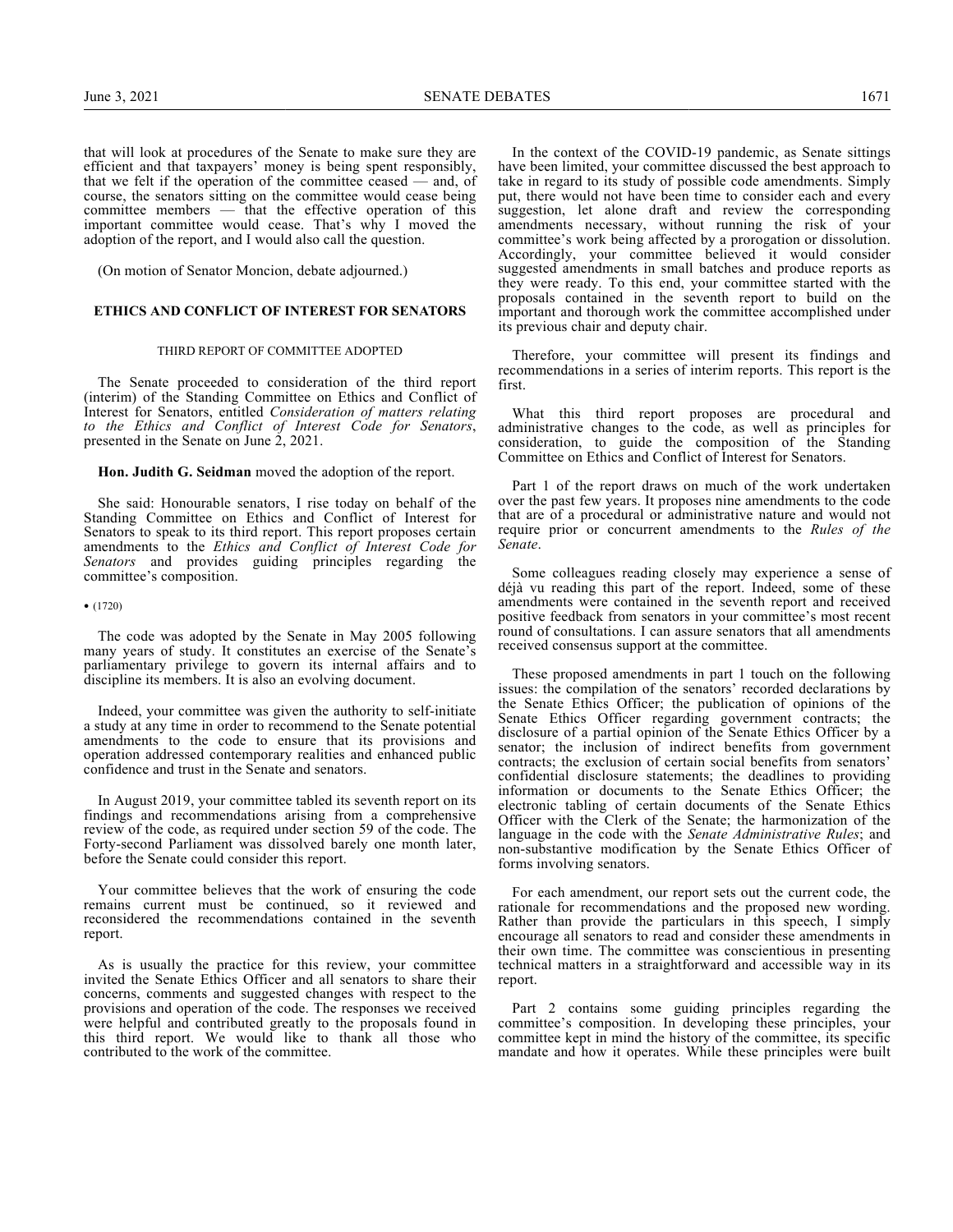1672 SENATE DEBATES June 3, 2021

on those outlined in the committee's seventh report, they are also the result of further comments from senators and examination and deliberation by your committee. They are also the product of a true consensus among all committee members.

As mentioned earlier, the code is an evolving document. Your committee should reflect the Senate's evolution. Indeed, the rules governing the composition of the committee should reflect the new structure of the Senate but be flexible enough to adapt to potential future changes.

In recent years the Senate has more or less adapted the composition of your committee to its new reality by adopting sessional motions to appoint senators to the committee, thus circumventing the provisions governing the committee's composition.

Indeed, the rules are currently silent on the composition of the committee, other than to specify that the committee is to be composed of five members named by the Leader of the Government and Leader of the Opposition through a motion adopted at the beginning of each session. This no longer reflects the current structure of the Senate.

Your committee felt that it was important to outline in its report some of the principles that we believe should be considered when establishing the committee's composition in future Parliaments.

One, it must take into account the committee's unique nature and mandate. This includes, first and foremost, the impartial and non-partisan nature of the committee's work and its ongoing practice of making decisions by consensus.

Two, your committee believes that each recognized party and parliamentary group should be allowed to select one member of the committee. After the parties and groups have selected their respective members and made their nominations public, an additional member should be elected by secret ballot by all senators. In doing so, every senator would have the opportunity to participate in the selection process. As the committee is charged with considering matters affecting all senators, all senators should have a say in its composition.

Three, your committee agreed that the committee should maintain a minimum number of five members, and that the size of the committee should be flexible and reflect the potential fluctuation in the number of recognized parties and parliamentary groups in the Senate. As well, we would like to stress the importance of stability and continuity in the committee's membership, as its members are often called to consider complex questions that benefit from the committee's institutional memory. As such, your committee believes that a change in affiliation of a committee member during a parliamentary session should have no impact on the membership of that senator on the committee for the duration of that session. This approach would be consistent with the impartial and non-partisan nature of the committee's work.

Additionally, your committee takes this opportunity to express that the membership of the committee should be maintained for the duration of a Parliament — rather than for the duration of a session — to further preserve stability and ensure a certain level of institutional memory. Though your committee recognizes that this would require legislative amendments, it hopes that the Senate will take note of this observation when selecting members of the committee in the next parliamentary session and eventually address this question.

Your committee also believes that it should be reinstated at the first opportunity at the opening of a new session, with the membership from the previous session, until a new membership is selected. This would avoid any risk of delay in the establishment of the committee at the beginning of each session and would allow for continuity in its work.

Finally, your committee believes these principles will pave the way forward for the Senate to establish the parameters for the committee's composition to ensure that it reflects the new structures in the Senate.

The committee is well aware that implementing these principles would require amendments to the Rules in addition to amendments to the code. Your committee does not have the mandate to recommend amendments to the Rules and is not proposing amendments to the code in this regard in this report.

• (1730)

Instead, your committee is recommending that the Senate direct the Standing Committee on Rules, Procedures and the Rights of Parliament to consider, and propose to the Senate, amendments to the Rules with regard to the committee's composition in accord with the principles expressed in this report. If amendments to the Rules are adopted by the Senate, your committee will consider consequential amendments to the code.

To be clear, our report recognizes and respects the jurisdiction and authority of the Rules Committee by offering principles for that committee's consideration. Should the Senate agree with the recommendation in this report, to refer the matter to the Rules Committee, the members of the Standing Committee on Ethics and Conflict of Interest for Senators will be pleased to provide that committee with any additional information or assistance it requires in considering this important matter.

While further consideration of improvements to the code many of which were suggested by our honourable senators remain on the committee's agenda, this report is an important step toward the accomplishment of the work undertaken by the committee in past years.

By adopting this report, the Senate would assert its commitment to improve the code and would express its support for the principles developed by your committee regarding its composition.

Honourable senators, the adoption of this report would result in changes to the code as they relate to the procedural or administrative amendments. However, its adoption would not modify the *Rules of the Senate*. Further action will be needed to implement changes to the composition of the committee in accordance with the guiding principles we propose. As I already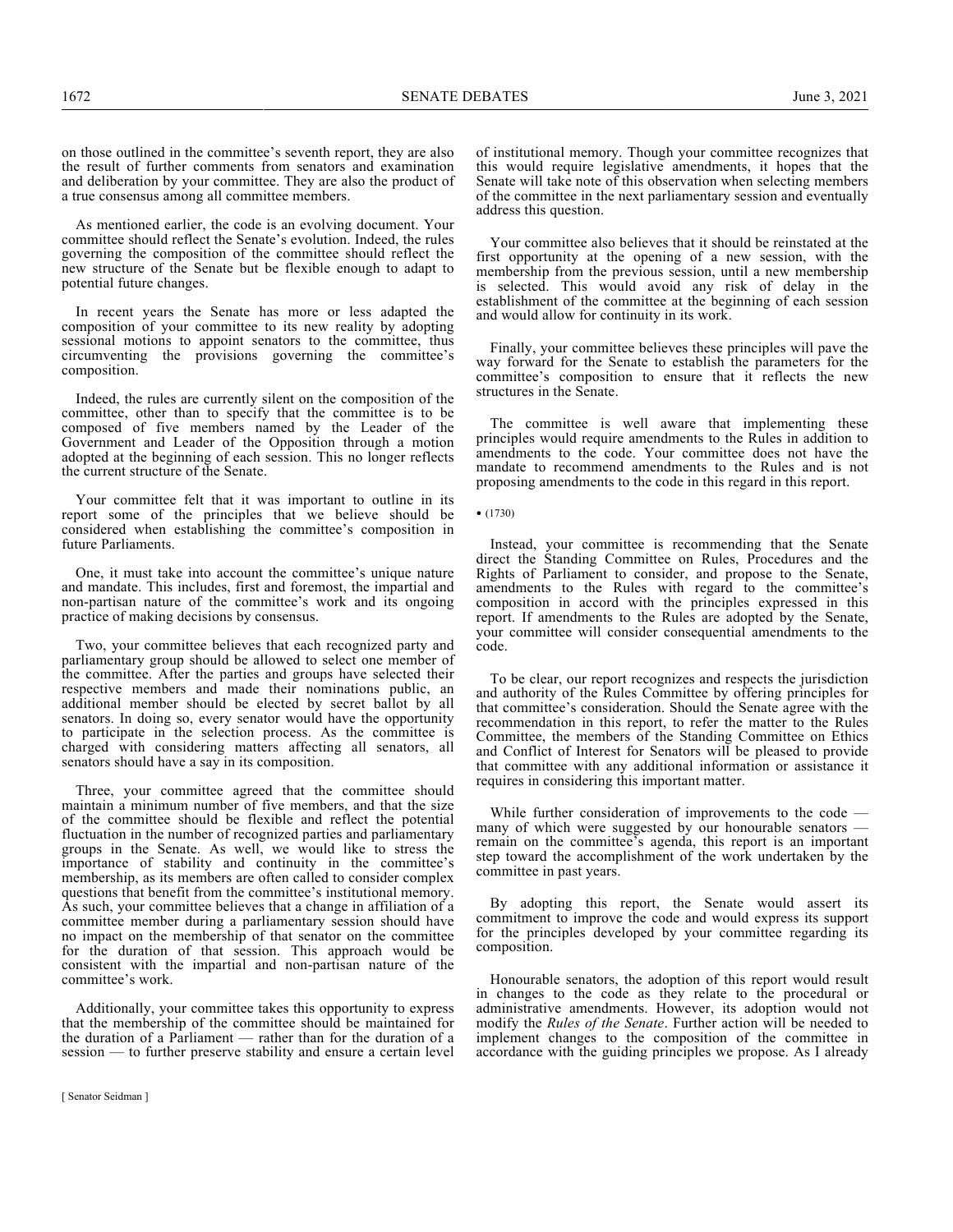stated, the next step would be for the Rules Committee to reflect on the issue and your committee is pleased to assist if called upon.

Honourable senators, I urge you to weigh and consider your committee's proposals. The provisions of the code must be updated to ensure that they are clear, transparent and promote public trust in the integrity of the Senate and all senators. Honourable senators, we hope you will give support to this third report.

Thank you.

**The Hon. the Speaker:** Is it your pleasure, honourable senators, to adopt the motion?

## **Hon. Senators:** Agreed.

(Motion agreed to and report adopted.)

[*Translation*]

#### **THE SENATE**

#### MOTION TO CALL UPON THE GOVERNMENT TO IMPOSE SANCTIONS AGAINST CHINESE OFFICIALS IN RELATION TO THE HUMAN RIGHTS ABUSES AND SYSTEMATIC PERSECUTION OF UIGHUR MUSLIMS IN CHINA ADOPTED

On the Order:

Resuming debate on the motion of the Honourable Senator Housakos, seconded by the Honourable Senator Smith:

That the Senate of Canada call upon the Government of Canada to impose sanctions, pursuant to the *Justice for Victims of Corrupt Foreign Officials Act (Sergei Magnitsky Law)*, against Chinese officials in relation to the human rights abuses and systematic persecution of Uighur Muslims in China.

**Hon. Julie Miville-Dechêne:** Honourable senators, I would like to begin by recognizing Senators Jaffer and McPhedran, who spoke in favour of Motion No. 4 earlier in the week. This motion was moved by Senator Housakos, and it calls on the Government of Canada to impose sanctions on the Chinese regime for the inhumane treatment of its Uighur Muslim minority. I want to add my voice to those of my two colleagues by speaking about another shameful aspect of the practices in China.

I cannot remain silent about the human rights violations that the Uighurs are experiencing because, for over a year now, I have been sponsoring Bill S-216, which seeks to combat modern slavery, more specifically the use of forced labour and child labour in the supply chain. The Uighurs being forced to labour in factories both within and outside the autonomous region of Xinjiang have been the most visible face of this problem during the pandemic, the one that has received the most media attention, despite the fact that this practice is also very much present elsewhere in the world. Along with this forced labour, the

Uighurs are also enduring torture, sexual violence against women in re-education camps, sterilization and assimilation techniques, as my colleagues described. It is disgusting. Documenting these human rights violations has been a long and difficult process because the authoritarian regime in China controls the comings and goings of reporters and other humanitarian workers.

There's no way these are isolated cases. In their March 2021 report entitled "The Uyghur Genocide: An Examination of China's Breaches of the 1948 Genocide Convention," the Newlines Institute and the Raoul Wallenberg Centre for Human Rights reported that, according to Chinese propaganda reports, forced labour is necessary to transform the deep-rooted, lazy thinking of rural villagers and lift them out of their supposed backwardness and primitive culture.

An estimated 1 million Uighurs and other ethnic minorities have been detained in the Xinjiang region in northwestern China, in camps that are more properly described as prisons. The detainees are systematically transferred to cotton fields or factories. These forced labour programs are connected to the camps, as satellite imagery shows masses of people wearing identical uniforms being transferred from one site to another. There are at least 135 such forced labour factories, and half a million people have been assigned to pick cotton.

Thousands of Uighur workers are transferred to other forced labour facilities outside their region, where they make products that are sold around the world. Thanks to credible testimony, satellite imagery, cross-checking and numerous clues, we can conclude that China's authoritarian regime is facilitating these mass transfers of Uighur citizens. Why are we talking about forced labour? According to a 2020 report by the Australian Strategic Policy Institute, in these factories far away from home, Uighur people are subject to constant surveillance. They have limited freedom of movement, live in segregated dormitories, are forbidden from practising their religion openly and undergo ideological re-education and Mandarin classes outside working hours. The element of coercion required to meet the International Labour Organization's definition of forced labour is therefore present. The institute acknowledges that it can't confirm that all Uighurs working outside Xinjiang are being forced to do so, but there is sufficient evidence to sound the alarm.

That is where these abuses begin to involve Canadians. We are unknowingly consuming goods produced with the forced labour of this Chinese minority that China is attempting to break. Take a store like The Brick, for example. According to a *Toronto Star* investigation, last November, it brought in 31 shipping containers of refrigerators manufactured by Changhong Meiling, a Chinese company on a U.S. sanctions list for allegedly using forced Uighur labour. The investigation found an additional 405 Canada-bound shipments of clothing from companies whose supply chains trace back to a cotton manufacturer that is also suspected of using forced labour. They include Canadian subsidiaries of apparel giants like Gap, Tommy Hilfiger and Calvin Klein.

According to the Australian Strategic Policy Institute, 83 wellknown global brands in the technology, clothing and automotive sectors are suspected of using forced Uighur labour through their subcontractors. Some of the companies identified are Apple, BMW, Gap, Huawei, Nike, Samsung, Sony and Volkswagen.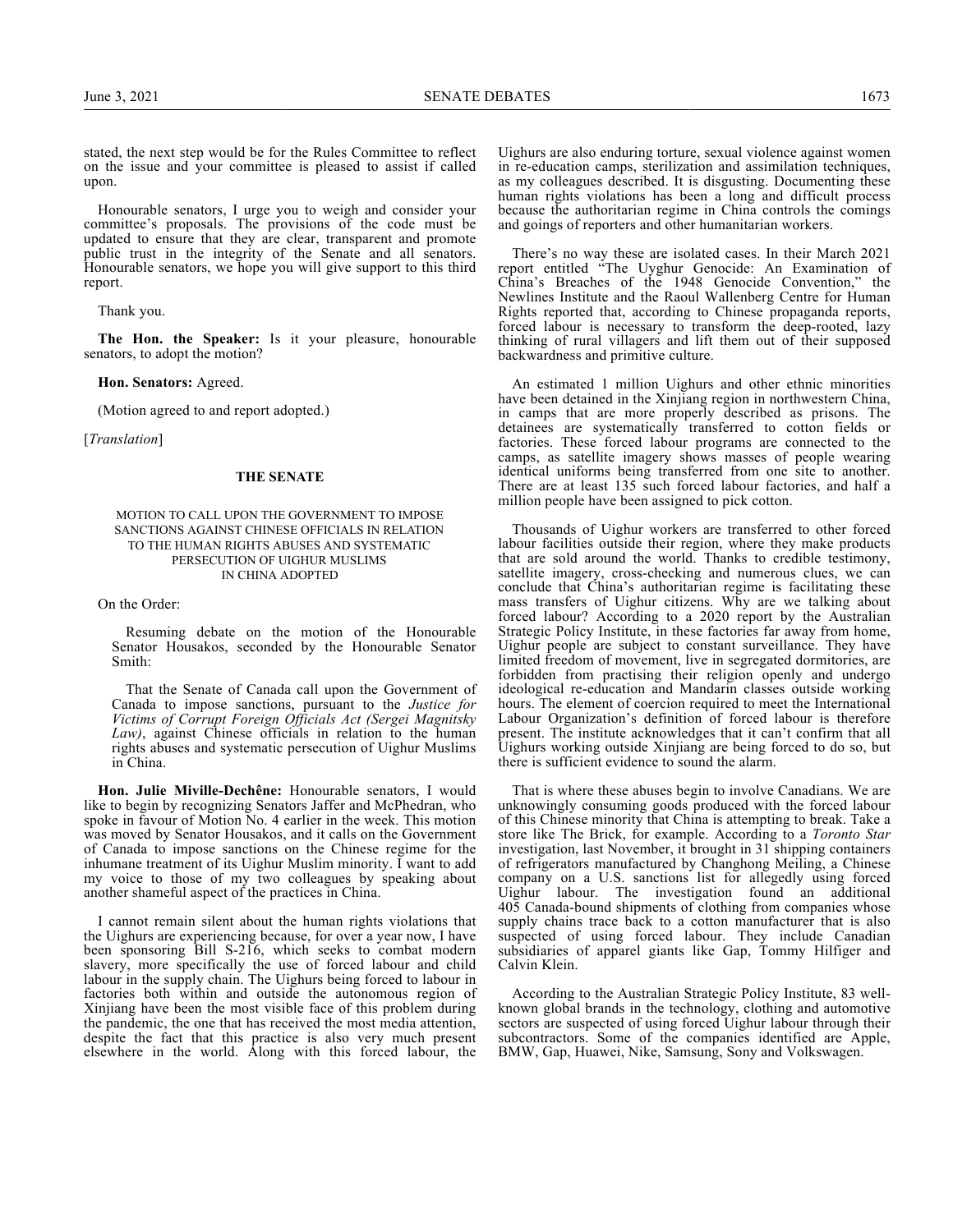The global production of solar panels is also using forced Uighur labour in the Xinjiang region of China, according to Sheffield Hallam University in England. Furthermore, a Canadian company is suspected of importing these products.

At the moment, what the Canadian government is doing strikes me as grossly insufficient. Global Affairs Canada requires Canadian businesses operating in Xinjiang to sign an integrity declaration if they want to receive services and support from Canada's Trade Commissioner Service.

However, Canada is still a long way away from having a blacklist of products prohibited from entering the country. Apparently, products that may have been produced with Uighur or other forced labour are still not being seized at the Canadian border, as they are by our neighbours to the south.

The Senate may not have the power to force the Government of Canada to impose sanctions on China, but we can join the House of Commons in speaking out loud and clear against the persistent human rights violations in China. Thank you.

**The Hon. the Speaker:** Are honourable senators ready for the question?

**Hon. Senators:** Question.

**The Hon. the Speaker:** Is it your pleasure, honourable senators, to adopt the motion?

**Some Hon. Senators:** Agreed.

**An Hon. Senator:** On division.

(Motion agreed to, on division.)

• (1740)

[*English*]

## **ENERGY, THE ENVIRONMENT AND NATURAL RESOURCES**

#### MOTION TO AUTHORIZE COMMITTEE TO STUDY THE CUMULATIVE IMPACTS OF RESOURCE EXTRACTION AND DEVELOPMENT—DEBATE CONTINUED

On the Order:

Resuming debate on the motion of the Honourable Senator McCallum, seconded by the Honourable Senator Loffreda:

That the Standing Senate Committee on Energy, the Environment and Natural Resources be authorized to examine and report on the cumulative impacts of resource extraction and development, and their effects on environmental, economic and social considerations, when and if the committee is formed; and

That the committee submit its final report no later than December 31, 2021.

[ Senator Miville-Dechêne ]

**Hon. Scott Tannas:** Honourable senators, I rise to speak to a motion put forward by my friend and colleague, Senator McCallum. The motion would provide an order of reference to the Standing Senate Committee on Energy, the Environment and Natural Resources to:

. . . examine and report on the cumulative impacts of resource extraction and development, and their effects on environmental, economic and social considerations . . .

I have some reservations about this relatively new initiative that we have seen, where there have been attempts to have the chamber dictate to committees what they ought to study when they're not tasked with legislation. In this case, I'm further uncomfortable that the motion is proposed by a member of the committee. It seems to me that it would further diminish the principle that committees are their own masters. That said, I accept that we have in the chamber passed a few of these unsolicited committee references, so I will turn to the motion and its wording and then close with a small amendment.

While not always, but often, the word "impacts" has a negative connotation. That said, Senator McCallum was clear in her speech that we all have biases which would be brought to the study, and that the committee should not shy away from doing the work in producing a balanced report, and I agree with her. For added clarity, I will propose the addition of the words "positive and negative" to "cumulative impacts" in order to highlight her transparent — through her speech — desire for balance, and mine as well.

Before I do, I want to apologize to Senator McCallum for the time that has passed since I took the adjournment of this motion. These are unusual times. The motion has been called fewer than a handful of times in six months, which is a symptom of the number of times that we have actually met. I wanted to say that I meant her no disrespect, and I hope we can deal with this motion relatively quickly.

#### MOTION IN AMENDMENT

**Hon. Scott Tannas:** Therefore, honourable senators, in amendment, I move:

That the motion be not now adopted, but that it be amended by adding, before the word "impacts", the words "positive and negative".

**Hon. Mary Jane McCallum:** Thank you to Senator Tannas for bringing up the amendment. I do support it. I wanted to talk about the chamber dictating an order of reference.

The reason I brought this forward was that, when I arrived in the Senate I noticed that there were very few Indigenous issues brought to the floor, and that I had to start raising my concerns, especially around resource extraction. I want to quote from my speech:

. . . I feel it is up to us as senators to take an unencumbered, neutral look at this massive issue to try and make sense of it all.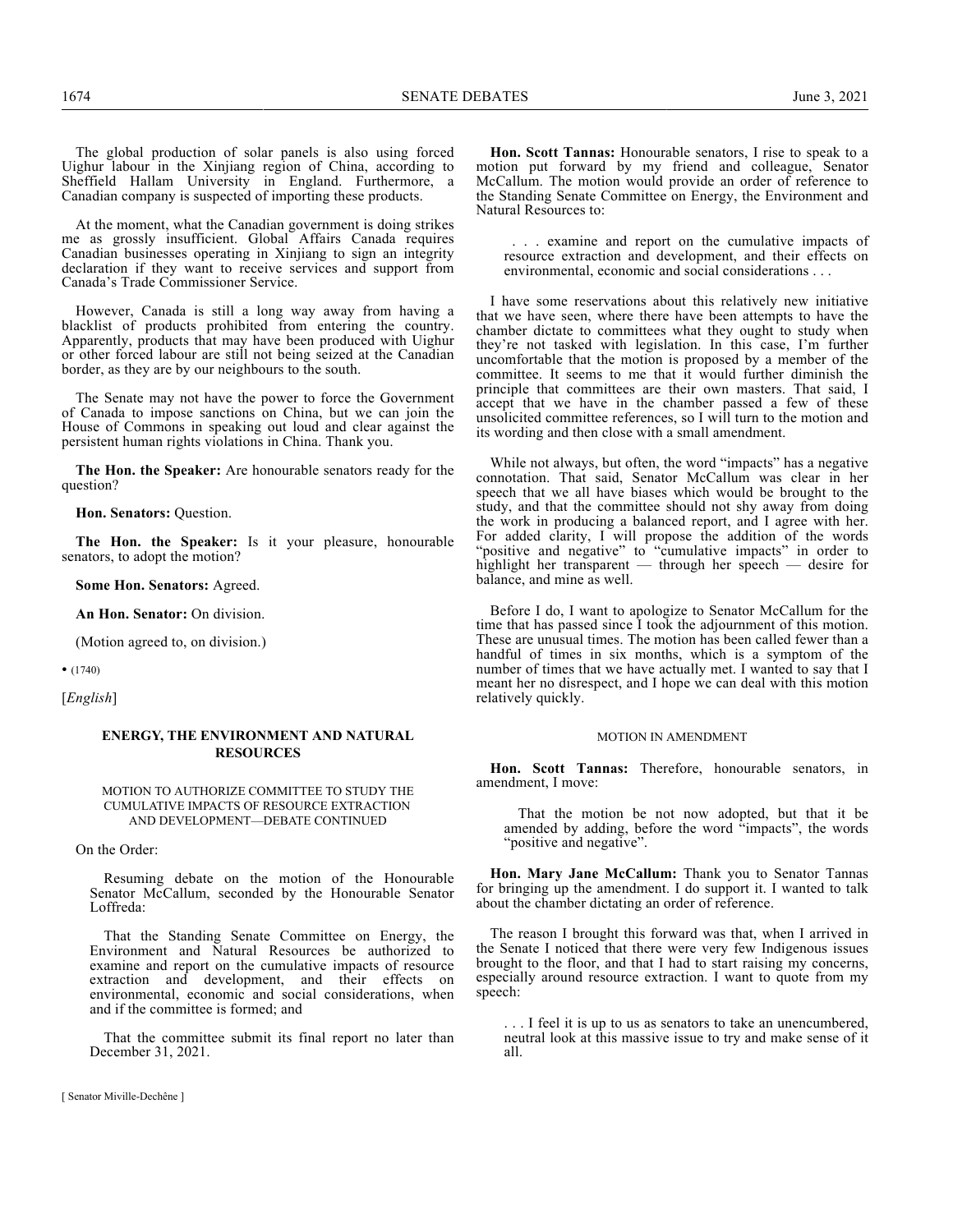When the Energy Committee met, 80% of the witnesses were from industry and 4% were from Indigenous peoples, so there wasn't a fair distribution of views with C-69.

Honourable senators, it is with this in mind that I'm hopeful that a balanced neutrality and mutual respect will rule when considering this order of reference. My hope is for a final report that will be fully reflective of all points of view. My final hope would be for a resulting balance, equity and understanding in public policy moving forward. Problems dealing with natural resources and land remain the top issue between Indigenous and non-Indigenous groups and people, resulting in confrontation and fraught relationships. If we who are here to be representative of our regions and the people within them will not undertake a balanced and thorough study on this subject matter, then who will?

As I said, I support Senator Tannas and the amendment he has made. Thank you.

(On motion of Senator Martin, debate adjourned.)

[*Translation*]

#### **THE SENATE**

#### MOTION TO CALL UPON THE GOVERNMENT TO INTRODUCE LEGISLATION TO FREEZE THE SESSIONAL ALLOWANCES OF PARLIAMENTARIANS IN LIGHT OF THE ECONOMIC SITUATION AND THE ONGOING PANDEMIC WITHDRAWN

On the Order:

Resuming debate on the motion of the Honourable Senator Moncion, seconded by the Honourable Senator Cormier:

That the Senate of Canada call upon the Government of Canada to introduce legislation that would freeze the sessional allowances of parliamentarians for a period that the government considers appropriate in light of the economic situation and the ongoing pandemic or for a maximum period of three years.

**Hon. Lucie Moncion:** Honourable senators, I ask for leave that Motion No. 33 be withdrawn from the Order Paper.

**The Hon. the Speaker:** Is leave granted, honourable senators?

**Hon Senators:** Agreed.

(Motion withdrawn.)

• (1750)

[*English*]

#### MOTION TO CONDEMN THE PHILIPPINE GOVERNMENT'S UNJUST AND ARBITRARY DETENTION OF SENATOR LEILA M. DE LIMA—DEBATE

On the Order:

Resuming debate on the motion of the Honourable Senator McPhedran, seconded by the Honourable Senator Woo:

That, in relation to Senator Leila M. de Lima, an incumbent senator of the Republic of the Philippines, who was arrested and has been arbitrarily detained since February 24, 2017, on politically motivated illegal drug trading charges filed against her by the Duterte government, and who continues to be detained without bail, despite the lack of any material evidence presented by the Philippine government prosecutors, the Senate:

- (a) condemn the Philippine government's unjust and arbitrary detention of Senator Leila M. de Lima;
- (b) urge the Philippine government to immediately release Senator de Lima, drop all charges against her, remove restrictions on her personal and work conditions and allow her to fully discharge her legislative mandate;
- (c) call on the government of Canada to invoke sanctions pursuant to the *Justice for Victims of Corrupt Foreign Officials Act (Sergei Magnitsky Law)* against all Philippine government officials complicit in the jailing of Senator de Lima;
- (d) call on the Philippine government to recognize the primacy of human rights and the rule of law, as well as the importance of human rights defenders and their work and allow them to operate freely without fear of reprisal; and
- (e) urge other parliamentarians and governments globally to likewise pressure the Duterte government to protect, promote and uphold human rights and the rule of law as essential pillars of a free and functioning democratic society in the Philippines.

**Hon. Marilou McPhedran:** Honourable senators, there is personal history here. To understand the depth of the Philippine president's vendetta against Senator Leila de Lima, please allow me to borrow from the evidence summarized in the bipartisan U.S. Senate Resolution 142, as unanimously adopted in January 2020, including application of the U.S. Global Magnitsky Act as relevant to the president and officials in the Philippines.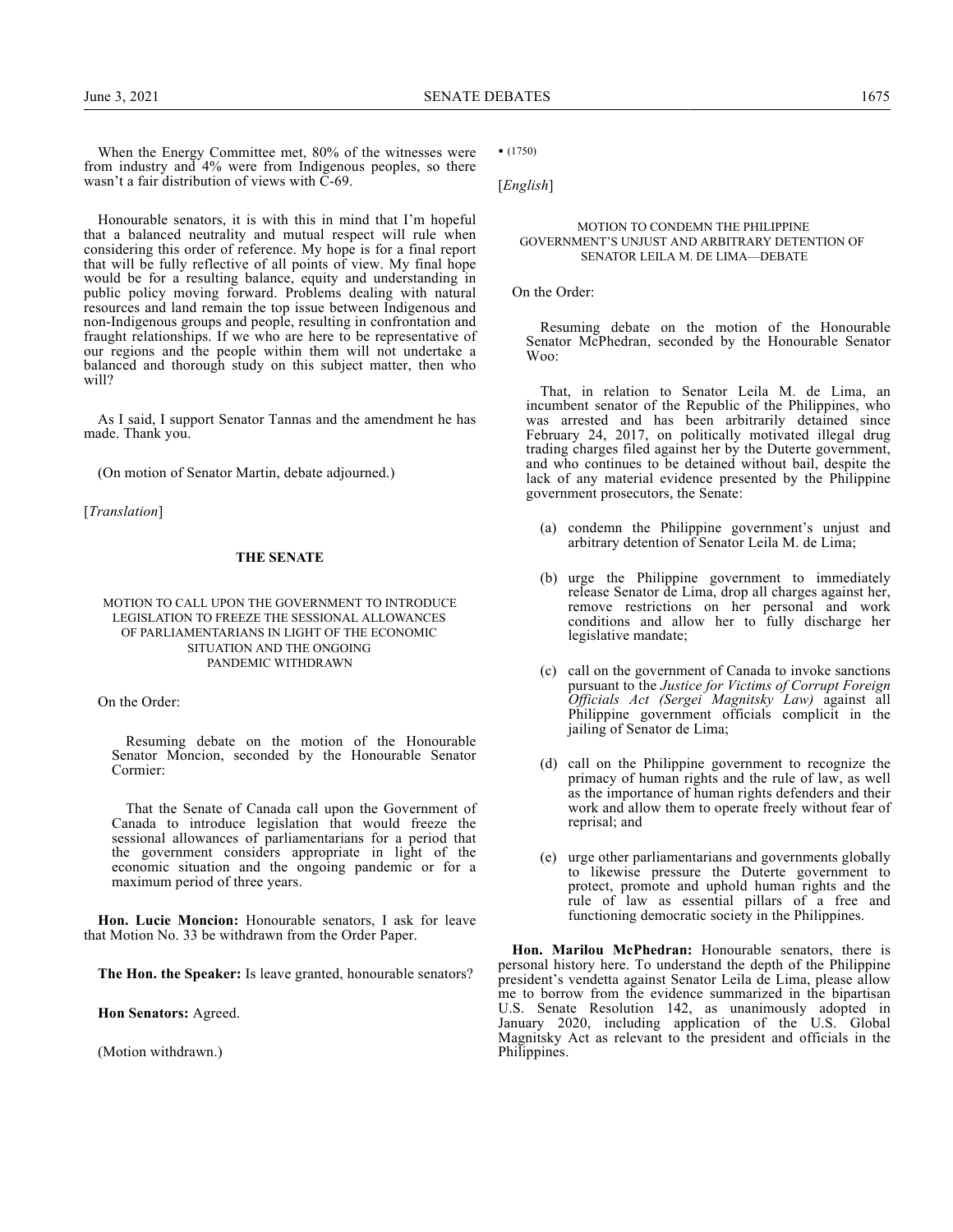Two, on December 15, 2014, then Secretary of Justice de Lima led a raid on the national penitentiary which resulted in the confiscation of drugs, firearms and contraband, and the extraction of 19 drug lords and high-profile inmates involved in the facility's drug network.

Three, on July 13, 2016, Senator de Lima, in her capacity as chair of the Senate Committee on Justice and Human Rights, filed Senate resolution number 9, calling for an investigation into extrajudicial killings and summary executions of suspected drug offenders arising from President Duterte's "war on drugs."

Four, on August 22, 2016, Senator de Lima conducted Senate hearings during which alleged former death squad members detailed extrajudicial killings executed as part of the anti-drug campaign. One member testified that Duterte participated in extrajudicial killings as Mayor of Davao City.

Five, on August 2, 2016, and September 19, 2016, Senator de Lima delivered two privileged speeches on the Senate floor calling upon President Duterte to end the killings. There is ample documentation that soon after those speeches President Duterte vowed publicly to destroy Senator de Lima.

Colleagues, the charges initiated by Duterte against Senator de Lima were supported by testimony elicited from inmates whose illegal activities were disrupted by her raid of the prison in 2014.

In 2017, the Tom Lantos Human Rights Commission of the United States Congress held a hearing of the human rights consequences of the war on drugs in the Philippines during which Human Rights Watch testified about the:

. . . relentless government campaign against her in evident response to her outspoken criticism of Duterte's "war on drugs" and her calls for accountability.

In 2018, the United Nations Human Rights Council's Working Group on Arbitrary Detention adopted an opinion, finding several categories of arbitrary detention, and concluding:

. Ms. De Lima's political views and convictions are clearly at the centre of the present case and that the authorities have displayed an attitude towards her that can only be characterized as targeted and discriminatory.

Indeed, she has been the target of partisan persecution, and there is no explanation for this other than her exercise of the right to express such views and convictions as a human rights defender.

The United Nations working group went on to recommend that the Government of the Philippines adopt certain measures including: one, the immediate release of Senator de Lima; two, an independent investigation of the circumstances surrounding her arbitrary detention; and three, the provision of compensation and other reparations, including reinstatement to the positions from which she was ousted.

Retaliation by the Duterte administrations has included forcible confinement without bail, defaming Senator de Lima with brash accusations and crude sexist insults, leaking her personal information to the public, forcing her removal from the Senate Committee on Justice and Human Rights and denying her access to the Senate in an attempt to thwart her from fulfilling her parliamentary duties.

In February this year, just before her detention passed its fourth year, Senator de Lima's legal defence team won their motion to dismiss the first charge against her on the grounds that the evidence presented by the prosecutors was insufficient for a criminal conviction. Once granted, such a motion is considered an acquittal by the court.

President Duterte continues to throw sexist insults at Senator de Lima, following his established pattern from before and long after her detention more than four years ago. Just a few weeks ago, at a public event, he was recorded as saying: "She is the only bitch who convinced the world she's a prisoner of conscience."

Honourable colleagues, we know that a working democracy requires that dedicated persons, both in government and civil society, be able to scrutinize governments and hold to account those in power. This includes senators — senators in Canada and senators in the Philippines.

When the Magnitsky bill was introduced into this place by the Honourable Raynell Andreychuk, it was because of the state persecution and murder of a young Russian lawyer Sergei Magnitsky who exposed massive corruption in the Russian government. As then Senator Andreychuk told us:

I also want to note that this bill does not bind the government, it empowers it. It gives to the government a tool to add to its deliberations in pursuit of Canada's foreign policy goals.

In part, the bill before you today would call on the Government of Canada to seek justice on behalf of Sergei Magnitsky against all those involved in his illegal detention, torture and death. However, the bill moves beyond that: It would enable Canada to take a leadership role toward strengthening effective accountability for violations and crimes under international law. The bill takes into account the need to target gross human rights violators, wherever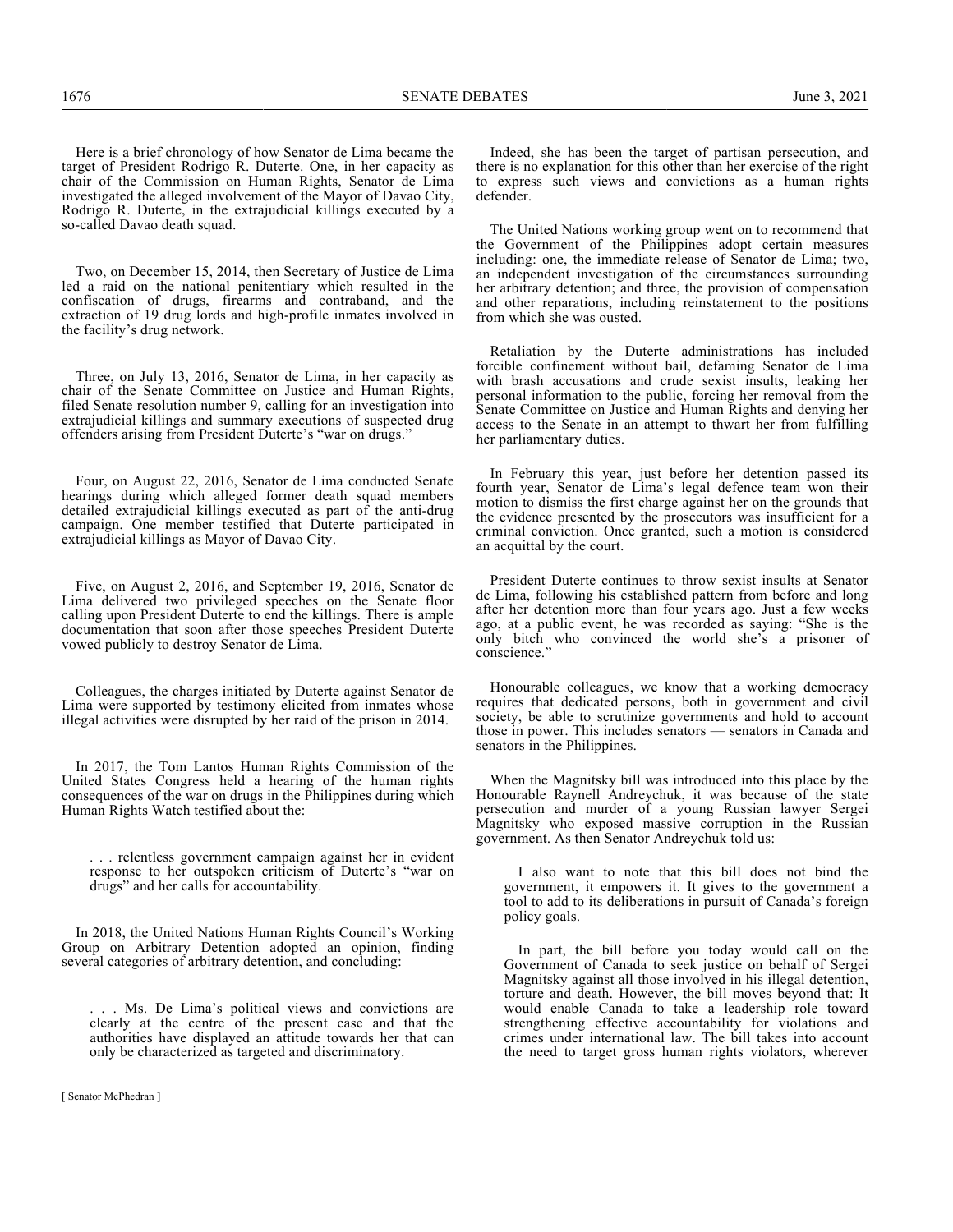they or their assets may be hiding. It seeks to utilize internationally recognized human rights instruments, standards and definitions.

Colleagues, in the Australian House of Representatives, the plight of Senator de Lima has been used as a key example of why Australia should follow the U.S.A. and Canada in enacting a version of a Magnitsky law.

February 24 this year was the fourth anniversary of Senator de Lima's imprisonment. This motion was introduced to mark her 48-plus weeks in detention, and in the U.K., 27 members of Parliament and the House of Lords, across party lines, sent a letter to the Philippine embassy in London calling for the immediate release of Senator de Lima. This motion reinforces that of the European Parliament in calling on the authorities of the Philippines to drop all politically motivated charges against Senator de Lima, to release her while she awaits trial, to allow her to freely exercise her rights and duties as an elected representative and to provide her with adequate security and sanitary conditions while in detention.

I speak to this motion today as an opportunity to join our voices as independent, thinking senators with parliamentarians and other human rights defenders with the assurance that we would not be alone in taking a stand to support a sister senator. In addition to the bipartisan sponsored resolution unanimously adopted by the U.S. Senate last year condemning Senator de Lima's imprisonment and opposing the arrest and detention of other human rights defenders and journalists who were exercising their right to freedom of expression, many of our allies around the world have already taken a stand.

The immediate release of Senator de Lima has been called for by non-governmental organizations, human rights groups, parliamentary bodies, individuals, and specific bodies like the European Parliament, the Parliament of Australia, the ASEAN Parliamentarians for Human Rights, Amnesty International, Human Rights Watch and the Raoul Wallenberg Centre for Human Rights. Also, just a few days ago the world's oldest and largest association of parliamentarians, the Inter-Parliamentary Union, better known as the IPU, reiterated previous calls for the release of Senator de Lima.

• (1800)

Honourable colleagues, we will not be the first parliamentary institution to speak out but, if we do, our action on this motion will be widely respected and send a signal as to where we stand on human rights by standing with a sister senator who is paying too steeply for speaking truth to power. Thank you. *Meegwetch*.

**The Hon. the Speaker:** Honourable senators, it is now 6 o'clock and, pursuant to rule 3-3(1) and the order adopted on October 27, 2020, and December 17, 2020, I am obliged to leave

the chair until 7 o'clock unless there is leave that the sitting continue. If you wish the sitting to be suspended, please say "suspend."

**Some Hon. Senators:** Suspend.

**The Hon. the Speaker:** The sitting is suspended until 7 o'clock.

(The sitting of the Senate was suspended.)

(The sitting of the Senate was resumed.)

• (1900)

[*Translation*]

#### **ROYAL ASSENT**

**The Hon. the Speaker** informed the Senate that the following communication had been received:

### RIDEAU HALL

June 3, 2021

Mr. Speaker,

I have the honour to inform you that the Right Honourable Richard Wagner, Administrator of the Government of Canada, signified royal assent by written declaration to the bills listed in the Schedule to this letter on the 3<sup>rd</sup> day of June, 2021, at 6:34 p.m.

Yours sincerely,

Ian McCowan

*Secretary to the Governor General*

The Honourable The Speaker of the Senate **Ottawa** 

Bills Assented to Thursday, June 3, 2021:

An Act respecting Kindness Week (*Bill S-223, Chapter 9, 2021*)

An Act to amend the Offshore Health and Safety Act (*Bill S-3, Chapter 10, 2021*)

An Act to amend the Bills of Exchange Act, the Interpretation Act and the Canada Labour Code (National Day for Truth and Reconciliation) (*Bill C-5, Chapter 11, 2021*)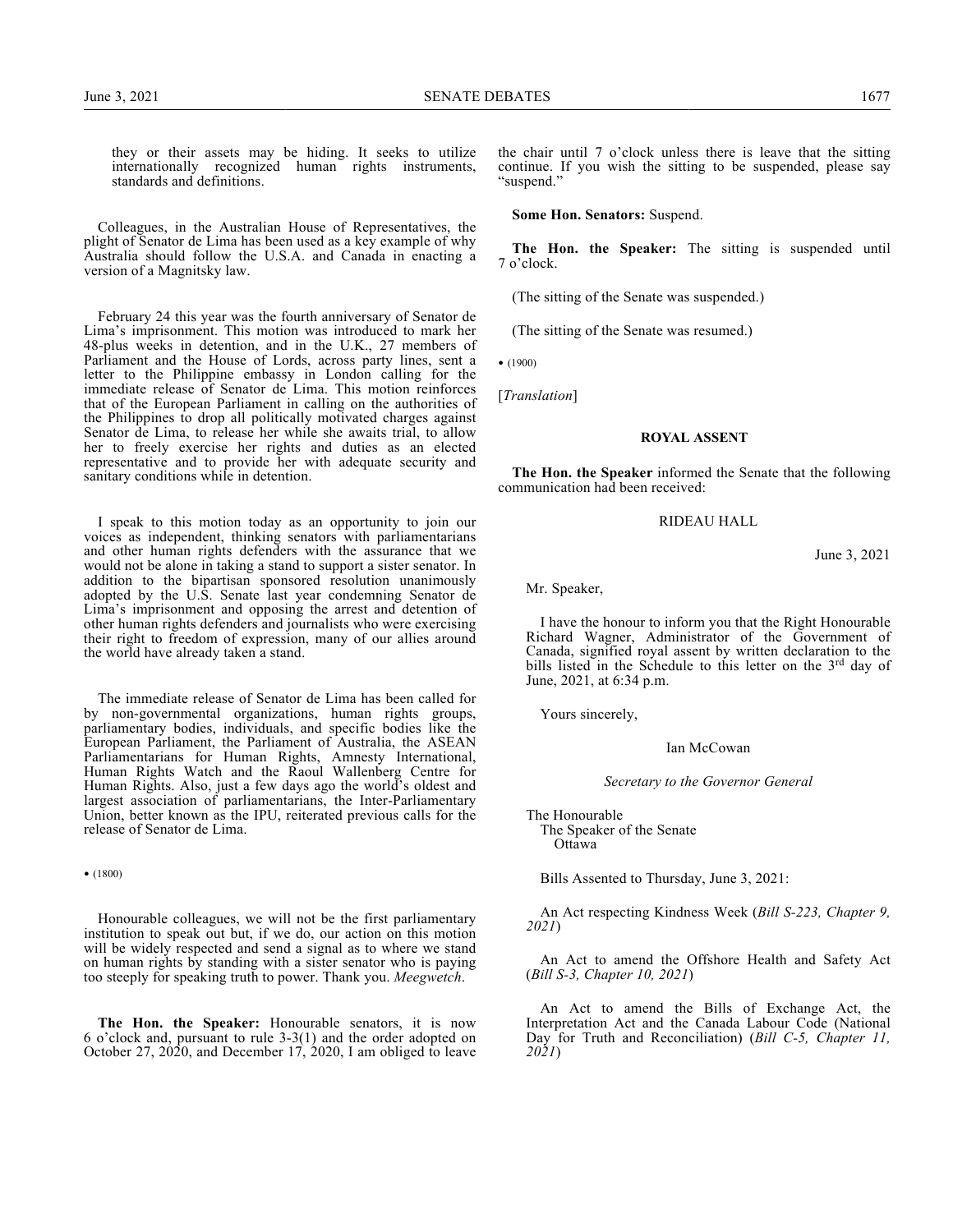[*English*]

## **THE SENATE**

### MOTION TO CONDEMN THE PHILIPPINE GOVERNMENT'S UNJUST AND ARBITRARY DETENTION OF SENATOR LEILA M. DE LIMA— DEBATE CONTINUED

On the Order:

Resuming debate on the motion of the Honourable Senator McPhedran, seconded by the Honourable Senator Woo:

That, in relation to Senator Leila M. de Lima, an incumbent senator of the Republic of the Philippines, who was arrested and has been arbitrarily detained since February 24, 2017, on politically motivated illegal drug trading charges filed against her by the Duterte government, and who continues to be detained without bail, despite the lack of any material evidence presented by the Philippine government prosecutors, the Senate:

- (a) condemn the Philippine government's unjust and arbitrary detention of Senator Leila M. de Lima;
- (b) urge the Philippine government to immediately release Senator de Lima, drop all charges against her, remove restrictions on her personal and work conditions and allow her to fully discharge her legislative mandate;
- (c) call on the government of Canada to invoke sanctions pursuant to the *Justice for Victims of Corrupt Foreign Officials Act (Sergei Magnitsky Law)* against all Philippine government officials complicit in the jailing of Senator de Lima;
- (d) call on the Philippine government to recognize the primacy of human rights and the rule of law, as well as the importance of human rights defenders and their work and allow them to operate freely without fear of reprisal; and
- (e) urge other parliamentarians and governments globally to likewise pressure the Duterte government to protect, promote and uphold human rights and the rule of law as essential pillars of a free and functioning democratic society in the Philippines.

**Hon. Leo Housakos:** Honourable senators, I would like to take the adjournment in my name. I will speak to it at the next sitting, God willing.

(On motion of Senator Housakos, debate adjourned.)

[*Translation*]

#### **ADJOURNMENT**

#### MOTION ADOPTED

Leave having been given to revert to Government Business, Motions, Order No. 57:

**Hon. Raymonde Gagné (Legislative Deputy to the Government Representative in the Senate),** pursuant to notice of June 2, 2021, moved:

That, when the Senate next adjourns after the adoption of this motion, it do stand adjourned until Tuesday, June 8, 2021, at 2 p.m.

She said: Honourable senators, I move the motion standing in my name.

**The Hon. the Speaker:** Is it your pleasure, honourable senators, to adopt the motion?

**Hon. Senators:** Agreed.

(Motion agreed to.)

## **LINK BETWEEN PROSPERITY AND IMMIGRATION**

#### INQUIRY—DEBATE CONTINUED

On the Order:

Resuming debate on the inquiry of the Honourable Senator Omidvar, calling the attention of the Senate to the link between Canada's past, present and future prosperity and its deep connection to immigration.

**Hon. René Cormier:** Honourable senators, I rise today to speak to Senator Omidvar's inquiry, calling the attention of the Senate to the link between Canada's past, present and future prosperity and its deep connection to immigration.

I would like extend my heartfelt thanks to Senator Omidvar for her unmatched commitment to defending immigrants' rights and to matters of diversity and inclusion.

I would also like to sincerely thank our colleague, Senator Ravalia, who gave compelling testimony about how he found a rich and welcoming new homeland in Canada, particularly the wonderful province of Newfoundland and Labrador.

His work as a doctor in a rural area, his commitment to the less fortunate, his community involvement and the nationwide impact of his actions clearly demonstrate how Canada has benefited from his presence and speak to the invaluable contributions made by all those who choose Canada as their new home.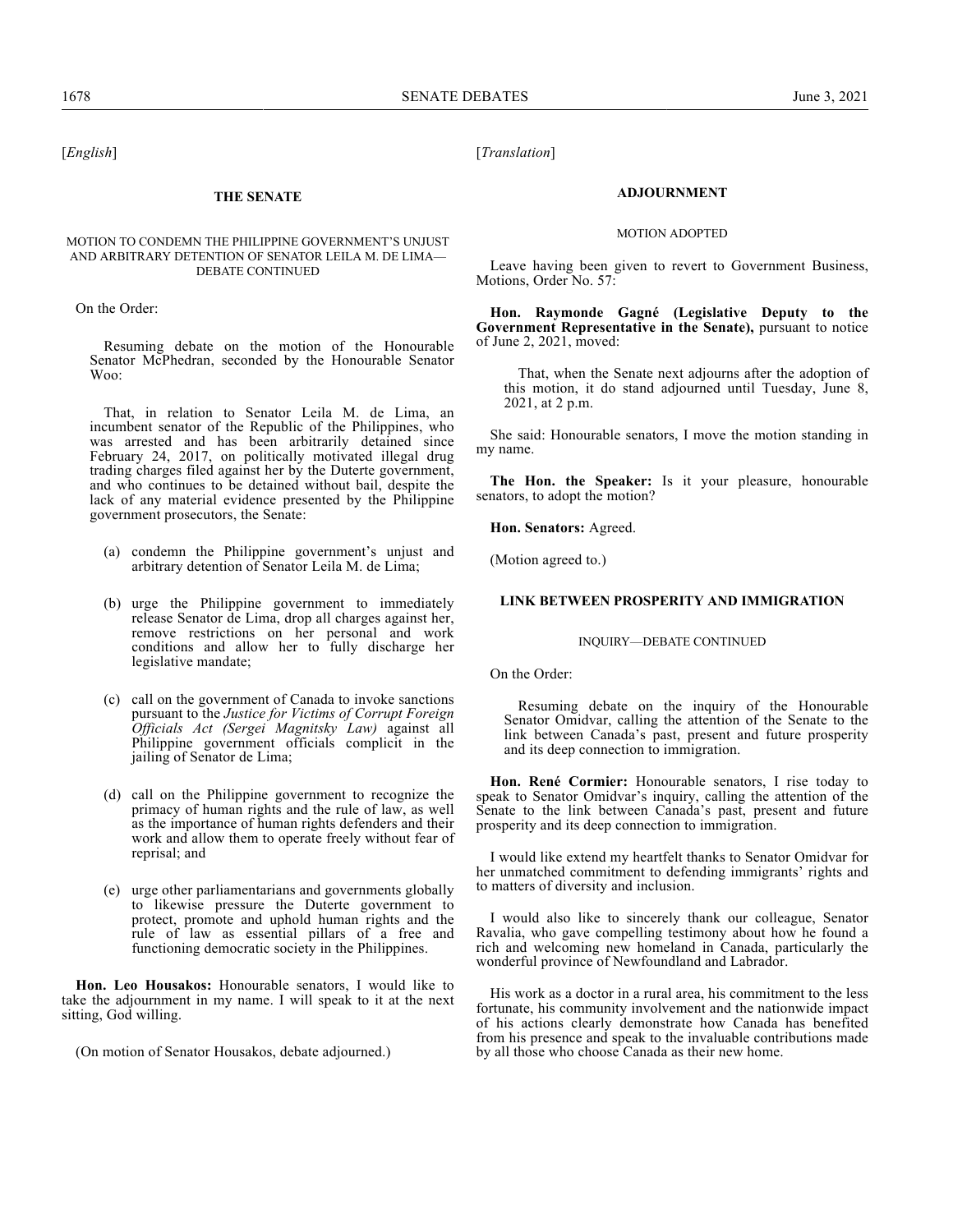Although our cities and towns are undeniably attractive, people like Senator Ravalia who dare to settle outside the major centres, in rural regions, find communities that are less crowded, of course, but just as vibrant and rewarding.

Anyone who settles in those areas can thrive and realize their greatest aspirations, if they keep an open mind and are curious to learn more about those who came before them and who shaped this place.

Senator Ravalia moved to the small town of Twillingate, which was actually originally known as Toulinguet. This place got its name from deep-sea fishermen who had come over from Brittany to fish for cod and whale. The coastline reminded them of Toulinguet Point in Brittany.

This just goes to show that francophones from around the world have long been attracted and fascinated by our vast territory, which has been inhabited for millennia by indigenous peoples, who have so generously welcomed us and to whom we owe so much.

Quebec is a welcoming place for francophones, and francophone and Acadian communities across Canada are no different.

That is why I would like to talk to you about the importance of francophone immigration to Canada and, in particular, to Acadia and minority francophone communities across Canada.

First, I want to point out that the objective of the Immigration and Refugee Protection Act is to, and I quote:

> **(b)** to enrich and strengthen the social and cultural fabric of Canadian society, while respecting the federal, bilingual and multicultural character of Canada;

> **(b.1)** to support and assist the development of minority official languages communities in Canada;

In addition, and I quote:

**(3)** This Act is to be construed and applied in a manner that . . .

**(e)** supports the commitment of the Government of Canada to enhance the vitality of the English and French linguistic minority communities in Canada.

Over the years, the federal government has undertaken many initiatives to encourage francophone immigration.

• (1910)

Numerous initiatives, such as the Federal/Provincial/Territorial Action Plan for Increasing Francophone Immigration Outside of Quebec; the Action Plan for Official Languages — 2018-2023: Investing in Our Future, which set the target of increasing the proportion of French-speaking immigrants outside Quebec to 4.4%; the 2019 Francophone Immigration Strategy; and, just recently, the Official Languages Act reform document, *English and French: Towards a substantive equality of official languages in Canada*, are clear signs of a growing awareness of the importance of francophone immigration for official language minority communities. These initiatives also underscore the challenges involved in developing truly effective immigration strategies that take into account all the challenges these communities face and their economic, cultural and social realities.

The Minister of Economic Development and Official Languages' reform document proposes to include a provision in the Official Languages Act requiring the Minister of Immigration to present an action plan for francophone immigration with a view to making it a permanent practice.

The government therefore proposes that the new act provide a framework for a francophone immigration policy and support the francization of newcomers, and I quote:

. in a manner adapted to the realities of—and in collaboration with—provincial and territorial governments.

Combined with the most recent announcements regarding points awarded to French-speaking immigration candidates and the absence of a cap on the number of candidates, this commitment bodes well, I think, but we'll have to wait and see the concrete results of these strategies before we can claim victory.

What does francophone immigration look like in Canada today, colleagues? Without overwhelming you with numbers, here is some enlightening information. According to Immigration, Refugees and Citizenship Canada's annual report to Parliament, in 2019, francophone immigration outside of Quebec represented 2.82% of all permanent residents admitted to Canada, whereas the target is 4.4%. The 2.82% represents 8,465 new francophones immigrants in the country in 2019.

We learned recently that that percentage had increased, rising above 3% in 2020. However, that data must be put into perspective, considering the decrease in immigration observed due to the COVID-19 pandemic. In fact, this percentage represents 5,755 francophone immigrants outside of Quebec out of a total of 184,000 new immigrants, so that is not a real increase. We'll have to wait a few years to be able to confirm whether this growth represents a real trend and whether we are indeed approaching the targets, which are clearly insufficient to counteract the demographic decline.

With roughly 300 million francophones in the world, if we recognize that many potential immigrants want to settle in Canada, then our country must do much more and much better to boost francophone immigration. It is essential for the entire country, but also for the vitality of francophone minority communities.

Communities across the country are making impressive efforts to attract newcomers. Organizations have become professional resources with valuable expertise in providing immigrants with considerable assistance when they arrive in our regions.

That being said, although they are vibrant and active in promoting immigration, francophone minority communities face many challenges. The first and not the least important is the decline in their demographic weight. Statistics Canada has projected that the proportion of the Canadian population who use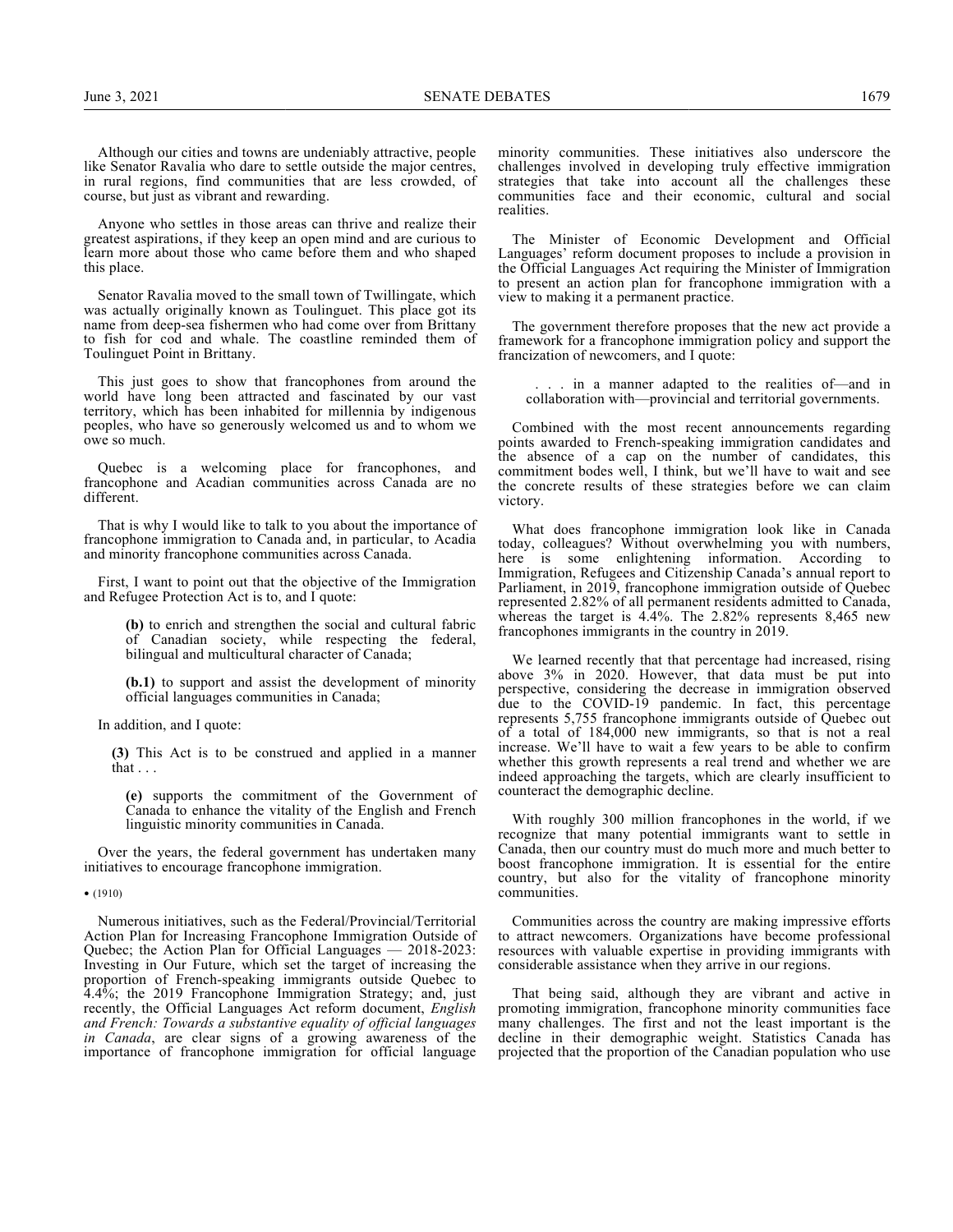French as their first official language spoken will reach 3% by 2036 unless something is done. Considering that figure was 6.6% in 1971, that gives us food for thought.

In addition to the demographic decline, many of these communities are located in rural areas. As we know, almost every rural region in Canada is dealing with an exodus to the big cities, where job prospects are sometimes more diverse. It is therefore imperative to prioritize concrete immigration measures that take these realities into account.

In that regard, I concur with Senator Omidvar when she says, and I quote:

 . . . we would do well to scope out a multi-dimensional look and accept that any economy needs workers and talent at all ends of the scale.

I would add: across the country, in both urban and rural areas, in both anglophone and francophone communities.

Francophone immigration strategies that consider all these realities would make it possible to truly diversify the distribution of immigration across the country and shift it away from the Montreal-Toronto-Vancouver hubs, as much as we love those cities.

Some studies have clearly explained the specific nature of minority francophone communities as host communities. The Atlantic region, for example, has rural areas where multiculturalism is far less prevalent than elsewhere in the country and where francophone communities are large and have a strong cultural identity despite their minority status. Acadians represent almost the entire francophone population of this region.

A French-speaking immigrant who wants to settle there, because they are attracted by this vibrant culture, sometimes winds up in an English-majority context, where socio-economic integration can be more difficult without a good knowledge of English. Aspiring immigrants must be aware of this reality before moving to these communities.

Prospective immigrants to francophone regions face a number of other challenges. The information on job opportunities that is provided before they make the decision to immigrate must reflect local realities. Since integration into the workplace is a key part of the immigration process, this is essential information that must be provided before the immigrants arrive. For example, when representatives travel to promote these regions abroad, they must give prospective immigrants clear information about how to get their degrees recognized in order to get the kind of job they want.

This means that important discussions must be had with professional associations about how to get degrees recognized and with post-secondary institutions to ensure that as much of a newcomer's experience as possible will be recognized and credited.

Lastly, information on the cultural, economic and social context of these communities, as well as on the settlement process, must be understandable and culturally appropriate.

These are some of the challenges facing francophone and Acadian communities in Canada that the federal, provincial and territorial governments must take into account when developing and implementing their immigration strategies.

In conclusion, the main reason I wanted to detail the challenges relating to francophone immigration to minority communities today is that I want everyone to be aware of this reality. I would be remiss, however, if I ended without mentioning francophone minority communities' countless successes in welcoming newcomers. Despite the barriers they face, these communities are working tirelessly to welcome newcomers, and they are deeply grateful when immigrants and their families make the momentous decision to build their new lives there.

During the recent municipal elections in New Brunswick, the municipality of Shippagan elected its first black mayor of African origin, and we are all so proud. Kassim Doumbia is originally from the Ivory Coast and came to New Brunswick in 2007. He is very active in his community, having served as a Shippagan town councillor since 2010 and as vice-president of the Société nationale de l'Acadie, a group that represents the Acadian people nationally and internationally. I felt it was important to highlight his community involvement and his inspiring journey.

Esteemed colleagues, the people who immigrate here are restaurant operators, business people, fishers and farmers. They are elected representatives, academics, educators, artists and managers. These people practice all kinds of trades and professions, but they are first and foremost human beings with a deep desire to live their best lives, to build a new life in a new country, to integrate into our communities and to make a contribution to our country.

I sincerely believe that we can successfully connect our communities and immigrants. This is about the future of our country, but most of all, it is about the future of those who make the courageous decision to build a new life in our country, Canada.

Thank you for your attention.

**Some Hon. Senators:** Hear, hear.

(On motion of Senator Martin, debate adjourned.)

• (1920)

[*English*]

## **POINT OF ORDER**

**Hon. Mary Jane McCallum:** Honourable senators, I would like to rise on a point of order seeking clarification on remarks made by Senator Tannas regarding the process and procedure surrounding orders of reference to our Senate committees.

As Senator Tannas stated, committees are the masters of their own domains, and as such, the Senate, as a whole, should not be charged with delegating them work. I admit the proper process and procedure surrounding orders of reference is one that lacks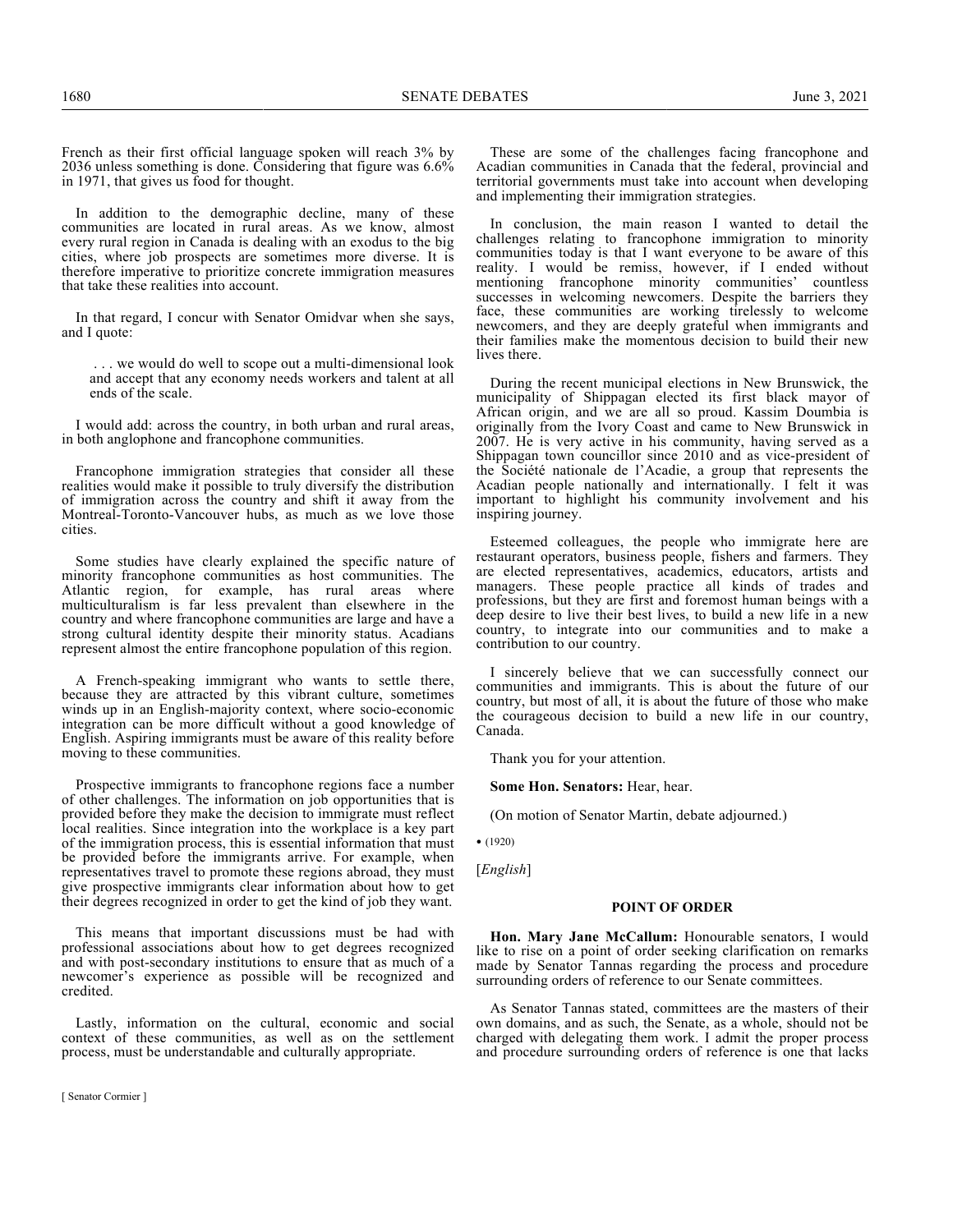clarity. I had been informed of different processes by different people and would like to seek your sage counsel on this matter. I was respectful of this process, as I did seek guidance and was advised to act in the way that I have.

In the *Rules of the Senate of Canada*, under the heading Orders of Reference to Committees, rule 12-8(1) states:

Any bill, message, petition, inquiry, paper or other matter may be referred to any committee as the Senate may order.

I take this to mean that it is well within the purview of the Senate to delegate and refer matters of study to Senate committees, including via the rubric of motions, as I am attempting to do with Motion No. 17.

As a final point of clarification, I would like to reply to Senator Tannas' statement that it was unusual for me to bring forward an order of reference in the Senate for a committee of which I am a member. I would like to clarify that when I introduced Motion No. 17 in this chamber on October 27, 2020, committees had not been reconstituted, and as such, I was not a member of any committee. This fact can be seen through the wording of the motion itself when it says, in part, that the study should be undertaken "when and if the committee is formed."

I had put this order of reference forward at that time as a matter of prudence to allow the Energy Committee to undertake a critical study while it had a clear agenda prior to receiving legislation. Again, this was indicated during my speech on this matter.

It had been stated by other senators that people who are not committee members should not do an order of reference for that committee, and that if the committee was referred an order of reference, the committee did not need to consider it. I am also aware that there were other orders of reference made by noncommittee members around the same time.

Does an order of reference take precedence over nongovernment, internal items of study? That is, that committees are their own masters?

With that, Your Honour, I would like to request your ruling on this to provide myself and the chamber clarification on who has the authority to refer matters to committee for study and when that authority is permissible to act on. Thank you.

**Hon. Scott Tannas:** Thank you to Senator McCallum for raising this.

By way of clarification for you, Your Honour, what I said was that I have reservations about this relatively new initiative to have the chamber attempt to dictate to committees. I have only been in the Senate for eight years, so maybe there are prior initiatives that were done like this, but I've only ever noticed it in the last few months.

I went on to say that I accept that we have passed this. In no way did I want to imply that Senator McCallum did not have a right to make this motion and that it's out of order for the Senate to decide on this one way or another, to accept Senator McCallum's motion or not.

To the extent that you need to rule on this, Your Honour, I would side with Senator McCallum on the fact that it is within the Senate's purview to do what she is requesting, should they decide. Thank you.

**Hon. Leo Housakos:** Thank you, Senator McCallum, for bringing this point up because over the last little while, I've heard a number of colleagues rise on this issue and muddy the waters on rules that are clear and, more importantly, practices in addition to procedures that are crystal clear.

Senate committees serve at the pleasure of the Senate of Canada. Members serve at the pleasure of the Senate of Canada. There is only one ultimate authority in this institution, and that is the Senate Chamber. I've said this in the past to those who care to listen to my point of view; that's why all orders of reference that are brought to the chamber need to be approved before a committee begins a study and before a committee, of course, receives a bill.

Obviously, for organizational reasons and for basic functioning, the chamber has always been flexible in terms of dates and timelines and always understands that with the sequence of work being done, there is a lot of discretion given to steering and ultimately given to the committee. A simple example is that committees cannot even meet outside of Senate times unless they have approval of the Senate. I can go on and on in terms of all the different green lights that a committee would require.

A budget for a study cannot be unilaterally approved by a committee without it coming to the Senate of Canada for approval. Travel expenses cannot be incurred. Witness expenses cannot be incurred. Absolutely very little can be done without the acquiescing and direction of the Senate of Canada.

Like I said, Senator McCallum, confusion has been brought upon by a number of colleagues, and unfortunately, a number of experienced colleagues who have brought into question that principle. As you appropriately pointed out, there are clear rules in our procedures of the institution.

Thank you, Senator McCallum, for bringing this up. I wholeheartedly reinforce and support the arguments brought up by the senator, and of course, I leave it to our more than capable Speaker to rule on this point of order. Thank you, colleagues.

#### SPEAKER'S RULING

**The Hon. the Speaker:** Thank you, Senator Housakos. Does any other senator wish to enter the debate?

Honourable senators, these were useful interventions. I do not believe that I need to take this under advisement. Both Senator Housakos and Senator Tannas have agreed with Senator McCallum, that the ultimate authority is the Senate itself. After matters have been brought to the Senate's attention, it can debate and decide whether or not, as a whole, it wishes to give instructions to a committee.

So your point is well taken, Senator McCallum, and I don't believe I need to take it under advisement.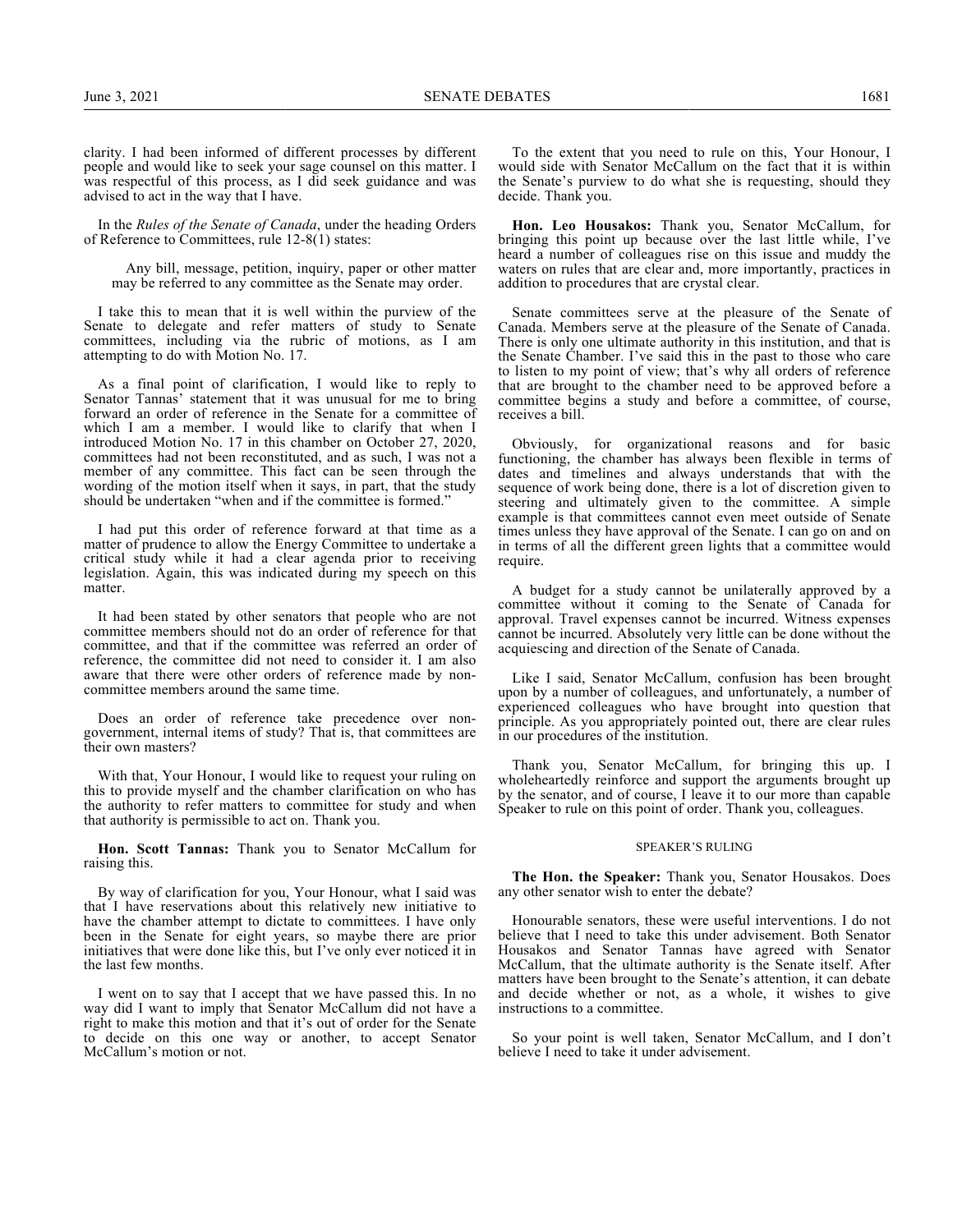## **THE SENATE**

#### MOTION TO AMEND THE *RULES OF THE SENATE*— DEBATE ADJOURNED

**Hon. Scott Tannas,** pursuant to notice of December 16, 2020, moved:

That the *Rules of the Senate* be amended:

1. by replacing rule 3-6(2) by the following:

"Adjournment extended

**3-6.** (2) Whenever the Senate stands adjourned, if the Speaker is satisfied that the public interest does not require the Senate to meet at the date and time stipulated in the adjournment order, the Speaker shall, after consulting all the leaders and facilitators, or their designates, determine an appropriate later date or time for the next sitting.";

2. by replacing rule  $4-2(8)(a)$  by the following:

"Extending time for Senators' Statements

**4-2.** (8)(a) At the request of a whip or the designated representative of a recognized party or recognized parliamentary group, the Speaker shall, at an appropriate time during Senators' Statements, seek leave of the Senate to extend Statements. If leave is granted, Senators' Statements shall be extended by no more than 30 minutes.";

3. by replacing rule 4-3(1) by the following:

"Tributes

**4-3.** (1) At the request of any leader or facilitator, the period for Senators' Statements shall be extended by no more than 15 minutes for the purpose of paying tribute to a current or former Senator.";

4. by replacing rules  $6-3(1)(a)$ ,  $(b)$ ,  $(c)$  and  $(d)$  by the following:

"Leaders and facilitators

(a) any leader or facilitator shall be permitted up to 45 minutes for debate;

Sponsor of a bill

(b) the sponsor of a bill shall be allowed up to 45 minutes for debate at second and third reading;

Critic of a bill

(c) the critic of a bill shall be allowed up to 45 minutes for debate at second and third reading;

Spokesperson on a bill

(d) the spokesperson on a bill from each recognized party and recognized parliamentary group, except those of the sponsor and critic, shall be allowed up to 45 minutes for debate at second and third reading; and

**Others** 

(e) other Senators shall speak for no more than 15 minutes in debate.";

5. by replacing rule 6-5(1)(b) by the following:

"(b) the time remaining, not to exceed 15 minutes, if the Senator who yielded is a leader or facilitator.";

6. by replacing the portion of rule 7-1(1) before paragraph (a) by the following:

"Agreement to allocate time

**7-1.** (1) At any time during a sitting, the Leader or the Deputy Leader of the Government may state that the representatives of the recognized parties and recognized parliamentary groups have agreed to allocate a specified number of days or hours either:";

7. by replacing the portion of rule 7-2(1) before paragraph (a) by the following:

"No agreement to allocate time

**7-2.** (1) At any time during a sitting, the Leader or the Deputy Leader of the Government may state that the representatives of the recognized parties and recognized parliamentary groups have failed to agree to allocate time to conclude an adjourned debate on either:";

8. by replacing rule  $7-3(1)(f)$  by the following:

"(f) Senators may speak for a maximum of 10 minutes each, provided that a leader or facilitator may speak for up to 30 minutes;";

9. by replacing rules  $9-5(1)$ , (2) and (3) by the following:

"(1) The Speaker shall ask the whips and the designated representatives of the recognized parties and recognized parliamentary groups if there is an agreement on the length of time the bells shall ring.

(2) The time agreed to shall not be more than 60 minutes.

(3) With leave of the Senate, the agreement on the length of the bells shall constitute an order to sound the bells for that length of time.";

10. by replacing rule 9-10(1) by the following:

"Deferral of standing vote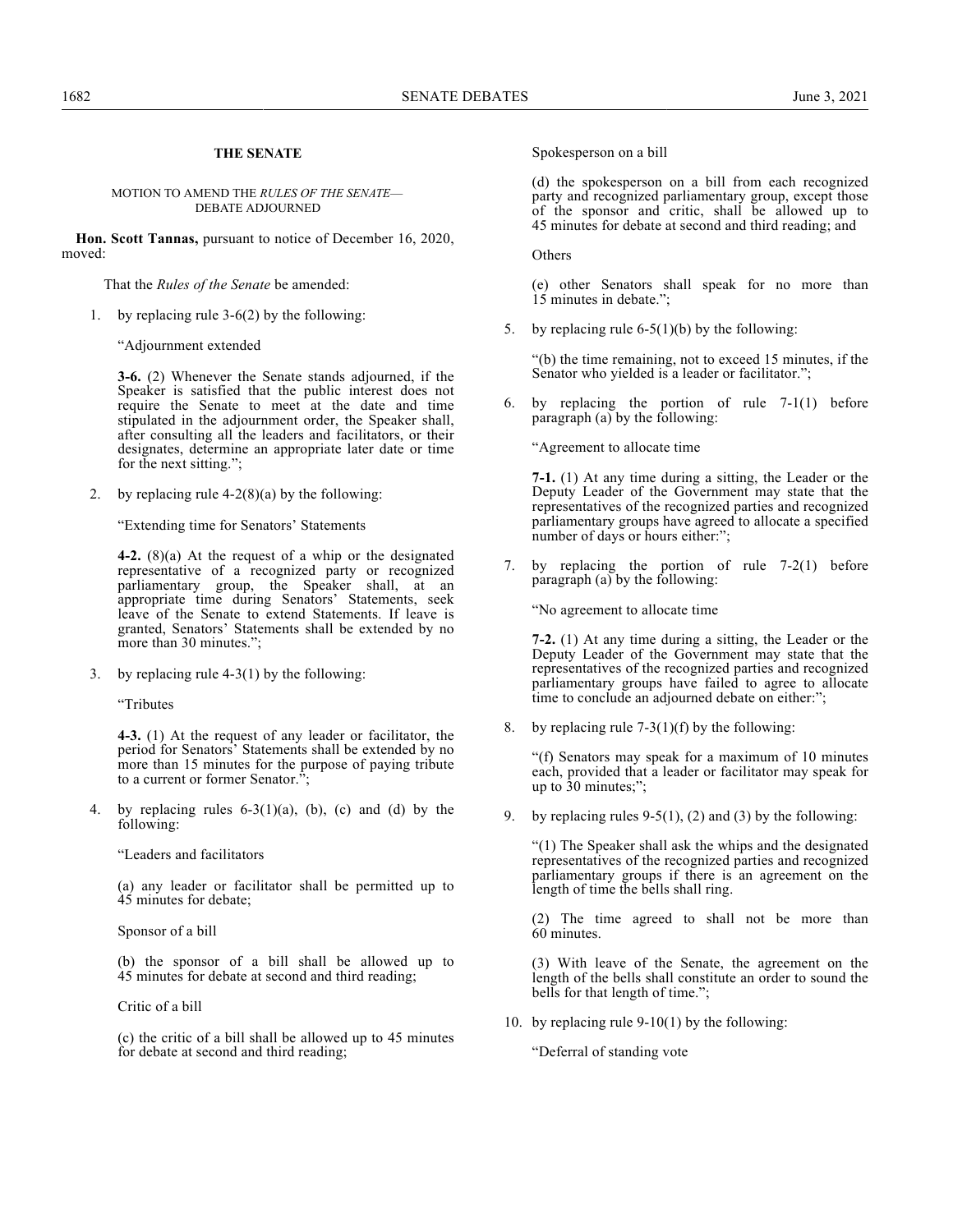**9-10.** (1) Except as provided in subsection (5) and elsewhere in these Rules, when a standing vote has been requested on a question that is debatable, a whip or the designated representative of a recognized party or recognized parliamentary group may defer the vote.

#### *EXCEPTIONS*

*Rule 7-3(1)(h): Procedure for debate on motion to allocate time*

*Rule 7-4(5): Question put on time-allocated order Rule 12-30(7): Deferred vote on report Rule 12-32(3)(e): Procedure in Committee of the Whole Rule 13-6(8): Vote on case of privilege automatically deferred in certain circumstances*";

11. by replacing rule 9-10(4) by the following:

"Vote deferred to Friday

**9-10.** (4) Except as otherwise provided, if a vote has been deferred to a Friday, a whip or the designated representative of a recognized party or recognized parliamentary group may, at any time during a sitting, further defer the vote to 5:30 p.m. on the next sitting day, provided that if the Senate only meets after 5 p.m. on that day, the vote shall take place immediately before the Orders of the Day.

*EXCEPTIONS Rule 12-30(7): Deferred vote on report Rule 13-6(8): Vote on case of privilege automatically deferred in certain circumstances*";

12. by replacing rule 12-3(3) by the following:

"Ex officio members

**12-3.**(3) In addition to the membership provided for in subsections (1) and (2), the Leader of the Government, or the Deputy Leader if the Leader is absent, and the leader or facilitator of each recognized party and recognized parliamentary group, or a designate if a leader or facilitator is absent, are ex officio members of all committees except the Standing Committee on Ethics and Conflict of Interest for Senators, the Standing Committee on Audit and Oversight, and the joint committees. The ex officio members of committees have all the rights and obligations of a member of a committee.";

13. by replacing rule 12-8(2) by the following:

"Service fee proposals

**12-8.** (2) When the Leader or Deputy Leader of the Government tables a service fee proposal, it is deemed referred to the standing or special committee designated by the Leader or Deputy Leader of the Government following consultations with the leaders and facilitators of the recognized parties and recognized parliamentary groups, or their designates.

*REFERENCE*

Service Fees Act, *subsection 15(1)*";

14. by replacing rule  $12-18(2)(b)(ii)$  by the following:

"(ii) with the signed consent of the majority of the leaders and facilitators, or their designates, in response to a written request from the chair and deputy chair.";

15. by replacing rule 12-27(1) by the following:

"Appointment of committee

**12-27.** (1) As soon as practicable at the beginning of each session, the Leader of the Government shall move a motion, seconded by the other leaders and the facilitators, on the membership of the Standing Committee on Ethics and Conflict of Interest for Senators. This motion shall be deemed adopted without debate or vote, and a similar motion shall be moved for any substitutions in the membership of the committee.

*REFERENCE*

Ethics and Conflict of Interest Code for Senators, *subsection 35(4)*";

- 16. in Appendix I:
	- (a) by replacing the words "(*Porte-parole d'un projet de loi*)" at the end of the definition of "Critic of a bill" by the words "(*Critique d'un projet de loi*)";
	- (b) by deleting the definition "Ordinary procedure for determining duration of bells"; and
	- (c) by adding the following new definitions in alphabetical order:

#### "**Designated representative of a recognized party or a recognized parliamentary group**

The Senator designated from time to time by the leader or facilitator of a recognized party or a recognized parliamentary group without a whip as that group or party's representative for a purpose or purposes set out in these Rules. (*Représentant désigné d'un parti reconnu ou d'un groupe parlementaire reconnu*)";

## "**Leaders and facilitators**

The Government Leader and the leaders and facilitators of the recognized parties and recognized parliamentary groups (see definitions of "Leader of the Government", "Leader of the Opposition" and "Leader or facilitator of a recognized party or recognized parliamentary group"). (*Leaders et facilitateurs*)"; and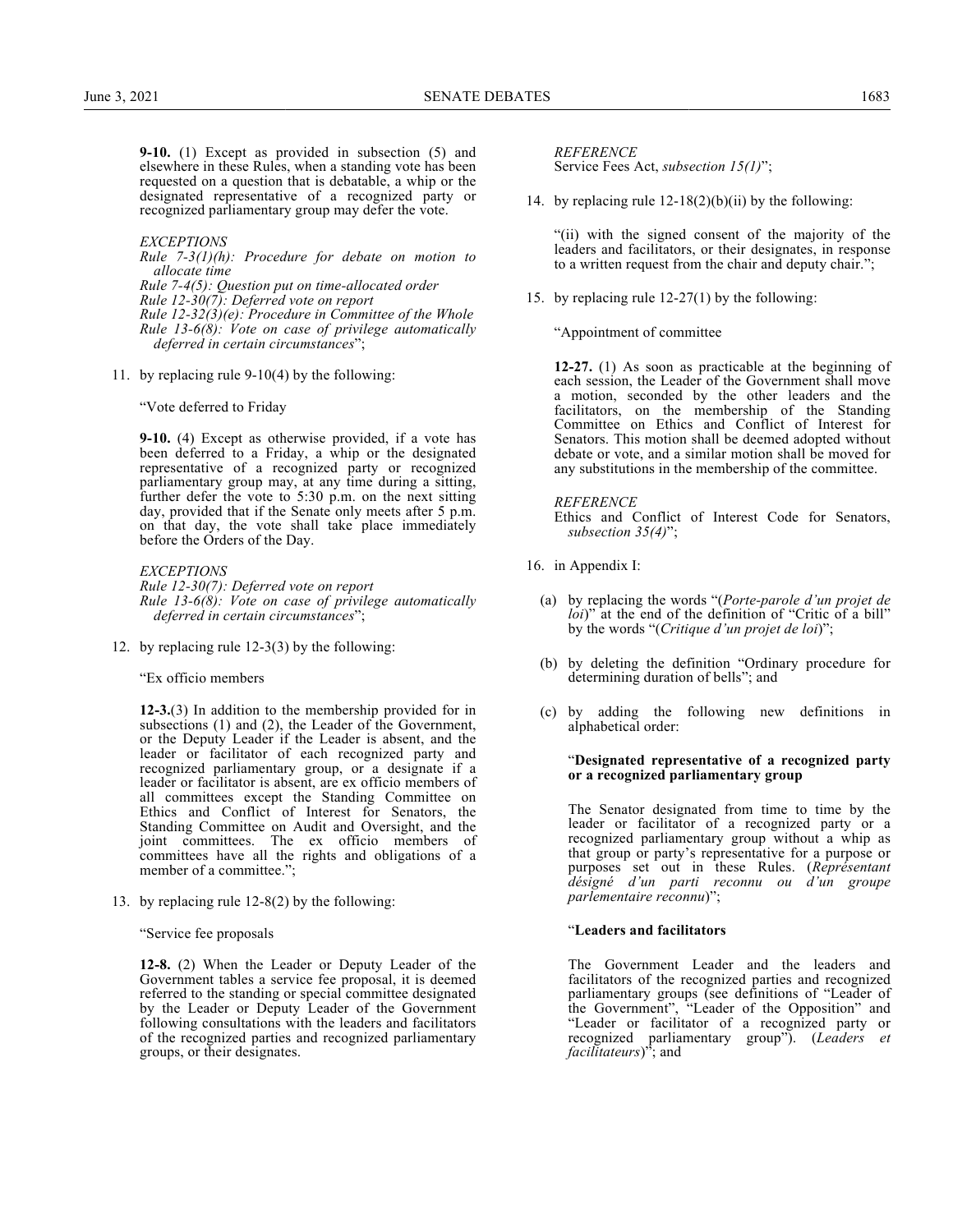## "**Spokesperson on a bill**

The lead Senator speaking on a bill from each recognized party and recognized parliamentary group, as designated by the leader or facilitator of the party or group in question. (*Porte-parole d'un projet de loi*)"; and

17. by updating all cross references in the Rules, including the lists of exceptions, accordingly; and

That the *Ethics and Conflict of Interest Code for Senators* be amended by deleting subsection 35(5), and renumbering other subsections and cross-references accordingly.

He said: Honourable senators, this motion that I have put forward re-establishes on our Order Paper a motion from the previous session that died upon prorogation last fall. This motion combines the original motion proposed by Senator Woo, and my amendments prior to prorogation.

• (1930)

Essentially, the motion proposes a series of changes to the *Rules of the Senate* aimed at providing equality to all groups in the Senate. The changes centre around actions that, up until now, have been reserved for the government and the opposition and levels up the other groups by providing equal rights and responsibilities. For example, the establishment of a spokesperson from each group with the same rights as sponsor and critic of legislation; the equality of whips, designated representatives and the like on deciding the length of bells and the deferring of votes; the equality of all leaders and matters currently reserved for leaders of government and opposition, such as ex officio membership, granting of permission for committees to meet outside regular schedules and so on.

I want to be clear, colleagues: These rule changes are proposed not to take away tools from the Leader of the Government or the opposition but to provide the same tools to all groups, giving them equal rights and responsibilities that go with those.

These changes are proposed in good faith and in recognition of the fact that there are multiple groups in the Senate of Canada, and this is likely to be the case, as we know, for many years to come. Today, almost 75% of senators belong to groups not in opposition or government. That said, there's no pride of authorship here. I look forward to robust debate with many contributions from all perspectives, and hopefully we can come to some resolution of this at some point in the future. Thank you.

(On motion of Senator Cordy, debate adjourned.)

#### **SOCIAL AFFAIRS, SCIENCE AND TECHNOLOGY**

COMMITTEE AUTHORIZED TO STUDY GOVERNMENT'S RESPONSE TO THE COVID-19 PANDEMIC

**Hon. Chantal Petitclerc,** pursuant to notice of February 8, 2021, moved:

That the Standing Senate Committee on Social Affairs, Science and Technology be authorized to examine and report on the government's response to the COVID-19 pandemic, including the impact of the pandemic on vulnerable groups and the scientific research on COVID-19;

That, in particular, the committee examine the specific effects of the pandemic on Indigenous peoples, racialized communities, and people with disabilities;

That the papers and evidence received and taken and the work accomplished by the committee on this subject during the First Session of the Forty-third Parliament be referred to the committee; and

That the committee submit its final report no later than June 18, 2021.

She said: Honourable senators, this is a fairly straightforward motion that has been on the Notice Paper for some time now, calling on the Senate to authorize the Standing Senate Committee on Social Affairs, Science and Technology to examine and report on the government's response to the COVID-19 pandemic, including the impact of the pandemic on vulnerable groups and the scientific research on COVID-19.

As you may recall, the Standing Senate Committee on Social Affairs, Science and Technology undertook a preliminary study from May 13 to June 26, 2020. This motion seeks your support for the committee to continue and complete that study.

**The Hon. the Speaker pro tempore:** Is it your pleasure, honourable senators, to adopt the motion?

**Hon. Senators:** Agreed.

(Motion agreed to.)

[ Senator Tannas ]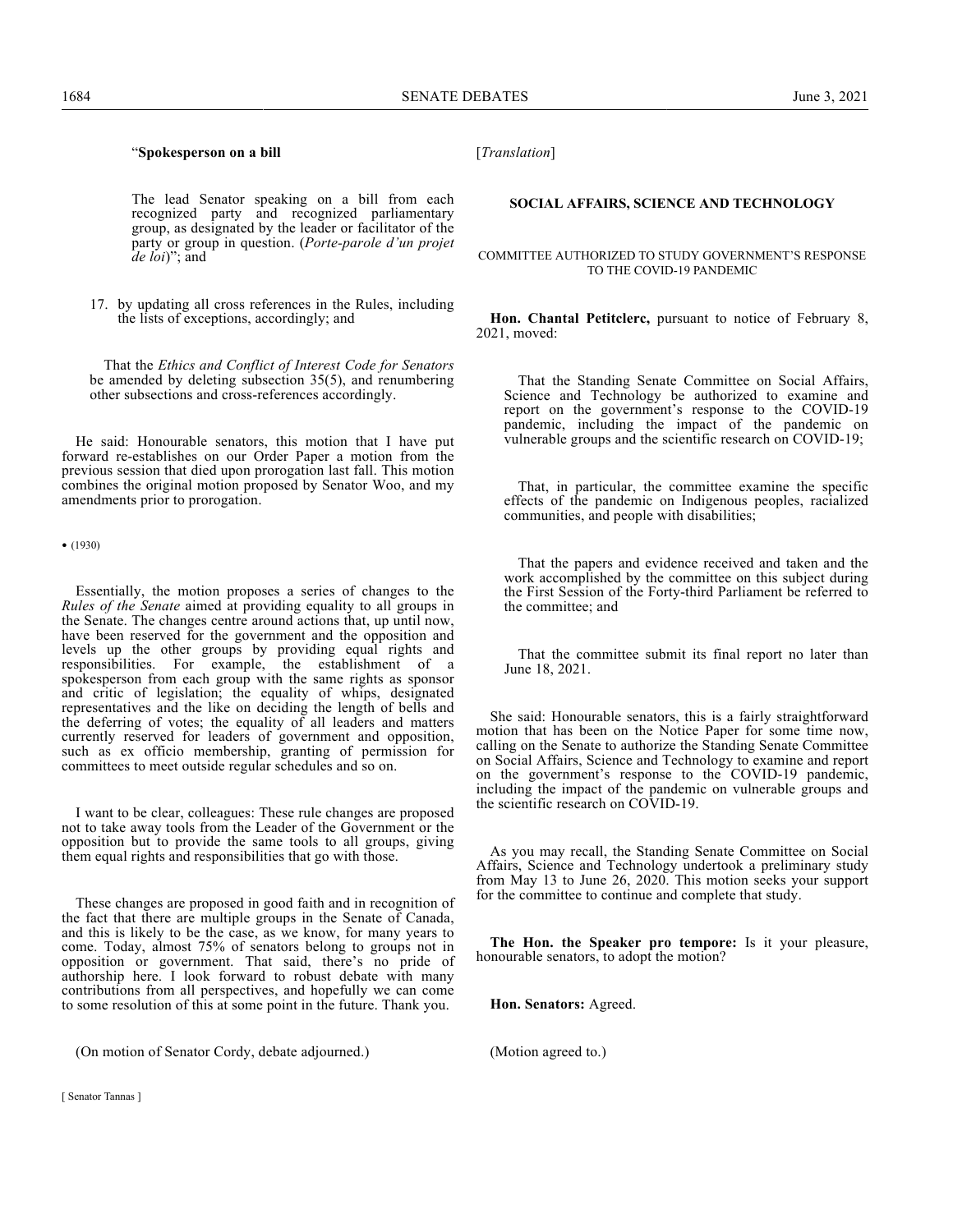[*English*]

#### **THE SENATE**

### MOTION CONCERNING GENOCIDE OF UYGHURS AND OTHER TURKIC MUSLIMS BY THE PEOPLE'S REPUBLIC OF CHINA— DEBATE ADJOURNED

**Hon. Leo Housakos,** pursuant to notice of March 15, 2021, moved:

That,

- (a) in the opinion of the Senate, the People's Republic of China has engaged in actions consistent with the United Nations General Assembly Resolution 260, commonly known as the "Genocide Convention", including detention camps and measures intended to prevent births as it pertains to Uyghurs and other Turkic Muslims; and
- (b) given that (i) where possible, it has been the policy of the Government of Canada to act in concert with its allies when it comes to the recognition of a genocide, (ii) there is a bipartisan consensus in the United States where it has been the position of two consecutive administrations that Uyghur and other Turkic Muslims are being subjected to a genocide by the Government of the People's Republic of China, the Senate, therefore, recognize that a genocide is currently being carried out by the People's Republic of China against Uyghurs and other Turkic Muslims, call upon the International Olympic Committee to move the 2022 Olympic Games if the Chinese government continues this genocide and call on the government to officially adopt this position; and

That a message be sent to the House of Commons to acquaint that house with the above.

He said: Honourable colleagues, I've made more references in this chamber than I can remember about this chamber being an independent house of Parliament and how we must operate independently from the other place. While I will always fiercely defend that principle which is at the core of our Westminster system, over the past 150 years our two chambers have often demonstrated a will and an ability to work together for the greater good.

There are moments in our history where we have come together to speak in one singular, powerful voice, and we now have before us one of those moments. We have an opportunity right now to come together, like we did earlier on Motion No. 4, to stand together, to stand on principle, to be on the right side of history.

We have seen it time and again throughout history. Around the world, people turn away — sometimes inadvertently, other times on purpose. They turn away from the atrocities being committed against their fellow men and women. It's not always easy to speak up or speak out. The reasons can be many, but speaking up, speaking out, is the right thing to do. We, as senators, as parliamentarians, but most and above all as Canadians, must speak on behalf of our nation and our people. We must represent the fabric of our nation, our values, and we must do so as one solid parliamentary voice.

That's why this motion is the same motion that was recently adopted in the House of Commons. If adopted here, it can truly be said that Canada's Parliament has spoken and has declared what is happening to minority Muslims in Xinjiang region as genocide. I believe the seriousness and egregious character of what's happening to Uighur Muslims and others in mainland China is reflected in the fact that senators from all caucuses and groups have sought to draw attention to what's happening and have been so willing to work across party lines in bringing this motion forward.

I wish to extend my thanks to my caucus colleague Senator Ngo, who worked with me on the motion in the last Parliament calling for Magnitsky sanctions against Chinese officials related to this genocide, and thank him for his steadfast support when it comes to human rights.

I also would like to thank Senator McPhedran for her outreach on this matter and for agreeing to second this motion, and also being a steadfast supporter of human rights anywhere and all the time.

To my good friend Senator Jaffer, who also expressed her unreserved support, thank you for always being on the right side of history.

Also, I'd like to thank Senator Munson. I'd like to thank Senator Julie Miville-Dechêne for her unequivocal support.

I also want to thank each and every one of you in this chamber who knows that we as Canadians have to stand on the right side of these issues. The point is, this transcends politics and political agendas.

Colleagues, I agree with those who call for exercising caution where the use of the word "genocide" is concerned. It is not something to be thrown around lightly. It does come with certain legal implications for the international community, so we should turn, I think, to the 1948 Convention on the Prevention and Punishment of the Crime of Genocide for guidance when considering whether particular actions constitute genocide.

In the present convention, genocide is defined as:

. . . any of the following acts committed with intent to destroy, in whole or in part, a national, ethnical, racial or religious group, as such:

(a) Killing members of the group;

(b) Causing serious bodily or mental harm to members of the group;

(c) Deliberately inflicting on the group conditions of life calculated to bring about its physical destruction in whole or in part;

(d) Imposing measures intended to prevent births within the group;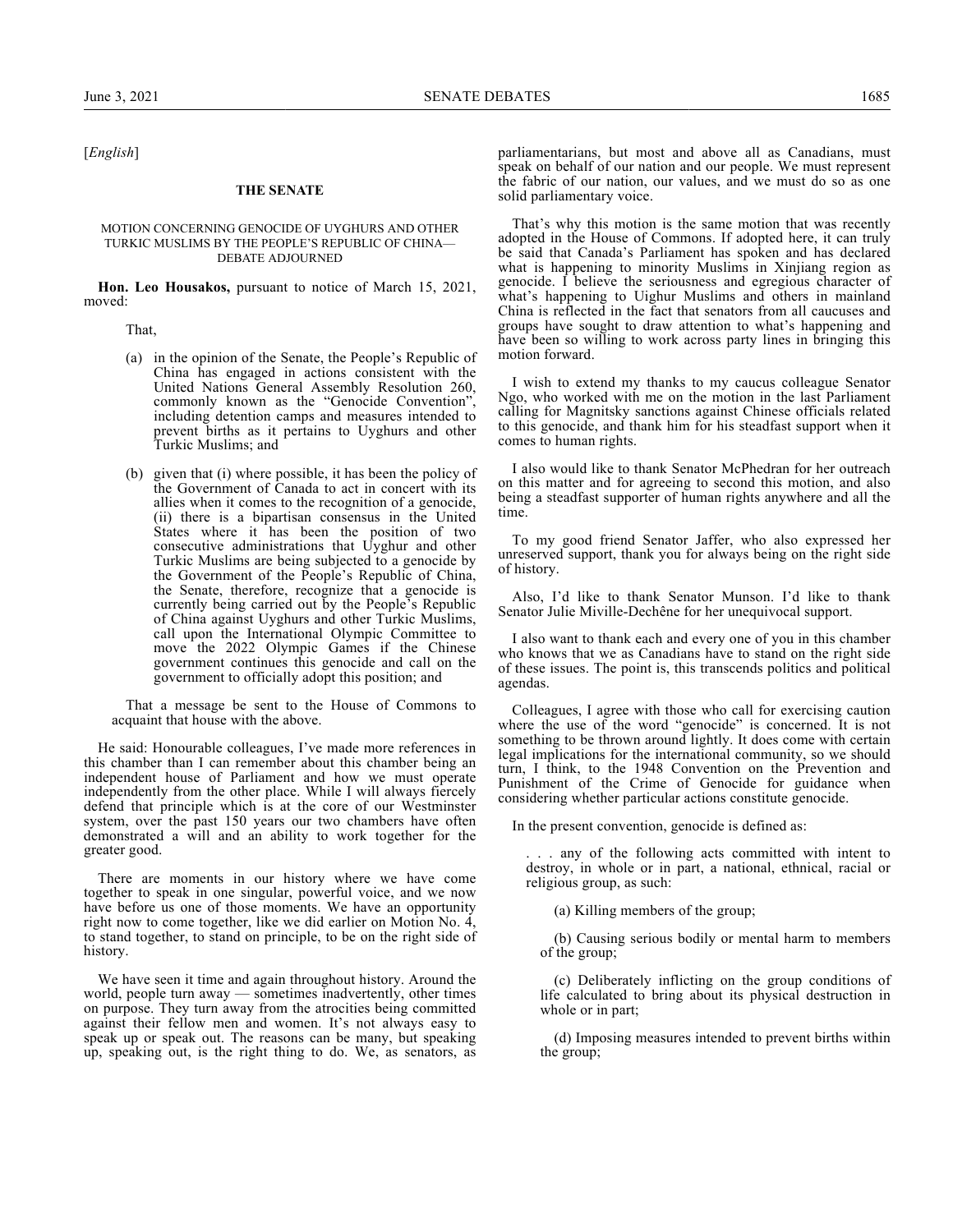(e) Forcibly transferring children of the group to another group.

The 1948 convention is focused on acts designed to physically destroy a particular group. Since the convention was formulated in the aftermath of the Holocaust in Europe, there's no doubt as to the context in which the convention was drafted. There should also be no doubt that what is taking place against minority Muslims in Xinjiang at the hands of the Communist Chinese regime is in fact and undoubtedly genocide.

#### • (1940)

In order to truly appreciate the scope of what's happening, we must go back where it began, starting by noting that the region China refers to as Xinjiang is actually Chinese-occupied East Turkistan. The region, as with all of China, is made up predominantly of Han Chinese with Uighur Muslims in the minority.

Over the years, an influx of Uighur Muslims from the regions west into the bustling manufacturing centres of the south has created increasing ethnic tension. These tensions have boiled over throughout the years, sometimes resulting in violent protests.

It was against this backdrop, according to documents obtained by the *New York Post*, that in 2014, President Xi Jinping launched the full force of China's authoritarian regime against the Uighurs and other Muslim minorities in the region.

President Xi justified his actions then and since as being necessary to deal with who he describes as terrorists. So what does that look like, honourable senators? Chinese authorities immediately started rounding up Uighur Muslims, grabbing them off the streets, snatching them out of their homes, telling family members, including young children, that their loved ones were being sent to training schools and that they might never come back.

At first the Chinese government denied the existence of these internment camps, but when confronted with satellite imagery proving their existence, they referred to them as "re-education camps." Even now Chinese officials try to claim that everyone has completed their training and has been released. But satellite images and family members of those interned say quite the contrary.

What is really happening at these camps, honourable senators? Prisoners are subjected to psychological indoctrination, physical torture, including waterboarding, sexual abuse, forced abortions and mass sterilization. There is said to be as many as 300 of these internment camps, averaging 300 acres in size, with many showing signs of expansion over the past year or so. It is believed that as many as 3 million people, or 30% of the Uighur population, are detained in these concentration camps.

Uighurs outside the camps are also victims of oppression and forced labour. A report by the Australia Strategic Policy Institute found that these forced labourers have been working for companies owned by BMW, Nike, Huawei, just to name a few.

The threat of being interned for even the slightest infraction is said to have terrorized the entire population into silence. As reported by the BBC, the region is now covered by what is termed a pervasive network of surveillance, including police checkpoints, cameras that scan everything from licence plates to individual faces, their expressions, and even discussions among these citizens. Cameras are even said to have been located monitoring individuals in their apartments and homes. It's not just facial recognition technology that's being used but also other biometric data, including DNA and voice recognition, with Uighurs being forced to turn over samples of these to local authorities, as well as being forced to install tracking apps on their mobile devices.

This Orwellian level of surveillance has been complemented by a reported campaign of forced sterilization as well. Documents obtained by the House of Commons Subcommittee on International Human Rights noted about 80% of all IUD placements in China took place in this region. Birth rates in the region are reported to have fallen by close to 24% over the last year. Then there are the settlement policies that have sought to swamp the local Uighur population with large numbers of Han Chinese who have been encouraged to settle in these regions.

Honourable senators, it is indisputable that this does rise to the level of genocide, according to the 1948 Convention on the Prevention and Punishment of the Crime of Genocide. Yet, the communist regime of China not only expects us to believe otherwise but they continue a campaign of threats and intimidation against Western nations who dare challenge them. In some cases, some countries have been complicit in Beijing's attempts to wipe out the Uighur population by arresting exiled Uighurs and deporting them back to China.

We should be under no illusion that the Xi regime seeks to silence us as well. They've threatened our colleagues in Parliament with repercussions in the past. But, honourable senators, we must not allow that to deter us. It certainly hasn't deterred our greatest ally, the United States of America.

Several months ago, the United States Senate introduced a bipartisan resolution to hold China accountable for genocide against ethnic Uighurs, ethnic Kazakhs and members of other Muslim minority groups. Two successive administrations and both the current Secretary of State and past Secretary of State have recognized that the actions of the Chinese regime constitute genocide. It is happening in full view of the world. The authoritarian state of China is committing these atrocities, these crimes against humanity, with impunity. They're arrogant in their blatant disregard for human life and human rights, and we must not allow it to go unchecked and unnamed for what it is.

We always say "never again." We said it after the Holocaust. And then we had Rwanda, a genocide that had such a profound impact on our friend and former colleague, the Honourable Roméo Dallaire. Former Senator Dallaire has said of what's happening in China:

You're either a great nation that believes in its values and in what its flag stands for, and what so many have died to defend it . . . you're either that, or you're not.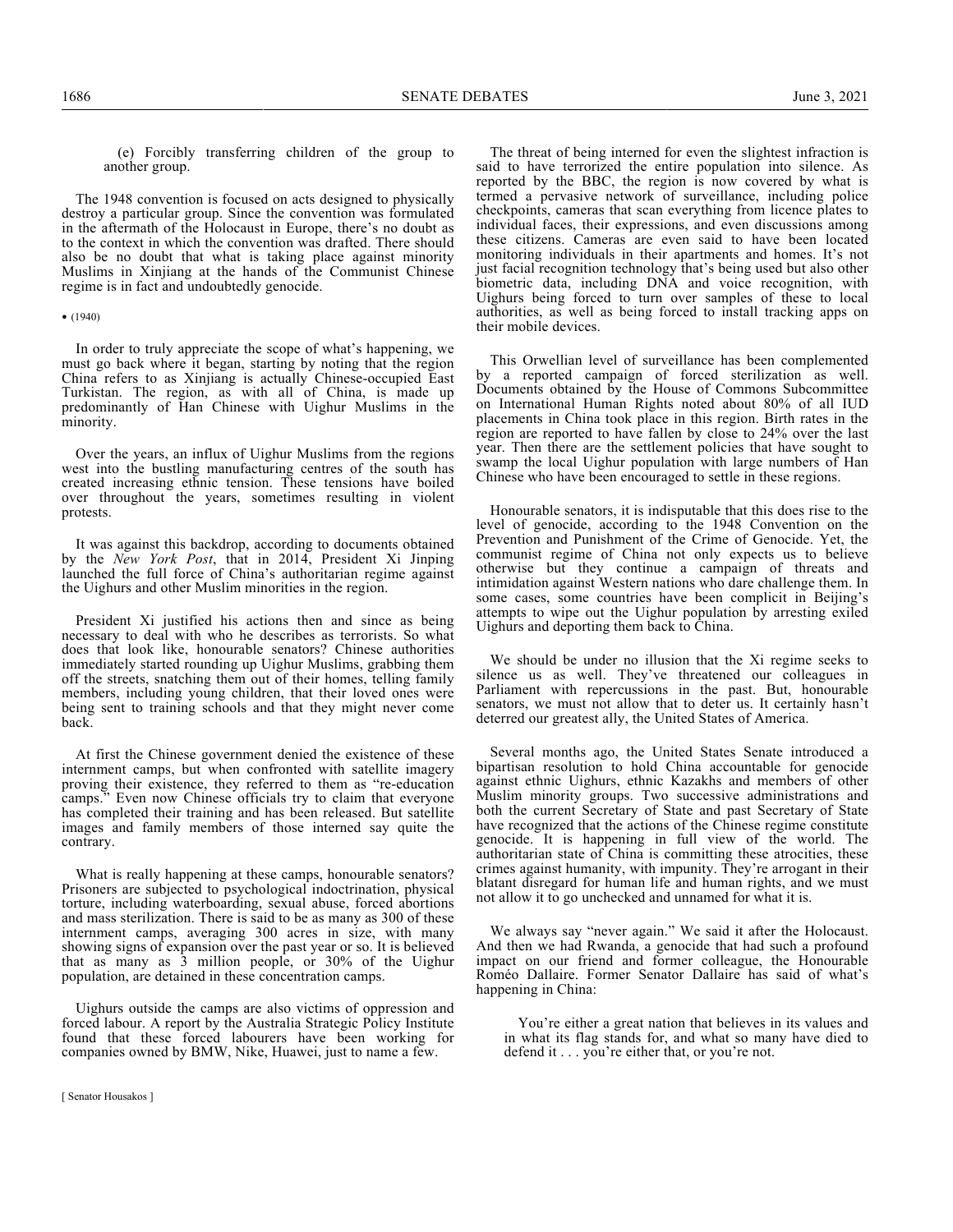I couldn't agree more with our former colleague Senator Dallaire.

We can't say we're a nation that defends human rights and religious freedom and then stay silent when we see what's happening in China. We can't stand up against Islamophobia in this country but not stand up and speak against a genocide taking place against Muslim people in another. This is not the Canadian way. Never in our history as a nation have we backed down in the face of tyranny. We shouldn't start now. Our actions as Canadians and as parliamentarians must be reflective of our values and our long-standing reputation as defenders of human rights, religious freedom, democracy and the rule of law. We must speak out in one voice and say no, we will not allow this to happen — never again.

Honourable senators, China for far too long, this Chinese regime, has trampled freedom and democracy in Hong Kong with a boot to the throat of the people of Hong Kong. We've seen how they behave in terms of disregard for international law in regard to our two Michaels and other Canadian citizens. We've seen how they've been belligerent when it comes to attacking countries and neighbours like Taiwan and India. We need to speak up. We need to hold China to account. We should not be tolerant of a trading ally, of behaviour that we would never accept in our own country and as Canadians.

I hope you will all support this motion. It has taken far too long for such an obvious motion that embodies what Canada is all about and what Canadians believe in — standing up for our fellow man being trampled by tyranny and an authoritarian regime.

I don't know what the forces are that are preventing this obvious call on behalf of my colleagues to speak up on behalf of Canadians, but we have an opportunity tonight to speak in one solid voice, to reinforce the House of Commons, to reinforce these Canadian values, and I truly call upon you to make me again proud today as a parliamentarian, standing up for those values in defence of vulnerable minorities that are being trampled by tyranny and by authoritarian oppression.

Thank you, honourable senators, very much.

**Hon. Peter Harder:** Honourable senators, I speak to you tonight from the unceded territory of the Algonquin people.

This debate comes in a week in which the tragic discovery of yet more mass graves — of 215 children in Kamloops — adds to the indictment of our centuries-long practice of residential schools, forced sterilization and what the former chief justice of Canada described as cultural genocide of our Indigenous peoples.

This horrifying reality of our history stands in rather cynical contrast to the tone of moral superiority and self-righteousness contained in the motion before us tonight.

Honourable senators, I rise to oppose the motion before us and would like to take a few minutes to explain why.

In doing so, I would like to address the following issues: the purpose of the motion and the context in which we receive the motion. What does voting against this motion mean, and how

should the Senate of Canada deal with issues raised by it? In speaking to the purpose of this motion, I asked myself several questions to determine whether or not this was a motion I could speak to because the issues are important. The first question I asked was: Will this motion help the two Michaels?

• (1950)

Colleagues, on reflection, I've come to the conclusion that it will not help but, rather, significantly jeopardize the ongoing treatment of the two Michaels. If you read this morning's column by John Ivison in the *National Post*, Ivison states how he has changed his view on how Canada should address this issue of the two Michaels and that it ultimately will involve a political solution. I would argue, colleagues, as I believe that that is true, that a political solution will not be encouraged by motions such as the one before us, and I strongly urge us not to jeopardize the fragile situation involving the negotiations with regard to the two Michaels.

The second question I posed to myself was: Will this motion inflame or dampen any anti-Asian violence in Canada? Like many senators, I share the concern of many senators and Canadians over the rise of anti-Asian violence in Canada generally, and particularly anti-Chinese violence. I believe it's incumbent upon us, as a chamber of sober second thought, to seek to dampen the rage that many are feeling, legitimate or otherwise, and we should not adopt motions which inflame the attitudes that are present in our society.

Will this motion contribute to a better understanding of Canada's interests in engagement with China? No. This motion is about rage, it is about raising the serious situation of our fellow compatriots in certain regions of China, but frankly it will not aid in our engagement of China on these issues or the broader context of these issues. This motion will not advance human rights in China but, rather, lead to a clampdown and a negative reaction, and it is not the way in which I believe we can successfully engage China with regard to these practices and other issues of concern that we might have.

Will this motion strengthen the ability of the Government of Canada to engage with the Government of China on bilateral and multilateral issues that are urgent for our attention? I believe, colleagues, that this motion will undermine such efforts at a time when the world has issues on which it must engage China that are important for multilateral issues but also for the bilateral issues that Canada faces in the world of today.

The motion before us suggests that the Olympics ought to be boycotted in China. I would argue that this motion and this request make the victims our athletes and the Olympic movement, and will do nothing to address the concerns that are quite heartfelt and raised in the motion, and it will undermine the polity of Olympic competition and victimize our athletes.

There have been in Question Period and in this debate itself questions of the motivation of the Government of Canada and the ability of the Government of Canada to "stand up to China." Senator Housakos spoke of the motion before the other place in which the executive of Canada did not support the motion, and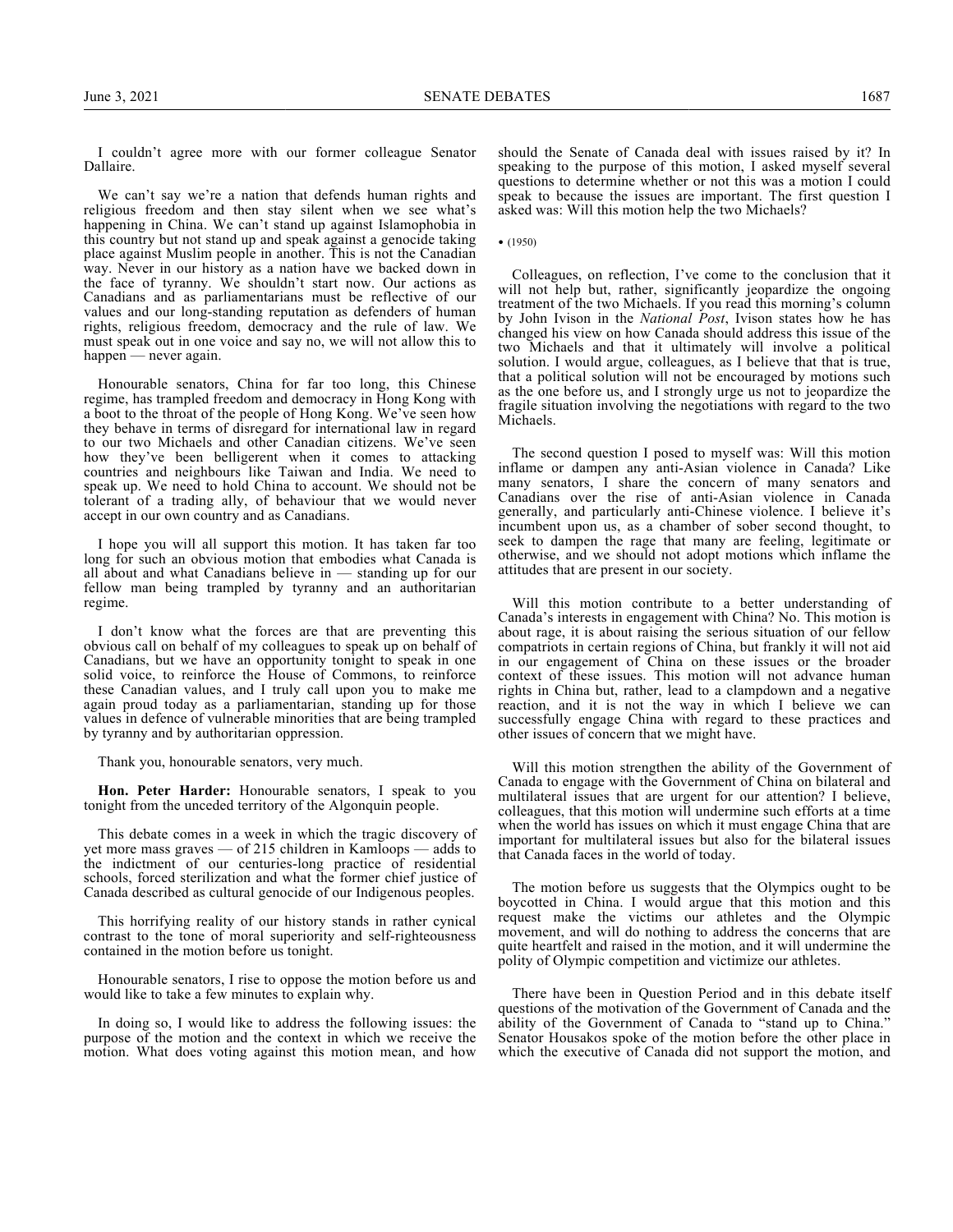some have speculated that that is out of weakness or out of a desire on the part of the government not to engage forcefully the people in the Government of China.

Colleagues, I believe that the motion before us will, if adopted, add significantly to a deterioration of a relationship the victims of which will not be senators but, rather, the two Michaels, the ability of the communities in Canada to seek common ground and to distort our ability to speak to human rights issues with our Chinese interlocutors.

Colleagues, we are living in perilous times. The postwar era of U.S. dominance is being challenged, not in a Cold War redux, but rather the emergence of a near peer in China. This challenge to American exceptionalism comes at a particularly challenging time in the democratic life of our friends in the United States. I raise this context because surely our focus has to be how best to guide Canada's interest in the world of today and tomorrow. Simply stimulating public rage is not enough to move forward in our interests. We are in fevered times in our relationship with China on a wide range of issues, and the motion before us does not address how best to deal with those fevered times.

What does voting against this motion mean? Certainly, for my part it does not mean that the issues raised are not important and frankly ought not to be raised with our interlocutors in China. I myself have raised them, I will continue to raise them, and I've raised them in the context even in the events in Kamloops today with Chinese officials. We need to find ways of engaging in a respectful fashion that demonstrates our commitment to the issues raised by Senator Housakos but does not imperil our national interests and the well-being of Canadians.

I would suggest that the Senate of Canada should deal with the issues raised in the motion and the broader context of Canada's relationship with China that I've raised and do what we do best, and that is provide sober second thought and advice to the Government of Canada in engaging in a study on what should our relationship with the evolving China be in the months and years ahead. This could be a useful contribution to both public understanding and a government's contemplation of dealing with the changing circumstances to which I referred.

I am particularly concerned with two developments taking place in the bilateral relationships between major powers in the world today: China and the United States. I fear strategic miscalculation on both parts, and I fear fevered political rhetoric which locks out the possibility of political compromise and cooperation on the issues on which we must make advances for the well-being of this planet and the relationships that are required to make progress on that.

Former President Obama said it well when he said, ". . . what's troubling is the gap between the magnitude of our challenges and the smallness of our politics . . . ."

Colleagues, let's not use this motion to emphasize the smallness of politics but, rather, seek, as a Senate, to address the magnitude of our problems. Thank you.

**Senator Housakos:** Would Senator Harder take a question?

**Senator Harder:** Certainly.

**Senator Housakos:** Senator Harder, you're absolutely right; let's address the issues at hand. We have a Chinese regime that has absolutely no standards compared to Canada when it comes to labour. We have a Chinese regime that has no standards when it comes to environmental protection, like we do in Canada. We have a Chinese regime that has no respect for intellectual property, which we do in Canada.

•  $(2000)$ 

Fundamentally, we currently have — and you haven't addressed the issue — a regime that has millions of minority Muslims in concentration camps who are being tortured. We have two Canadians that have been detained illegally for over 900 days. This is the issue at hand. You haven't addressed them in your speech, other than giving us an explanation about why our government is in dialogue.

We have a current administration that has been in dialogue with the Chinese regime, continues to turn a blind eye to the egregious behaviour I've highlighted, and many more. I could speak for hours. Can you please pinpoint any concrete result from that dialogue and the appeasement by our government to this Chinese regime? Are the Michaels in any better shape today than they were two years ago? Are there Uighur people in China suffering any less because of it? Is China all of a sudden willing to embrace some of the values and principles that we Canadians hold dear?

And this institution called the Senate does not speak on behalf of the executive; we speak on behalf of Canadians and those values.

Could you give me concrete examples how dialogue has moved the yardsticks forward in getting this tyrannical regime to start behaving the way we expect of an ally and trading partner?

**Senator Harder:** Senator Housakos, I thank you for the question. I'm going to have to respond in a broader context than your question, because you've used words like "appeasement" and "tyrannical regime" and other descriptions of China, which, frankly, I find totally inappropriate in the context of seeking a broader engagement.

The criticisms that you make are, frankly, not uniquely only in the reflection of one country. One could draw attention to any number of countries for which there are concerns with respect to human rights or international practices that you raise.

I, for one, am not going to, in a public platform such as the Senate of Canada, seek to condemn at the very moment I'm seeking to engage. I do not see how, colleagues, we're going to get progress on climate action by insulting those that we wish to engage in stronger action. I do not see how we're going to see a stronger trading regime if we do not seek partners for WTO reform from the very sources of countries that we are, with this resolution and by the rhetoric of the question, condemning.

I would also reference the actions being taken by some countries. I know in the dying days of the Trump administration the then Secretary of State made certain comments on behalf of his government with respect to what he described as "genocide,"

[ Senator Harder ]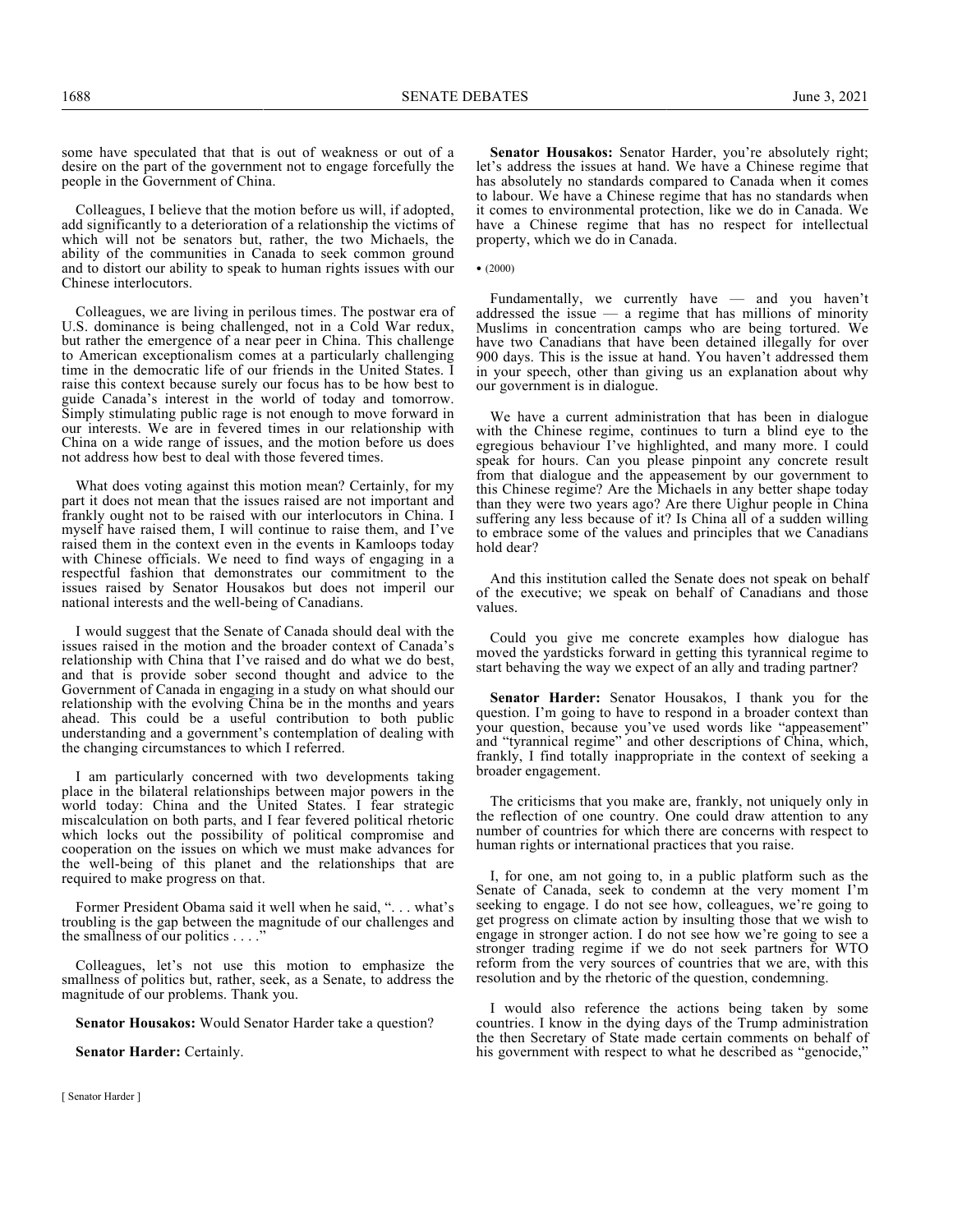which the Biden administration is quite rightly reviewing, because they have not concluded that the 48 convention standards have been met.

My point in responding, senator, is we should get off our high horse and seek to engage more appropriately, not bellicosely and belligerently, with countries — not just China but countries that we need to engage. I'll leave it at that for tonight. Thank you.

**Hon. Thanh Hai Ngo:** Honourable senators, I rise today in support of Senator Housakos's motion to recognize the genocide being carried out by the People's Republic of China against Uighur and other Turkic Muslims. I want to thank Senator Housakos for bringing this extremely important motion to the Senate.

Colleagues, the atrocities that have been happening for years now are so egregious, so disturbing in moral depravity and so pervasive in scope that they encapsulate the very definition of genocide.

The plight of the Uighur and other Turkic Muslims has aptly been described by experts as the largest mass detention of an ethno-religious minority since the Holocaust.

A non-partisan think tank, the Newlines Institute for Strategy and Policy, in cooperation with the Raoul Wallenberg Centre for Human Rights — a leading human rights group with a contribution of more than 30 global experts and prominent human rights lawyers — published a report in March which undisputedly demonstrates that China is violating the United Nations genocide convention and committing genocide against Uighurs.

In February, in spite of the conspicuous and highly suspect absence of the Prime Minister and members of his cabinet, a unanimous vote in the other place recognized that these heinous acts perpetrated by the Chinese Communist Party against Uighurs and other Turkic Muslims constituted genocide, making Canada the first country to do so after the United States.

Satellite imagery, testimony from survivors and leaked Chinese government documents paint a bleak and horrifying picture of orchestrated evil on a grand scale: an Orwellian mass state surveillance apparatus monitors their every move; outspoken Uighur leaders are killed; mosques and sacred sites are demolished; children are separated from their parents and transferred to other parts of country; parents are separated from each other, arbitrarily rounded up and forcibly detained in what the Chinese government doublespeak refers to as "re-education centres." Survivors, however, are unequivocal in their assertion that these are, in fact, "concentration camps," or "Chinese gulags."

Leaked in 2019, highly classified Chinese government documents, known as the "China Cables," confirm the sinister nature of these camps, revealing the operations manuals for mass internment and "arrest by algorithm."

Although figures vary, at least 2 to 3 million Uighurs are estimated to have been incarcerated. Detainees are subject to systematic sexual abuse and torture, political indoctrination, forced sterilization, mandatory birth control, forced assimilation and renunciation of their faith.

Colleagues, I congratulate the Prime Minister for stating the obvious by accurately characterizing the act of genocide as "extremely loaded." I think we can all agree with the Prime Minister when he says that such a serious allegation can only be attributed based on "facts and evidence," and that it must be "clearly and properly justified and demonstrated."

However, what the Prime Minister and his cabinet refuse to acknowledge is that several credible bodies and leading experts have, in fact, already engaged in precisely this very process. It was through rigorous scrutiny of the extensive available evidence and compelling witness testimonies that they were able to conclude that the atrocities being perpetrated in Xinjiang, do, in fact, constitute "crimes against humanity" and irrefutably amount to genocide.

Colleagues, the evidence is damning  $-$  so damning, in fact, that an array of government and non-government stakeholders worldwide have all declared that a genocide is taking place in Xinjiang. The list is extensive and includes, in addition to the House of Commons; the House of Commons Subcommittee on International Human Rights; not one but two consecutive U.S. administrations; the Dutch Parliament; the U.K. Parliament; the Lithuanian Parliament; prominent think tanks; leading human rights groups; a coalition of more than 30 global experts. Also prominent international human rights lawyers, among them: the Honourable Irwin Cotler, former Liberal Minister of Justice and Attorney General; the Honourable Allan Rock, former Liberal Minister of Justice and former Canadian Ambassador to the UN; the Honourable Lloyd Axworthy, former Liberal Minister of Foreign Affairs; as well as the Honourable Yves Fortier, renowned international lawyer, former Canadian Ambassador to the United Nations and former President of the United Nations Security Council.

• (2010)

Colleagues, if this list is not impressive enough, there is also our esteemed and heroic former colleague and retired Lieutenant-General, the Honourable Roméo Dallaire who, as you know, witnessed first-hand the Rwanda genocide amid tragic international indifference. He, too, calls this a genocide and urges the government to act.

Colleagues, I am sadly not surprised by the spineless position adopted by the Prime Minister and his cabinet in their refusal to call this a genocide, and as we have seen time and again, they have a clear policy of appeasement vis-à-vis China, in blatant disregard of sound expert advice, national security and human rights.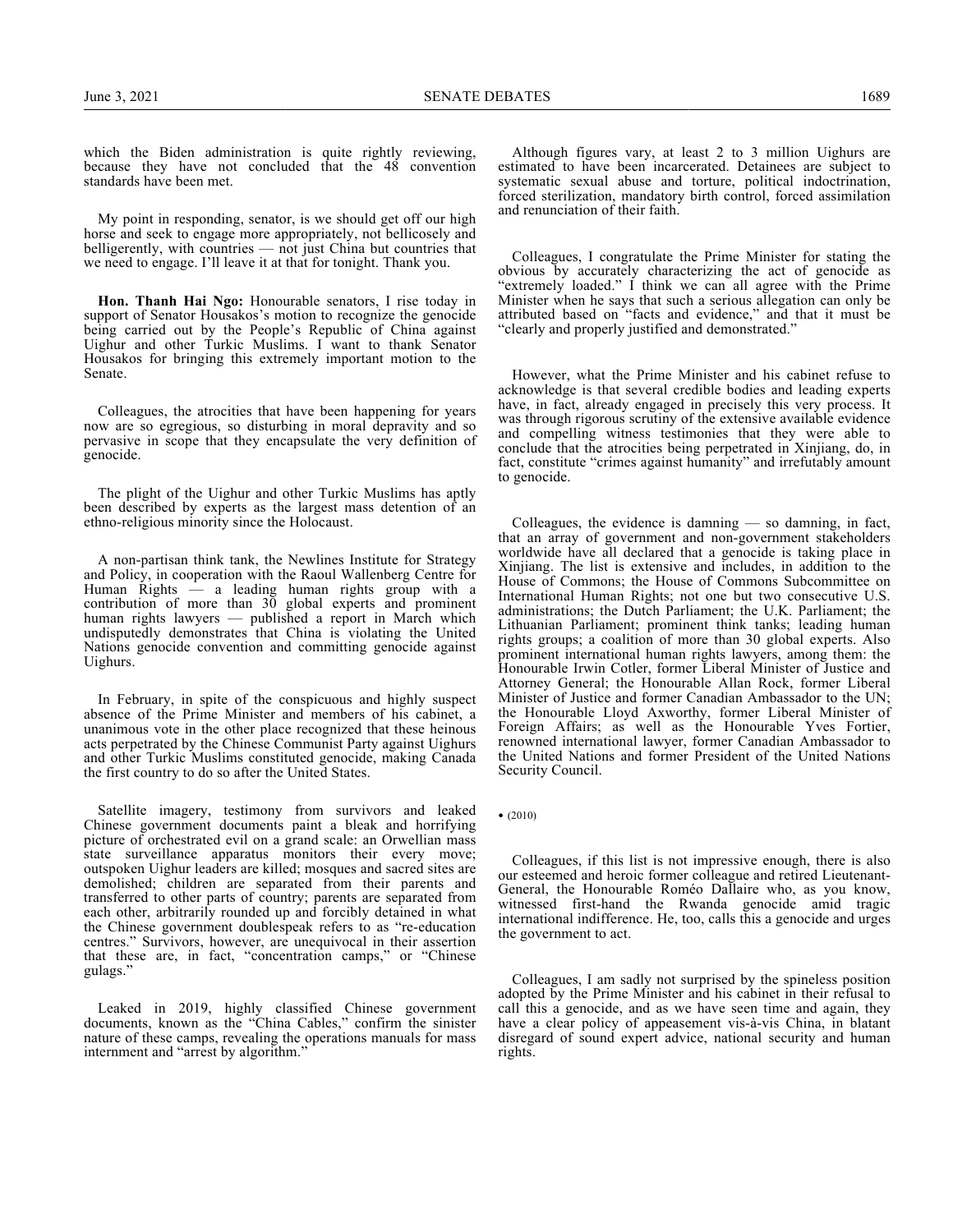AFTER THE Holocaust . . . . The promise was "never again."

Either you believe in "never again," or you contribute to "once again."

The message to the Prime Minister and his cabinet is, and I quote the Honourable Roméo Dallaire, who rightly said:

You're either a great nation that believes in its values and in what its flag stands for, and what so many have died to defend it ... you're either that, or you're not.

Indeed, it is time for the Trudeau government to do the right thing by: recognizing that these heinous acts perpetrated by the CCP against the Uighurs constitute genocide; calling upon the International Olympic Committee to move the 2022 Olympic Games if the Chinese government continues this genocide; and imposing targeted Magnitsky sanctions against all Chinese government officials responsible or complicit in perpetrating gross human rights violations.

Canada has always been a front-runner in fighting for democracy, freedom, human rights and the rule of law — the very values on which this great nation was founded.

Colleagues, as the chamber of sober second thought, I believe, with deep conviction, that we have a moral duty to reaffirm this courageous and principled stance. Let us not be remembered for being subservient to cowardice, self-interest and the almighty dollar. Let us stand on the right side of history and truly honour the pledge, "never again."

Honourable colleagues, let us not remain silent, and lend our voice to call this horrific 21st-century tragedy what it really is: a genocide. Thank you.

**Hon. Pat Duncan:** I move adjournment of the debate in my name. I believe I was called upon. Senator Ringuette, I believe you recognized me.

**The Hon. the Speaker pro tempore:** It is moved by the Honourable Senator Duncan, seconded by the Honourable Senator Woo that debate be adjourned to the next sitting of the Senate. If you are opposed to the motion please say, "no."

**Some Hon. Senators:** No.

**The Hon. the Speaker pro tempore:** Those in favour of the motion and who are in the Senate Chamber, please say, "yea."

**Some Hon. Senators:** Yea.

**The Hon. the Speaker pro tempore:** Those opposed to the motion and who are in the Senate Chamber will please say, "nay."

**Some Hon. Senators:** Nay.

[ Senator Ngo ]

**The Hon. the Speaker pro tempore:** I believe the "nays" have it.

I see two senators rising, calling for a vote.

*And two honourable senators having risen:*

**Some Hon. Senators:** Now.

**The Hon. the Speaker pro tempore:** We are voting now? We will have to ask leave.

Is there leave for the proposed length of the bell from the senators in the Senate Chamber? If you are opposed, please say, "no." Leave is granted to vote now.

Honourable senators, the question is as follows: It was moved by the Honourable Senator Duncan, seconded by the Honourable Senator Woo that debate be adjourned until the next sitting day.

All those in favour of the motion who are —

**Hon. Donald Neil Plett (Leader of the Opposition):** Could you please repeat what we are voting on?

**The Hon. the Speaker pro tempore:** The adjournment of the debate.

**Senator Plett:** Yes.

**The Hon. the Speaker pro tempore:** Do you want me to read the adjournment of the debate again?

**Senator Plett:** No. That's not what I understood but that's fine, Your Honour.

**The Hon. the Speaker pro tempore:** All those in favour of the motion to adjourn the debate who are present in the Senate Chamber will please rise.

Motion agreed to on the following division:

## YEAS THE HONOURABLE SENATORS

| <b>Bellemare</b>     | Gold              |
|----------------------|-------------------|
| Bernard              | Griffin           |
| Boniface             | Harder            |
| Bovey                | Hartling          |
| <b>Busson</b>        | Klyne             |
| Campbell             | Kutcher           |
| Cordy                | LaBoucane-Benson  |
| Cormier              | Lovelace Nicholas |
| Cotter               | McCallum          |
| Coyle                | Mégie             |
| Dagenais             | Mercer            |
| Dasko                | Moncion           |
| Deacon (Nova Scotia) | Moodie            |
| Downe                | Oh                |
|                      |                   |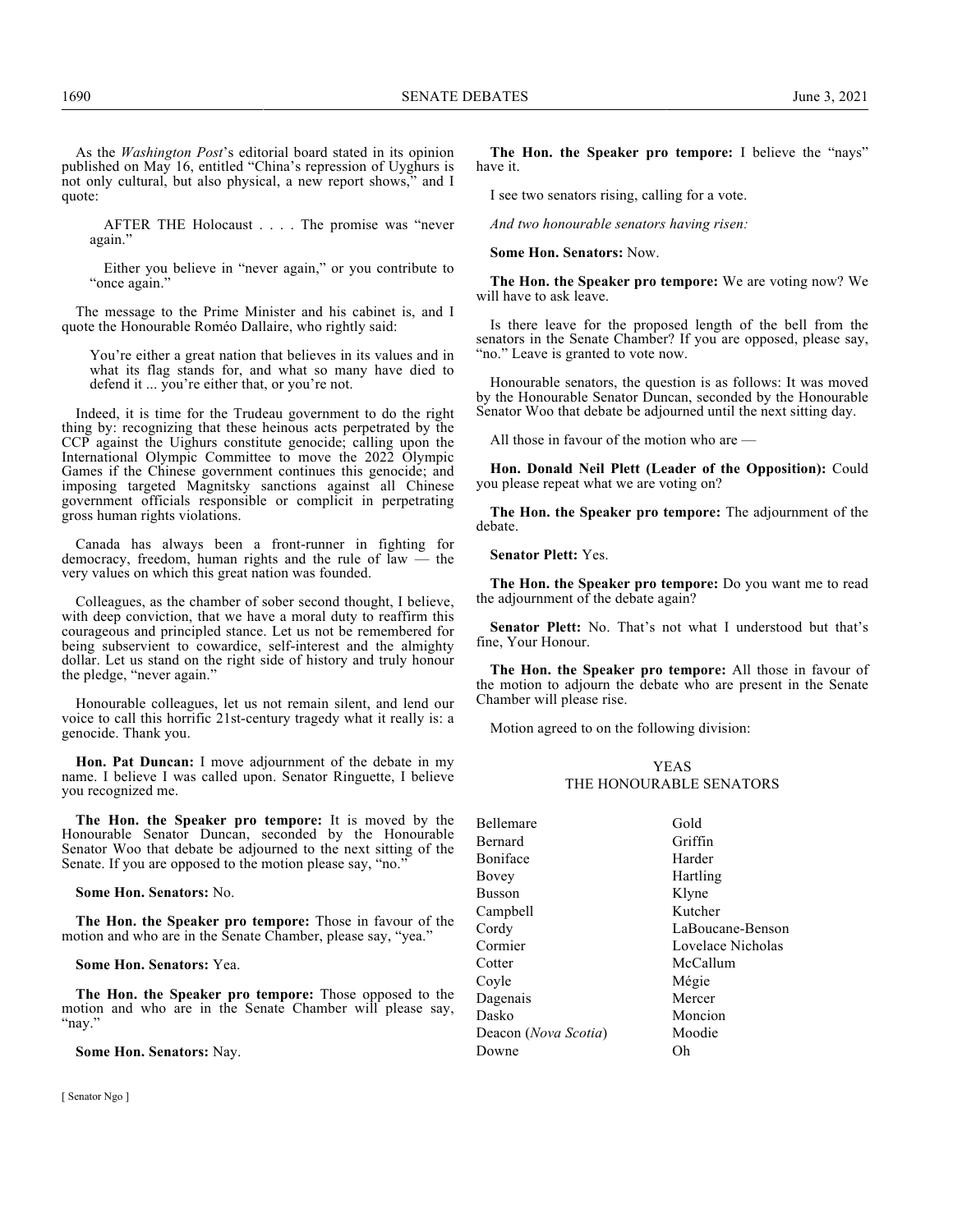## **NAYS** THE HONOURABLE SENATORS

| Ataullahjan     | Ngo                  |
|-----------------|----------------------|
| <b>Batters</b>  | Patterson            |
| Boisvenu        | Plett                |
| Dalphond        | Ravalia              |
| Housakos        | Richards             |
| Loffreda        | Seidman              |
| MacDonald       | Smith                |
| Manning         | <b>Stewart Olsen</b> |
| Martin          | Tannas               |
| Miville-Dechêne | Wells—21             |
| Mockler         |                      |

## **ABSTENTIONS** THE HONOURABLE SENATORS

Anderson Simons—2

• (2020)

#### POINT OF ORDER

**Hon. Donald Neil Plett (Leader of the Opposition):** Your Honour, Senator Massicotte's vote makes no difference to the outcome of this, but on a point of order, he did not vote when the yeas were called, so I am asking that his vote not be counted in this vote. It makes no difference to the outcome, but we need to have proper rules if we want to work in a virtual setting. If we can't do that, then we shouldn't have a virtual sitting.

#### SPEAKER'S RULING

**The Hon. the Speaker pro tempore:** I accept the point of order, because we had moved through all the yeas within the chamber, over video conference and those whose name had not been called. Therefore, Senator Massicotte, if you really want to vote on this, you will have to ask leave to register your vote in favour.

**Hon. Paul J. Massicotte:** I'll pass.

• (2030)

## **CITIZENSHIP ACT**

#### BILL TO AMEND—FIRST READING

**The Hon. the Speaker pro tempore** informed the Senate that a message had been received from the House of Commons with Bill C-8, An Act to amend the Citizenship Act (Truth and Reconciliation Commission of Canada's call to action number 94).

(Bill read first time.)

**The Hon. the Speaker pro tempore:** Honourable senators, when shall this bill be read the second time?

(On motion of Senator Gold, bill placed on the Orders of the Day for second reading at the next sitting of the Senate.)

**Hon. Donald Neil Plett (Leader of the Opposition):** I move that the Senate do now adjourn.

**The Hon. the Speaker pro tempore:** Honourable senators, we have a motion to adjourn the Senate.

[*Translation*]

## **POINT OF ORDER**

**Hon. Lucie Moncion:** On a point of order, Madam Speaker. Correct me if I'm wrong, but Senator Plett is not on debate on an item, so I'm not sure he can move to adjourn the Senate.

[*English*]

**An Hon. Senator:** The adjournment can be asked at any time.

**Senator Plett:** Your Honour, I think Senator Moncion should read the *Rules of the Senate of Canada*. Any senator can move the adjournment of the debate.

**Senator Moncion:** I've asked this question on a number of occasions of the clerks and it has always been a debatable question, so I would like an exact ruling on this. If I'm wrong, Senator Plett, I will bow to the rules.

#### SPEAKER'S RULING

**The Hon. the Speaker pro tempore:** Honourable senators, the applicable rule is  $5-13(2)$ , which reads as follows:

A motion to adjourn the Senate may only be moved by a Senator who is recognized to speak in a debate, and may not be moved on a point of order.

A senator, therefore, cannot move the adjournment of the Senate unless already engaged in debate on an item that has been called.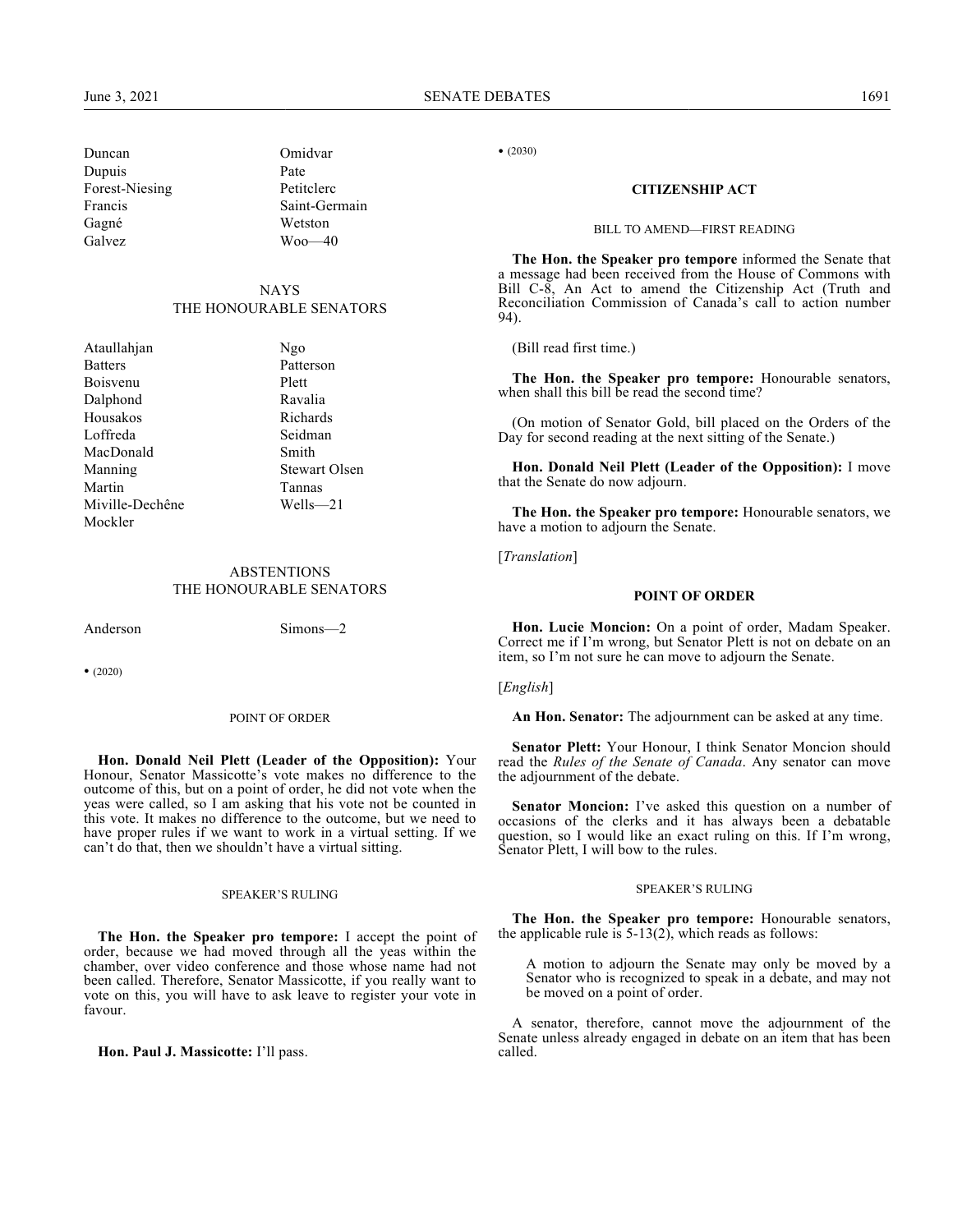[*Translation*]

#### **THE SENATE**

#### MOTION TO CALL UPON THE MINISTER OF IMMIGRATION, REFUGEES AND CITIZENSHIP TO GRANT CITIZENSHIP TO RAIF BADAWI ADOPTED

**Hon. Julie Miville-Dechêne,** pursuant to notice of March 15, 2021, moved:

That the Senate call upon the Minister of Immigration, Refugees and Citizenship to grant citizenship to Raif Badawi by exercising his discretion under section 5 of the Citizenship Act, which authorizes him to grant citizenship to any person to alleviate cases of special and unusual hardship.

She said: Honourable senators, I rise tonight to explain why I am moving a motion to call upon the Minister of Immigration, Refugees and Citizenship, Marco Mendicino, to grant Canadian citizenship without delay to Saudi Arabian journalist and blogger Raif Badawi, who has been in prison in Saudi Arabia for nine years. The Citizenship Act gives the minister the discretion to grant citizenship to any person to alleviate cases of special and unusual hardship. It's clear to me that this is indeed a case of special hardship and persecution. However, it is also a case that has undeniable ties to Canada, and to Quebec in particular.

Raif Badawi has been detained in Saudi Arabia for nine years for having insulted Islam. His courageous wife, Ensaf Haidar, and their three children were granted asylum in Canada and have settled in Sherbrooke. They are now Canadian citizens. Thanks to Ms. Haidar's tireless crusade to free the father of her children, Raif Badawi has become a *cause célèbre* in Quebec. He has garnered a great deal of sympathy.

What was the crime that has led Raif Badawi to languish in prison for nine years? In 2008, he launched a website called "Free Saudi Liberals." It advocated in favour of moral liberalization in Saudi Arabia, meaning freedom of conscience, freedom of religion, freedom of speech and gender equality. While this would be perfectly legitimate in a democratic country where freedom of speech is respected, it earned him a 10-year prison sentence, 1,000 lashes and a heavy fine for publishing comments that were deemed blasphemous. This totalitarian country, governed by Sharia law, is the birthplace of a fundamentalist form of Islam, Wahhabism, which is being exported around the world.

An international outcry stopped the flogging after 50 lashes, but the subsequent decline in Raif Badawi's physical and mental health and his hunger strikes have caused concern for his loved ones and his allies, who include the former Canadian minister of justice, Irwin Cotler, one of his staunchest defenders. A global campaign has been launched, punctuated by interventions from the United Nations. There have been many fruitless calls for clemency and for his release, including by former U.S. Vice President Mike Pence, the U.S. House of Representatives, and the U.S. Senate.

## • (2040)

In 2018, Canada's foreign affairs minister at the time, Chrystia Freeland, had the audacity to use Twitter to call for the immediate release of Raif Badawi and his sister, Samar Badawi, a women's rights advocate who had just been jailed. Her tweet infuriated the Saudi regime and resulted in sanctions against Canada.

Quebec, for its part, delayed Saudi Arabia's bid for observer status at the Organisation internationale de la Francophonie, mainly because of the treatment of Raif Badawi.

Raif Badawi has also become a symbol of resistance. He was awarded the prestigious Sakharov Prize for Freedom of Thought in 2015, an award that honours the memory of the great dissident physician who was persecuted for defying the Soviet dictatorship. When announcing this prize, the President of the European Parliament had this to say about Raif Badawi, and I quote:

Raif Badawi has become a symbol and an inspiration for all those fighting for fundamental rights in the region and beyond. . . . Despite great risk, . . . Raif Badawi has bravely endeavoured to foster free thought and exercised his right to freedom of expression filling a vacuum left by the lack of a free press in his country.

Ensaf Haidar added the following on this occasion:

Raif is not a criminal. He is a writer and a free thinker: that is all. Raif Badawi's crime is being a free voice in a country which does not accept anything other than a single opinion and a single thought.

The fate of all political prisoners and all prisoners of conscience is important. It calls into question the trade-offs we make in foreign policy between our conscience and our economic comfort. To protect the life of Raif Badawi, wouldn't it be better to keep silent and take action behind the scenes? "No, no and no," says Irwin Cotler from the Raoul Wallenberg Centre for Human Rights. "Silence could be disastrous."

Let's not forget that Saudi Arabia was involved in the gruesome murder and dismemberment of journalist Jamal Khashoggi in 2018. Raif Badawi has also been recognized as a journalist by many reputable international institutions, such as Reporters Without Borders, which presented him with the Press Freedom Award.

Why should we grant Raif Badawi Canadian citizenship? First of all, I am told that Raif Badawi is anxiously looking forward to obtaining Canadian citizenship and has been pleading for it for six years.

Saudi Arabia doesn't recognize dual citizenship, but under international law, it isn't forbidden for a country to provide diplomatic protection to a citizen who is a dual national. At least, that is what we read in a recent analysis by the High Level Panel of Legal Experts on Media Freedom, convened at the request of the British and Canadian governments.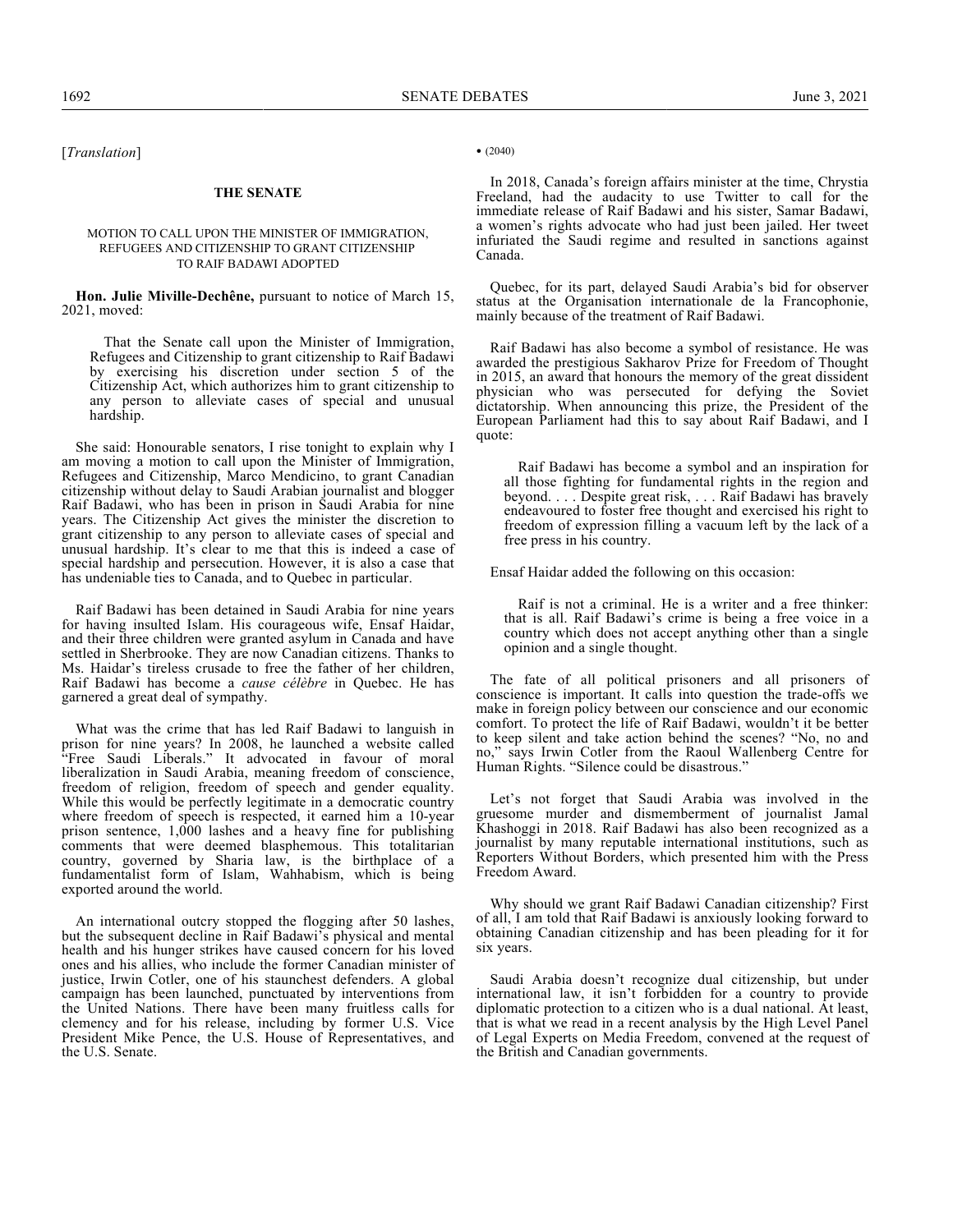Raif Badawi could also try to renounce his Saudi citizenship. If he obtains Canadian citizenship, it gives his defenders a strong argument for allowing him to receive Canadian consular services. For example, as a Canadian citizen, Mr. Badawi could receive visits from Canadian diplomats, and the conditions of his detention might improve. These visits could relieve his mental distress. With a Canadian passport, he could hope for safe passage upon release. Without it, he could not leave Saudi Arabia for 10 years.

Of course, none of this is guaranteed, but that is the hope carried by the motion I am moving today, as well as the hope that three Canadian children who grew up fatherless in their new home country will get their father back. As you know, the other place unanimously adopted a similar motion on January 27. If both chambers make the same request of the Government of Canada, the political pressure will be that much stronger. Unfortunately, so far, the Minister of Immigration has not given any indication that he would take measures in accordance with the unanimous motion of our colleagues in the other place.

We must not delay, because things are taking a worrisome turn in Saudi Arabia. Following the CIA's latest revelations about the murder of Jamal Khashoggi, Raif Badawi was reportedly investigated for harming the reputation of the Saudi kingdom. On March 15, Raif Badawi appeared in a criminal court for a new trial on charges that his hunger strike to obtain medicine and books was actually a suicide attempt. Suicide is a crime under Saudi Sharia-based law. He was scheduled to be released in a year, but a new conviction would make that unlikely.

Esteemed colleagues, I ask you to support this humanitarian motion now. Thank you.

**Hon. Pierre J. Dalphond:** Honourable senators, I rise to speak in support of the motion moved by my colleague, Senator Miville-Dechêne, calling on the Minister of Immigration, Refugees and Citizenship, Marco Mendicino, to grant citizenship to the Saudi writer and blogger Raif Badawi by exercising his discretion to grant citizenship to any person to alleviate cases of special and unusual hardship. I would add that the House of Commons unanimously adopted a similar motion on January 27.

Mr. Badawi's saga begins not with his arrest by Saudi authorities in 2012, but rather in 2008 when, at the age of 24, he founded the blog and discussion forum "Free Saudi Liberals" with Souad al-Shammari, a Saudi women's rights activist. That year, he was arrested, questioned about his website and then released.

He was subsequently accused of creating a website insulting Islam. He then left Saudi Arabia. He returned only after Saudi prosecutors indicated that they were dropping the charges, but that was a trap. In May 2009, his and his wife's assets in Saudi Arabia were frozen. In December 2009, just as he was about to take a flight to Beirut, he was prohibited from leaving the country, without any explanation.

In March 2012, Sheikh Abdul-Rahman Al-Barrak published a religious ruling, a fatwa, declaring Mr. Badawi an apostate who should be judged and condemned for stating on his site that Muslims, Jews, Christians and atheists are all equal.

After this fatwa, Mr. Badawi's wife and children fled to Egypt, then settled briefly in Lebanon before applying for political asylum in Canada, which was granted. They then settled in the beautiful Quebec city of Sherbrooke. They are all Canadian citizens now and, my goodness, how actively engaged they are. His wife even wants to run for the Bloc Québécois in the next federal election.

In June 2012, Mr. Badawi was officially arrested and charged with creating a website that undermined "general security," mocking Islam and committing apostasy, a crime punishable by death in Saudi Arabia. Fortunately, a judge dismissed the charge of apostasy after Mr. Badawi was able to convince the court that he was Muslim.

However, in July 2013, Mr. Badawi was found guilty of the other charges and sentenced to seven years in prison and 600 lashes. In a flagrant violation of international standards for fair trials, Mr. Badawi's lawyer was prevented from attending the hearing, which is not unlike what happened to the Canadians in China. The lawyer, Waleed Abulkhair, who is also a human rights advocate, would later be locked up and sentenced to 15 years in prison.

• (2050)

Mr. Badawi's sentence was appealed in 2014, but to his shock, it was increased: 10 years in prison; 1,000 lashes to be administered over a period of 20 weeks; a one-million-riyal fine, which was about \$300,000 Canadian at the time; a total ban from accessing the Internet; and a ban from leaving Saudi Arabia for 10 years following his release.

At the request of the King of Saudi Arabia, the country's supreme court reviewed the decision and ultimately upheld it in a January 2015 ruling. Mr. Badawi's new lawyer was not authorized to intervene during the Supreme Court review.

As you are no doubt aware, flogging is a form of torture that violates international law, and in particular the Convention against Torture and Other Cruel, Inhuman or Degrading Treatment or Punishment, which Saudi Arabia ratified in 1997. Furthermore, article 8 of the Arab Charter on Human Rights states that:

(a) The States parties shall protect every person in their territory from being subjected to physical or mental torture or cruel, inhuman or degrading treatment.

This charter was also ratified by Saudi Arabia.

In response, Saudi Arabia has stated that the prohibition of torture, under the Arab Charter on Human Rights and international law, does not apply to convictions under Sharia law. That said, we should be pleased that flogging was finally abolished in Saudi Arabia in 2020, which I consider to be a step in the right direction for the governance of that kingdom. I would like to point out that Mr. Badawi had already received several dozen lashes when flogging was abolished.

However, the fact remains that Raif Badawi's situation is unacceptable and has caused much outrage, leading to calls for clemency in Quebec, Canada and around the world. The list of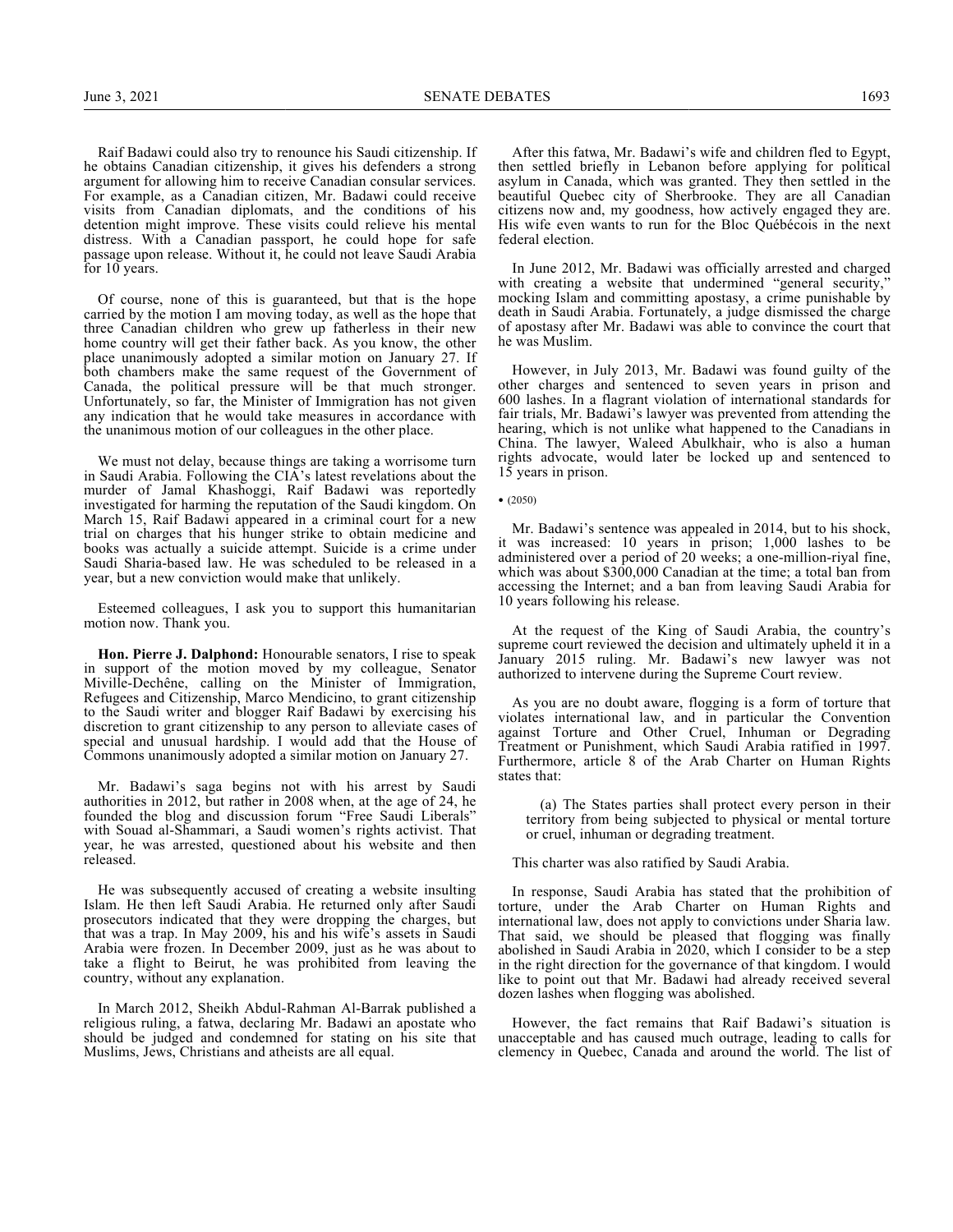Mr. Badawi's accolades includes a nomination for the Nobel Peace Prize in 2015, the Freedom of Speech Award, the Courage Award from the Geneva Summit for Human Rights and Democracy in 2015, and finally, an honorary doctorate from Université de Sherbrooke in 2017.

These recognitions have not gone unnoticed in the Kingdom of Saudi Arabia. In early March 2021, the Raoul Wallenberg Centre for Human Rights, who is working on the file, informed us that Mr. Badawi and his wife, Ensaf Haidar, are both under investigation for "influencing public opinion" and "damaging the reputation of the Kingdom."

In an article published in the now defunct "HuffPost," the Honourable Irwin Cotler, former minister of Justice, Chair of the Raoul Wallenberg Centre for Human Rights and legal counsel for Mr. Badawi, explained the following:

## [*English*]

When Minister Dion last raised Mr. Badawi's case with Saudi officials, they emphasized his lack of Canadian citizenship as precluding Canada from intervening on his behalf. As someone who has represented political prisoners for some 40 years in such diverse jurisdictions as the Former Soviet Union —

— Mr. Cotler was then acting for Andrei Sakharov, then in Egypt for Saad Eddin Ibrahim, then in South Africa for no less than Nelson Mandela, and now he represents Raif Badawi. He said:

.. this is the first time any country has questioned my right — and that of Canada — to make representations on behalf of a political prisoner because that political prisoner was not a citizen of Canada.

### [*Translation*]

Mr. Badawi was granted honorary citizenship by the City of Sherbrooke in 2015 and by the City of Montreal in 2018, but he is still missing the one that counts, true Canadian citizenship. The fact that he does not have Canadian citizenship is a barrier to any intervention by our country in this case and keeps us from providing any consular services to Mr. Badawi.

Consequently, even though Canadian citizenship would certainly not overturn Mr. Badawi's conviction or the ban preventing him from leaving Saudi Arabia for 10 years after his detention, it would give Canada the opportunity to intervene. That is why I invite you to support the motion, honourable colleagues. Thank you.

**The Hon. the Speaker pro tempore:** Is it your pleasure, honourable senators, to adopt the motion?

## **Hon. Senators:** Agreed.

(Motion agreed to.)

### **THE SENATE**

#### MOTION CONCERNING THE CLOSURE OF PROGRAMS AT LAURENTIAN UNIVERSITY—DEBATE ADJOURNED

**Hon. Josée Forest-Niesing,** pursuant to notice of April 20, 2021, moved:

That the Senate:

- 1. express its concern about the closure at Laurentian University in Sudbury, of 58 undergraduate programs and 11 graduate programs, including 28 Frenchlanguage programs, representing 58% of its Frenchlanguage programs, and the dismissal of 110 professors, nearly half of whom are French speaking;
- reiterate its solidarity with the Franco-Ontarian community;
- 3. recall the essential role of higher education in French for the vitality of the Franco-Canadian and Acadian communities and the responsibility to defend and promote linguistic rights, as expressed in the *Canadian Charter of Rights and Freedoms* and the *Official Languages Act*; and
- 4. urge the government of Canada to take all necessary steps, in accordance with its jurisdiction, to ensure the vitality and development of official language minority communities.

She said: Honourable senators, I am pleased that we've finally reached this item on the Order Paper for today's sitting. I will not make any further speeches. As you may recall, when I moved this motion on April 20, I took the opportunity to make a statement in which I shared my concerns.

I have nothing further to add, unless my colleagues have any questions, which I would be happy to answer.

(On motion of Senator Dagenais, debate adjourned.)

(*At 9 p.m., pursuant to the orders adopted by the Senate on October 27, 2020 and December 17, 2020, the Senate adjourned until Tuesday, June 8, 2021, at 2 p.m.*)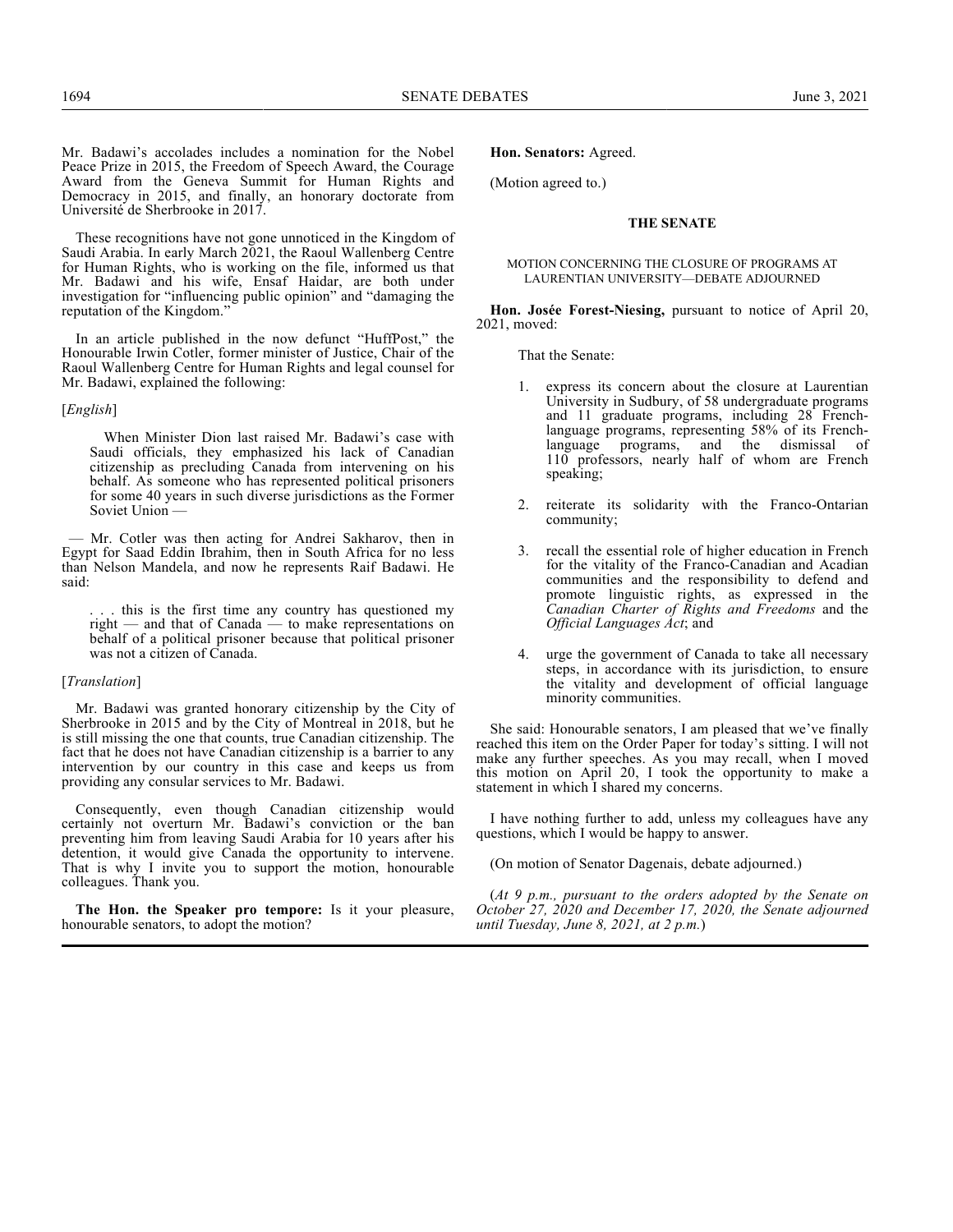## **Thursday, June 3, 2021**

## PAGE PAGE

# **SENATORS' STATEMENTS**

| <b>National Health and Fitness Day</b>    |
|-------------------------------------------|
| The Trail—Transition Housing for Veterans |
| <b>Youth Aging Out of Foster Care</b>     |
| <b>Science Up First</b>                   |
| <b>Portrait Gallery of Canada</b>         |

| <b>Edmonton Elks</b>                                                                             |  |  |  |  |  |  |  |  |  |  |  |  |  |  |  |  |
|--------------------------------------------------------------------------------------------------|--|--|--|--|--|--|--|--|--|--|--|--|--|--|--|--|
| Hon. Paula Simons $\dots \dots \dots \dots \dots \dots \dots \dots \dots \dots \dots \dots 1646$ |  |  |  |  |  |  |  |  |  |  |  |  |  |  |  |  |

## **ROUTINE PROCEEDINGS**

| <b>Truth and Reconciliation Commission</b>                                                                                                |
|-------------------------------------------------------------------------------------------------------------------------------------------|
| Final Report Tabled                                                                                                                       |
|                                                                                                                                           |
| <b>Study on Matters Relating to Human Rights Generally</b><br>Third Report of Human Rights Committee Tabled                               |
|                                                                                                                                           |
| Canada Revenue Agency Act (Bill C-210)                                                                                                    |
| Bill to Amend-Fourth Report of Social Affairs, Science and<br><b>Technology Committee Presented</b>                                       |
|                                                                                                                                           |
| Budget Implementation Bill, 2021, No. 1 (Bill C-30)<br>Second Report of Banking, Trade and Commerce Committee<br>on Subject Matter Tabled |
| Hon. Howard Wetston $\ldots$ , $\ldots$ , $\ldots$ , $\ldots$ , $\ldots$ , $\ldots$ , $\ldots$ , $\ldots$ , $\ldots$                      |
| <b>National Framework for Diabetes Bill (Bill C-237)</b>                                                                                  |
|                                                                                                                                           |
| <b>Canadian Environmental Protection Act, 1999</b><br>(Bill C-204)                                                                        |
|                                                                                                                                           |
| Political Relationship between Canada and Indigenous<br><b>Peoples</b>                                                                    |
| Notice of Inquiry                                                                                                                         |
|                                                                                                                                           |

# **QUESTION PERIOD**

## **Crown-Indigenous Relations**

| Missing and Murdered Indigenous Women and Girls—                                                                        |  |
|-------------------------------------------------------------------------------------------------------------------------|--|
| National Action Plan                                                                                                    |  |
| Hon. Donald Neil Plett $\ldots$ , $\ldots$ , $\ldots$ , $\ldots$ , $\ldots$ , $\ldots$ , $\ldots$ , $\ldots$ , $\ldots$ |  |
|                                                                                                                         |  |

# **Finance**

| Budget 2021 |  |  |  |  |  |  |  |  |  |  |  |  |  |  |  |
|-------------|--|--|--|--|--|--|--|--|--|--|--|--|--|--|--|
|             |  |  |  |  |  |  |  |  |  |  |  |  |  |  |  |
|             |  |  |  |  |  |  |  |  |  |  |  |  |  |  |  |

# **Justice**

| Judicial Bilingualism |  |  |  |  |  |  |  |  |  |  |  |  |  |  |
|-----------------------|--|--|--|--|--|--|--|--|--|--|--|--|--|--|
|                       |  |  |  |  |  |  |  |  |  |  |  |  |  |  |
|                       |  |  |  |  |  |  |  |  |  |  |  |  |  |  |

#### **Crown-Indigenous Relations**

| Former Residential Schools |  |
|----------------------------|--|
|                            |  |
|                            |  |

## **Finance**

| Disability Tax Credit |  |  |  |  |  |  |  |  |  |  |  |  |  |  |  |
|-----------------------|--|--|--|--|--|--|--|--|--|--|--|--|--|--|--|
|                       |  |  |  |  |  |  |  |  |  |  |  |  |  |  |  |
|                       |  |  |  |  |  |  |  |  |  |  |  |  |  |  |  |

## **Crown-Indigenous Relations**

| Federal Pathway Report |  |  |  |  |  |  |  |  |
|------------------------|--|--|--|--|--|--|--|--|
|                        |  |  |  |  |  |  |  |  |
|                        |  |  |  |  |  |  |  |  |

## **Public Services and Procurement**

| Parliament Hill Renovations |  |  |  |  |  |  |  |  |  |  |  |  |
|-----------------------------|--|--|--|--|--|--|--|--|--|--|--|--|
|                             |  |  |  |  |  |  |  |  |  |  |  |  |
|                             |  |  |  |  |  |  |  |  |  |  |  |  |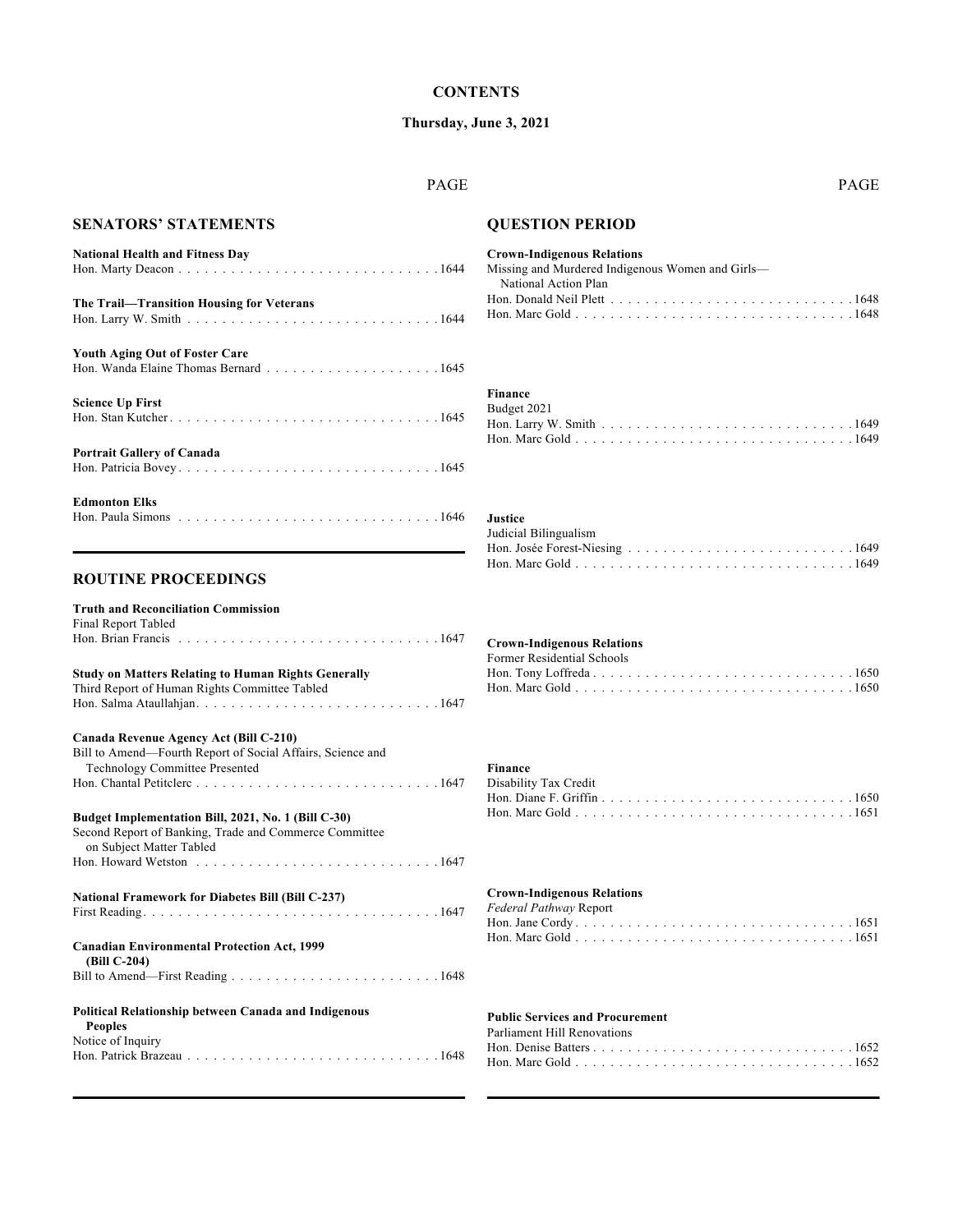## **Thursday, June 3, 2021**

## PAGE PAGE

## **ORDERS OF THE DAY**

| <b>Bills of Exchange Act</b>                                                                   |  |
|------------------------------------------------------------------------------------------------|--|
| <b>Interpretation Act</b>                                                                      |  |
| Canada Labour Code (Bill C-5)                                                                  |  |
| Bill to Amend—Consideration of Subject Matter in                                               |  |
| Committee of the Whole                                                                         |  |
| Hon. Steven Guilbeault, P.C., M.P., Minister of Canadian                                       |  |
| Heritage $\ldots \ldots \ldots \ldots \ldots \ldots \ldots \ldots \ldots \ldots \ldots \ldots$ |  |
| Emmanuelle Sajous, Assistant Deputy Minister, Sport, Major                                     |  |
| Events and Commemorations, Canadian Heritage 1657                                              |  |
| Mandy McCarthy, Director, Policy, Planning and Reporting,                                      |  |
| Settlement Agreements and Childhood Claims Branch,                                             |  |
| Crown-Indigenous Relations and Northern Affairs Canada 1657                                    |  |
| Stephen Diotte, Executive Director, Office of the Chief                                        |  |
| Human Resources Officer, Treasury Board Secretariat. 1658                                      |  |
| Douglas Wolfe, Senior Director, Strategic Policy, Analysis                                     |  |
| and Workplace Information Directorate, Labour Program,                                         |  |
| Employment and Social Development Canada 1661                                                  |  |
| Report of the Committee of the Whole                                                           |  |
|                                                                                                |  |
| Bill to Amend—Third Reading                                                                    |  |
|                                                                                                |  |
|                                                                                                |  |
|                                                                                                |  |

# **United Nations Declaration on the Rights of Indigenous**

| Peoples Bill (Bill C-15)                                                                                             |  |  |  |  |  |  |  |  |  |  |  |  |  |
|----------------------------------------------------------------------------------------------------------------------|--|--|--|--|--|--|--|--|--|--|--|--|--|
| Second Reading                                                                                                       |  |  |  |  |  |  |  |  |  |  |  |  |  |
|                                                                                                                      |  |  |  |  |  |  |  |  |  |  |  |  |  |
| Referred to Committee $\ldots$ , $\ldots$ , $\ldots$ , $\ldots$ , $\ldots$ , $\ldots$ , $\ldots$ , $\ldots$ , $1670$ |  |  |  |  |  |  |  |  |  |  |  |  |  |

#### **Constitution Act, 1867 (Bill S-214)**

| Bill to Amend—Second Reading—Debate Continued |  |
|-----------------------------------------------|--|
|                                               |  |
|                                               |  |

## **Department of Public Works and Government Services Act (Bill S-220)**

Bill to Amend—Second Reading Hon. Yonah Martin .............................. 1670

|--|--|

## **Audit and Oversight**

| Aught and Oversign                          |
|---------------------------------------------|
| Fourth Report of Committee—Debate Adjourned |
|                                             |

## **Ethics and Conflict of Interest for Senators**

| Third Report of Committee Adopted |  |
|-----------------------------------|--|
|                                   |  |

## **The Senate**

| Motion to Call Upon the Government to Impose Sanctions                                           |
|--------------------------------------------------------------------------------------------------|
| Against Chinese Officials in Relation to the Human Rights                                        |
| Abuses and Systematic Persecution of Uighur Muslims in                                           |
| China Adopted                                                                                    |
| Hon. Julie Miville-Dechêne $\ldots \ldots \ldots \ldots \ldots \ldots \ldots \ldots \ldots 1673$ |

| <b>Energy, the Environment and Natural Resources</b><br>Motion to Authorize Committee to Study the Cumulative<br>Impacts of Resource Extraction and Development-Debate<br>Continued                                    |
|------------------------------------------------------------------------------------------------------------------------------------------------------------------------------------------------------------------------|
| Motion in Amendment                                                                                                                                                                                                    |
|                                                                                                                                                                                                                        |
| <b>The Senate</b><br>Motion to Call Upon the Government to Introduce<br>Legislation to Freeze the Sessional Allowances of<br>Parliamentarians in Light of the Economic Situation and<br>the Ongoing Pandemic Withdrawn |
| Motion to Condemn the Philippine Government's Unjust and<br>Arbitrary Detention of Senator Leila M. de Lima-Debate                                                                                                     |
|                                                                                                                                                                                                                        |
|                                                                                                                                                                                                                        |
| The Senate<br>Motion to Condemn the Philippine Government's Unjust and<br>Arbitrary Detention of Senator Leila M. de Lima-Debate<br>Continued                                                                          |
|                                                                                                                                                                                                                        |
| Adjournment<br>Motion Adopted                                                                                                                                                                                          |
| Link between Prosperity and Immigration<br>Inquiry-Debate Continued                                                                                                                                                    |
|                                                                                                                                                                                                                        |
| <b>Point of Order</b>                                                                                                                                                                                                  |
|                                                                                                                                                                                                                        |
|                                                                                                                                                                                                                        |
|                                                                                                                                                                                                                        |
| <b>The Senate</b>                                                                                                                                                                                                      |
| Motion to Amend the Rules of the Senate-Debate Adjourned                                                                                                                                                               |
|                                                                                                                                                                                                                        |
| <b>Social Affairs, Science and Technology</b><br>Committee Authorized to Study Government's Response to<br>the COVID-19 Pandemic                                                                                       |
|                                                                                                                                                                                                                        |
| <b>The Senate</b><br>Motion Concerning Genocide of Uyghurs and Other Turkic<br>Muslims by the People's Republic of China-Debate<br>Adjourned                                                                           |
|                                                                                                                                                                                                                        |
|                                                                                                                                                                                                                        |
|                                                                                                                                                                                                                        |
|                                                                                                                                                                                                                        |
|                                                                                                                                                                                                                        |